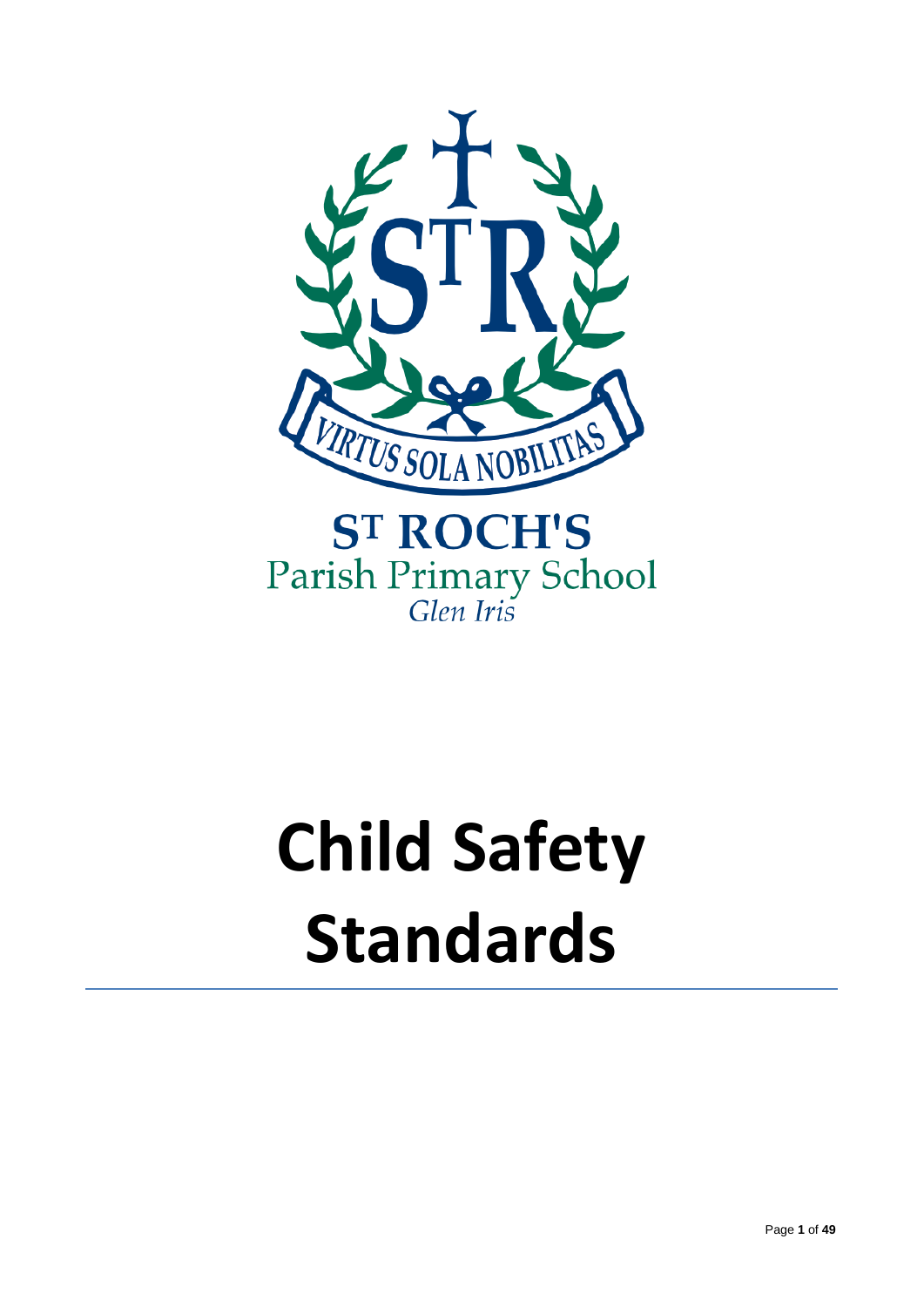#### **Contents**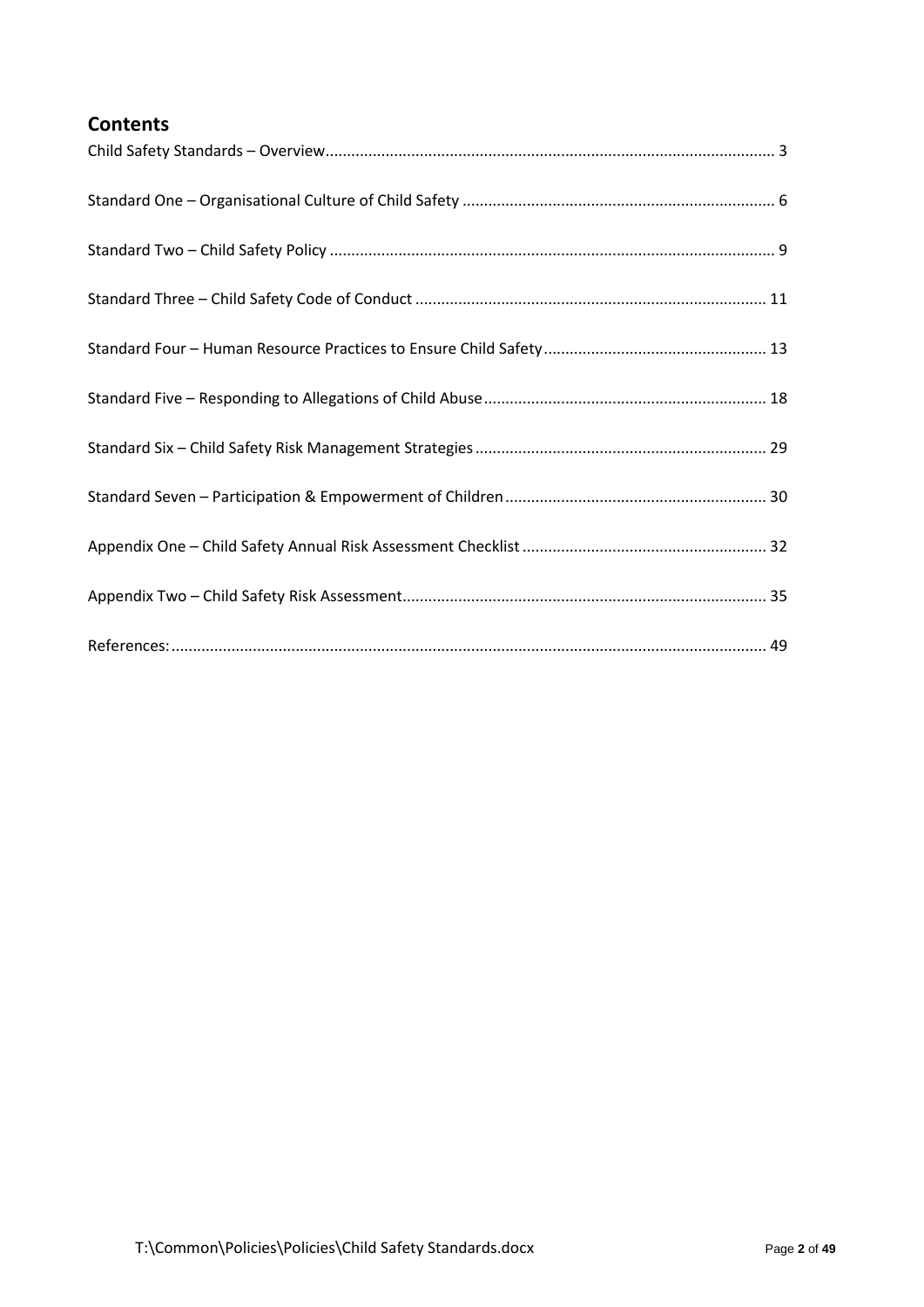# <span id="page-2-0"></span>Child Safety Standards – Overview

#### **Introduction**

St Roch's Parish Primary School is committed to providing a safe environment for all students and young people and will take active steps to protect them against abuse. To achieve this the school has developed and actively enforces Child Safety Strategies to ensure that any person involved in 'child connected work' is aware of their obligations & responsibilities for ensuring the safety of all children under their care.

In accordance with requirements of the [Victorian Government's Ministerial Order No 870,](http://www.vrqa.vic.gov.au/Documents/ChSafMINOrder8702.pdf) St Roch's Parish Primary School maintains a culture of 'no tolerance' to child abuse. To achieve this it has established a holistic Child Safety Strategy incorporating the processes, policies & procedures listed below.

St Roch's Parish Primary School Child safety Strategy includes, but is not limited to the:

- 1. Establishment of strategies for embedding a culture of child safety at the school;
- 2. Maintenance & communication of a policy affirming the school's commitment to child safety and the promotion of an environment where children feel respected, valued and encouraged to reach their full potential;
- 3. Maintenance & implementation of a Child Safety Code of Conduct;
- 4. Established processes for screening, supervision, training, and other human resource practices to reduce the risk of child abuse & promote a child safe learning environment;
- 5. Maintenance & Communication of procedures for responding to and reporting child safety complaints, suspected abuse, disclosures or breaches of the Child Safety Code of Conduct.
- 6. Risk Management strategies to identify and reduce or remove risks of child abuse
- 7. Maintenance of strategies to promote student participation & empowerment in creating an environment where they feel respected, valued and are capable of reaching their full potential.

#### **Scope**

St Roch's Parish Primary School Child Safety Standards apply to any individual employed by the school, employed under contract, volunteers or contracted service providers. Failure to comply with any aspect of the school's Child Safety Standards may result in criminal proceedings in accordance with the *Children, Youth and Families Act 2005 (Vic.),* the *Crimes Act 1958 (Vic.)* and the recommendations of the *Betrayal of Trust Report 2013.*

#### **Definitions**

Child: Any child or young person enrolled as a student at the school.

Child Connected Work: Work authorised by the school's Principal, members of the Leadership Team or Board performed by an adult in the school environment while children are present or are reasonably expected to be present.

#### Child Abuse: Includes:

- a. Any Act committed against a child involving:
	- i. A sexual offence
	- ii. An offence under section 49B(2) of the Crimes Act 1958 (grooming)
- b. The infliction , on a child of:
	- i. Physical violence
	- ii. Serious emotional or psychological harm
- c. Serious Neglect of a child.

Child Neglect: The failure by a parent or caregiver to provide a child, where they are in a position to do so, with conditions that are culturally accepted as being essential for their physical and emotional development and wellbeing.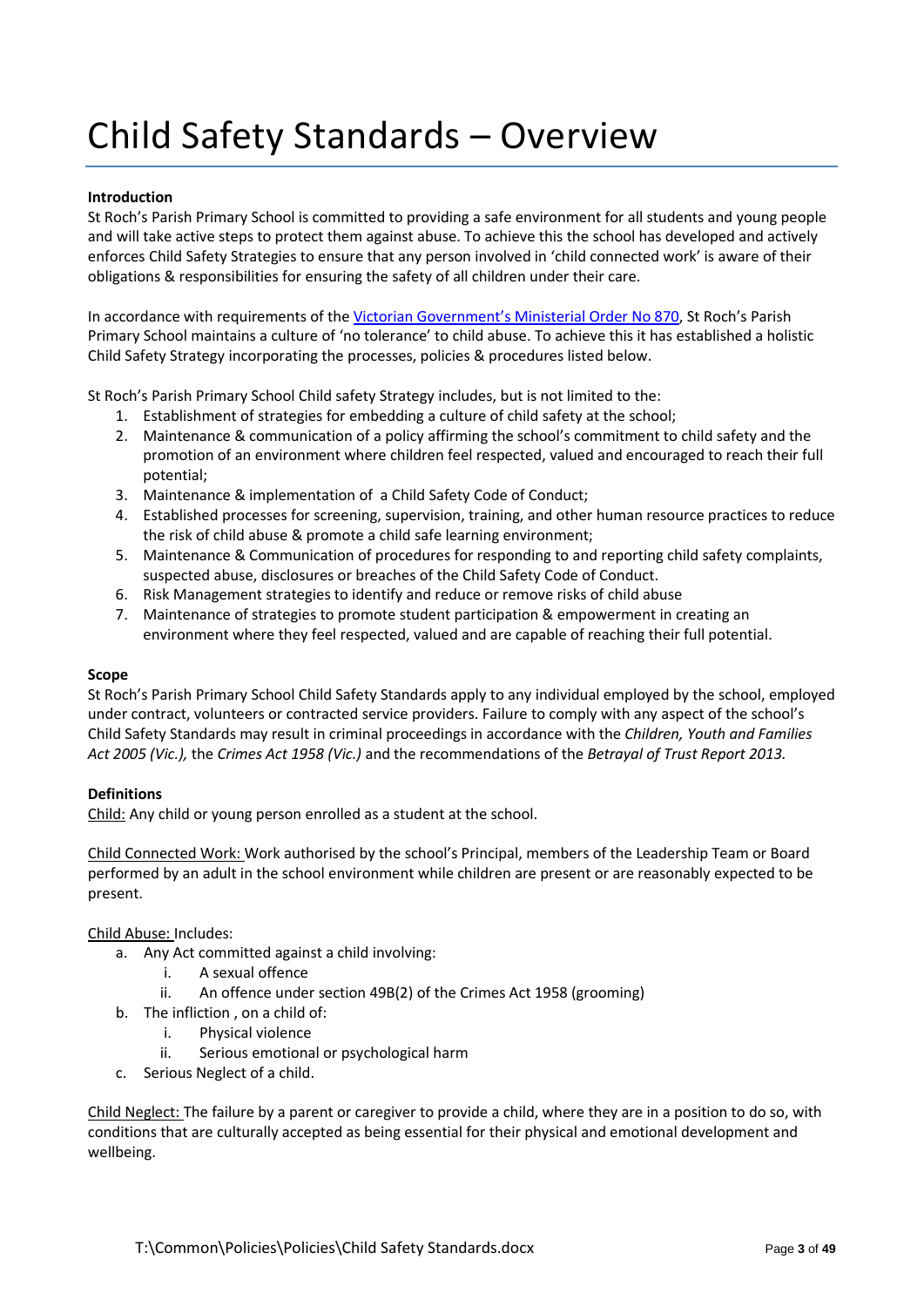Child Physical Abuse: Generally, child physical abuse refers to the non-accidental use of physical force against a child that results in harm to the child. Physically abusive behaviours include shoving, hitting, slapping, shaking, throwing, punching, kicking, biting, burning, strangling and poisoning. The fabrication or induction of an illness by a parent or carer (previously known as Munchausen syndrome by proxy) is also considered physically abusive behaviour.

Child Protection: Statutory services designed to protect children who are at risk of serious harm.

Child Sexual Abuse: Any sexual activity between a child under the age of consent (16) and an adult or older person (i.e. a person five or more years older than the victim) is child sexual abuse. Child sexual abuse can also be:

- » Any sexual behaviour between a child and an adult in a position of power or authority over them (e.g. a teacher); the age of consent laws do not apply in such instances due to the strong imbalance of power that exists between young people and authority figures, as well as the breaching of both personal and public trust that occurs when professional boundaries are violated.
- » Any sexual behaviour between a child and an adult family member, regardless of issues of consent, equality or coercion.
- » Sexual activity between peers that is non-consensual or involves the use of power or coercion.
- » Non-consensual sexual activity between minors (e.g. a 14-year-old and an 11-year-old), or any sexual behaviour between a child and another child or adolescent who, due to their age or stage of development, is in a position of power, trust or responsibility over the victim. Sexual activity between adolescents at a similar developmental level is not considered abuse.

Child Safety: Encompasses matters relating to protecting all children from child abuse, managing the risk of abuse, providing support to a child at risk of child abuse and responding to incidents or allegations of child abuse.

Mandatory Reporting: The legal requirement to report suspected cases of child abuse and neglect is known as mandatory reporting. Mandated persons include teachers, nurses, police, psychologists, psychiatrists and medical practitioners.

Reasonable Belief: When a staff member is concerned about the safety and wellbeing of a child or young person, they must assess that concern to determine if a report should be made to the relevant agency. This process of considering all relevant information and observations is known as forming a 'reasonable belief'. A 'reasonable belief' or a 'belief on reasonable grounds' is not the same as having proof, but is more than mere rumour or speculation. A 'reasonable belief' is formed if a reasonable person in the same position would have formed the belief on the same grounds.

School Environment: Any physical or virtual place made available or authorised by the school for use by a child during or outside of school hours including:

- a. A campus of the school
- b. Online school environments, including email & intranet systems
- c. Other locations provided by the school for a child's use including school camps, sporting events, excursions, competitions, school community and other events.

School Staff: Any individual working in the school environment who is:

- a. Directly engaged or employed by the school Principal or Board
- b. A volunteer or contracted service provider
- c. A minister of religion.

#### **Our School's Commitment to Ensuring Child Safety**

All students enrolled at St Roch's Parish Primary School have the right to feel safe. The wellbeing of students will always be our school's first priority. The school aims to create a child safe environment where children feel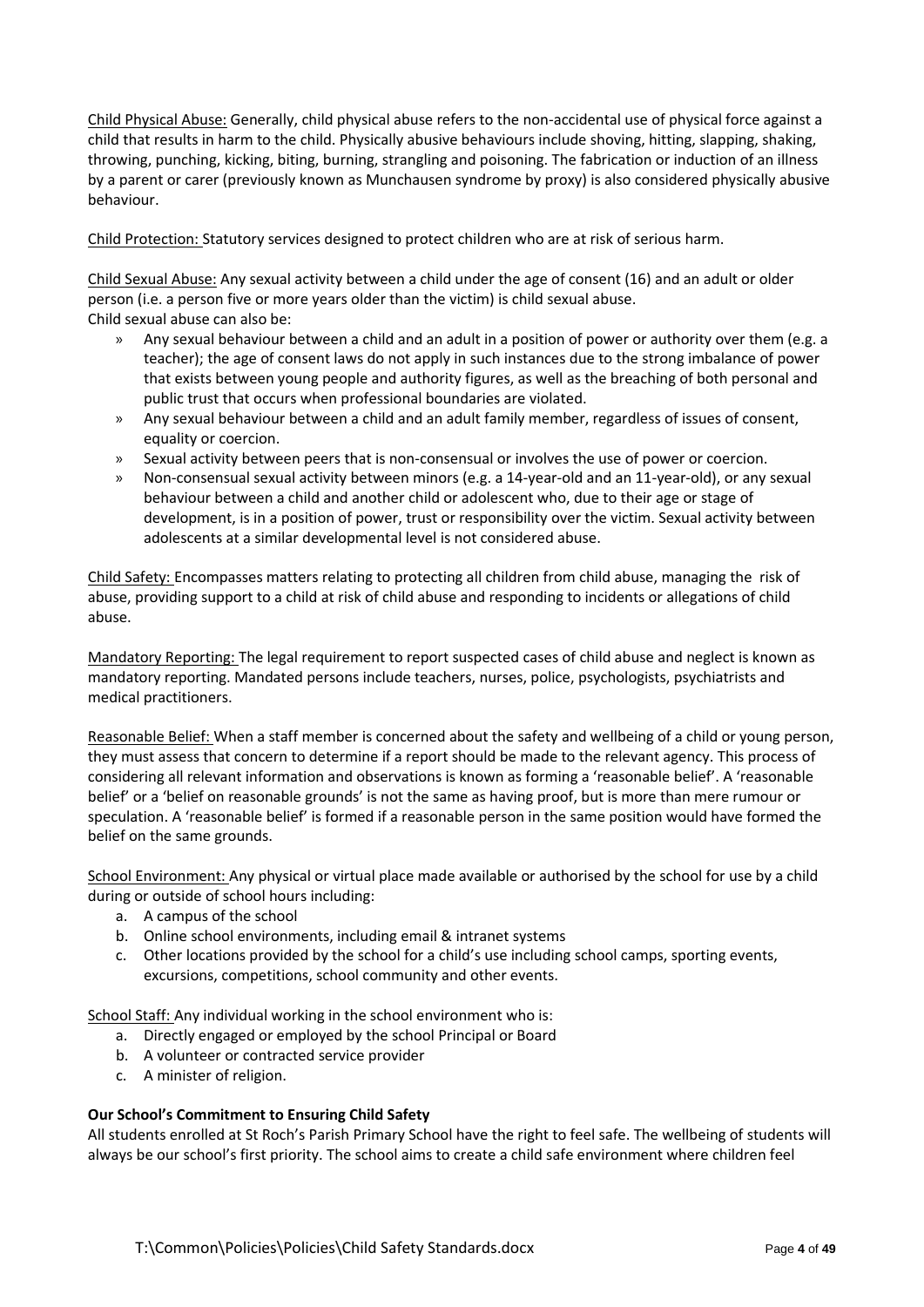valued & respected by committing to the following arrangements for students, parents, carers, staff members, clergy, volunteers and contractors.

#### **Our Commitment to our Students**

- » We commit to the safety and wellbeing of all students & young people enrolled in our school.
- » We commit to providing students & young people with positive and nurturing experiences.
- » We commit to listening to students & young people and empowering them by taking their views seriously, and addressing any concerns that they raise with us.
- » We commit to taking action to ensure that students & young people are protected from abuse or harm.
- » We commit to teaching students & young people the necessary skills and knowledge to understand and maintain their personal safety and wellbeing.
- » We commit to seeking input and feedback from students & young people regarding the creation of a safe school environment.

#### **Our Commitment to Parents and Carers**

- » We commit to communicating honestly and openly with parents and carers about the wellbeing and safety of their children.
- » We commit to engaging with, and listening to, the views of parents and carers about our child-safety practice, policies and procedures.
- » We commit to transparency in our decision-making with parents and carers where it will not compromise the safety of children or young people.
- » We commit to acknowledging the cultural diversity of students and families, and being sensitive to how this may impact on student safety issues.
- » We commit to continuously reviewing and improving our systems to protect children from abuse.

#### **Our Commitment to our School Employees, Clergy, CRTs, Volunteers & Contractors**

- 1. We commit to providing all staff members, clergy, casual relief teachers (CRTs), volunteers & contractors with the necessary support to enable them to fulfil their roles. This will include regular and appropriate learning opportunities.
- 2. We commit to providing regular opportunities to clarify and confirm policy and procedures in relation to child safety and the protection of students and young people. This will include regular briefings & annual training in the principles and intent of the Child Safety Policy and Child Safety Code of Conduct, and staff responsibilities to report concerns.
- 3. We commit to listening to all concerns voiced by staff members, students, caregiver's clergy, volunteers, and contractors about keeping children and young people safe from harm.
- 4. We commit to providing adequate resources to support staff members, clergy, CRTs, volunteers & contractors meet and exceed their Child Safety obligations.
- 5. We commit to appointing a 'Child Safety Officer', to further promote child safety and support all members of the school community to understand, meet and exceed their Child Safety obligations.
- 6. We commit to providing support to any member of the school community who reports a child safety complaint, suspected abuse, disclosure or breaches of the Child Safety Code of Conduct.
- 7. We commit to providing opportunities for staff members, clergy, CRTs, volunteers & contractors to receive formal debriefing and counselling arising from incidents of the abuse of a child or young person.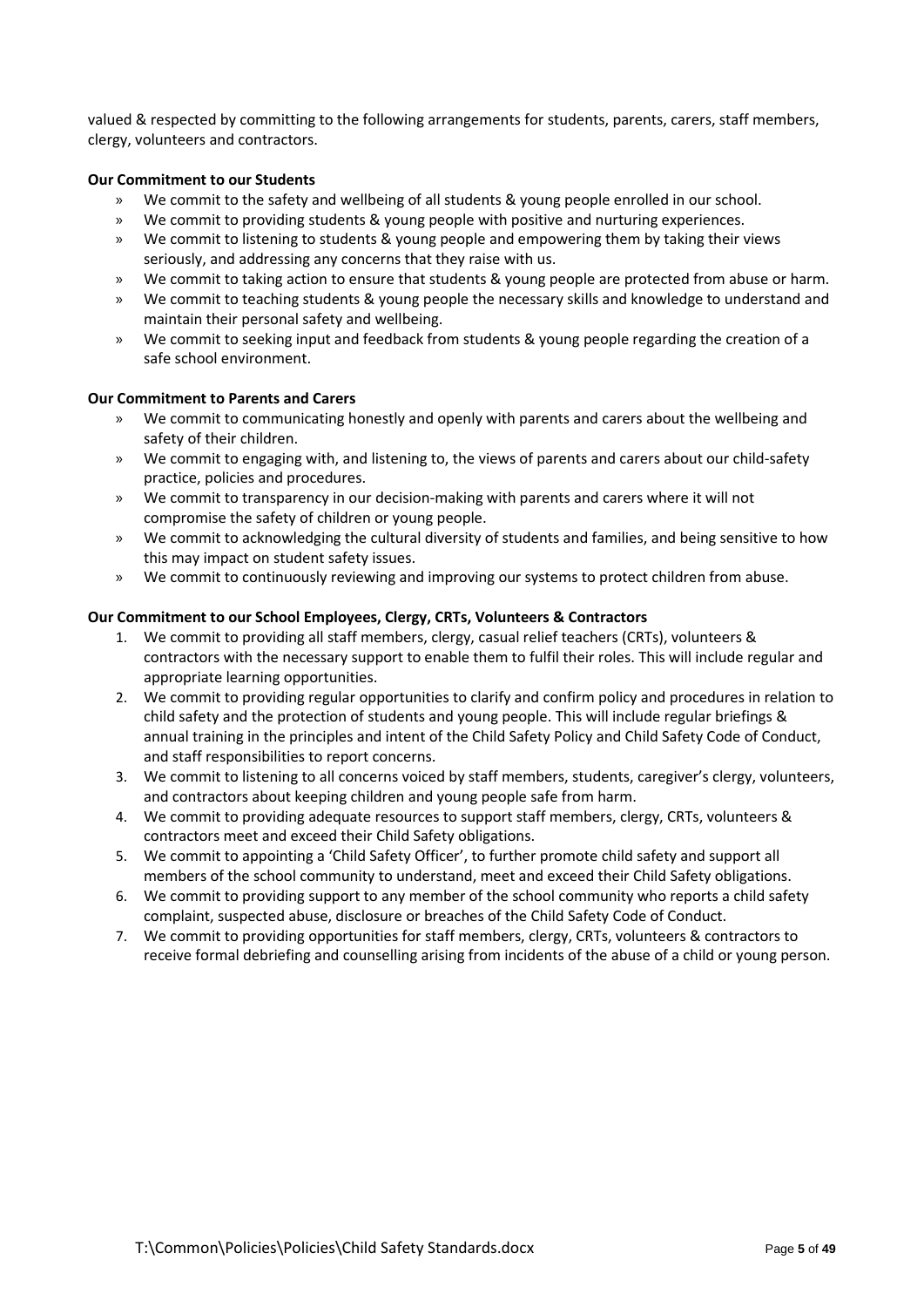## <span id="page-5-0"></span>**Standard One** Organisational Culture of Child Safety

St Roch's Parish Primary School maintains a 'culture of child safety' through effective leadership arrangements. Protecting children from abuse is everybody's responsibility, and St Roch's Parish Primary School Leadership Team takes the main role in embedding a child safety culture across all aspects of the School Community.

All members of staff, clergy, casual relief teachers (CRTs), volunteers & contractors have a responsibility to act to protect students & young people from abuse and to build an environment where children feel respected, valued and encouraged to reach their full potential. The school maintains a 'culture of child safety' through proactive leadership which demonstrates, and insists of others, appropriate values, attitudes and behaviours to ensure the safety of all who attend the school. St Roch's Parish Primary School fosters a culture of openness, inclusiveness and awareness, where children and adults know how to respond if they suspect or are subject to abuse or inappropriate behaviour.

All staff members, clergy, CRTs, volunteers & contract service providers must also acknowledge the importance of cultural safety for Indigenous children and those from culturally and linguistically diverse backgrounds, including that of children with a disability.

#### **St Roch's Parish Primary School maintains a 'culture of child safety' by actively implementing the strategies listed below in accordance with its moral & legal obligations and** *Victorian Government Ministerial Order 870.*

#### **Leadership Responsibilities**

All members of the School's Leadership Team take their responsibility to protect students very seriously. Members of the School's Leadership Team take the lead in promoting an environment where students and young people feel safe, respected, valued and are capable and confident of reaching their full potential.

St Roch's Parish Primary School's Leadership Team is responsible for embedding a culture of child safety and does so by ensuring the following:

- 1. Identifying and assessing potential risk of abuse to students and young people via established risk management strategies.
- 2. Creating an environment for students and young people to be safe and to feel safe.
- 3. Upholding high principles and standards for all staff members, clergy, CRTs, volunteers, and contractors.
- 4. Promoting models of behaviour between adults, students and young people based on mutual respect and consideration.
- 5. Developing & communicating child safe policies & procedures outlining the School's commitment to promoting children's wellbeing and protecting children from abuse.
- 6. Developing & communicating codes of conduct which specifies the standards of conduct and care required when working and interacting with children.
- 7. Appointing a 'Child Safety Officer' to promote child safety and support all members of the school community to understand, meet and exceed their Child Safety obligations.
- 8. Ensuring thorough and rigorous practices are applied in the recruitment & screening of all staff, clergy, CRTs, volunteers & contractors.
- 9. Ensuring that staff & other members of the school community have regular and appropriate learning to develop their knowledge of, openness to and ability to address child safety matters.
- 10. Promoting inclusion of all children & families from diverse cultural backgrounds and those with disabilities.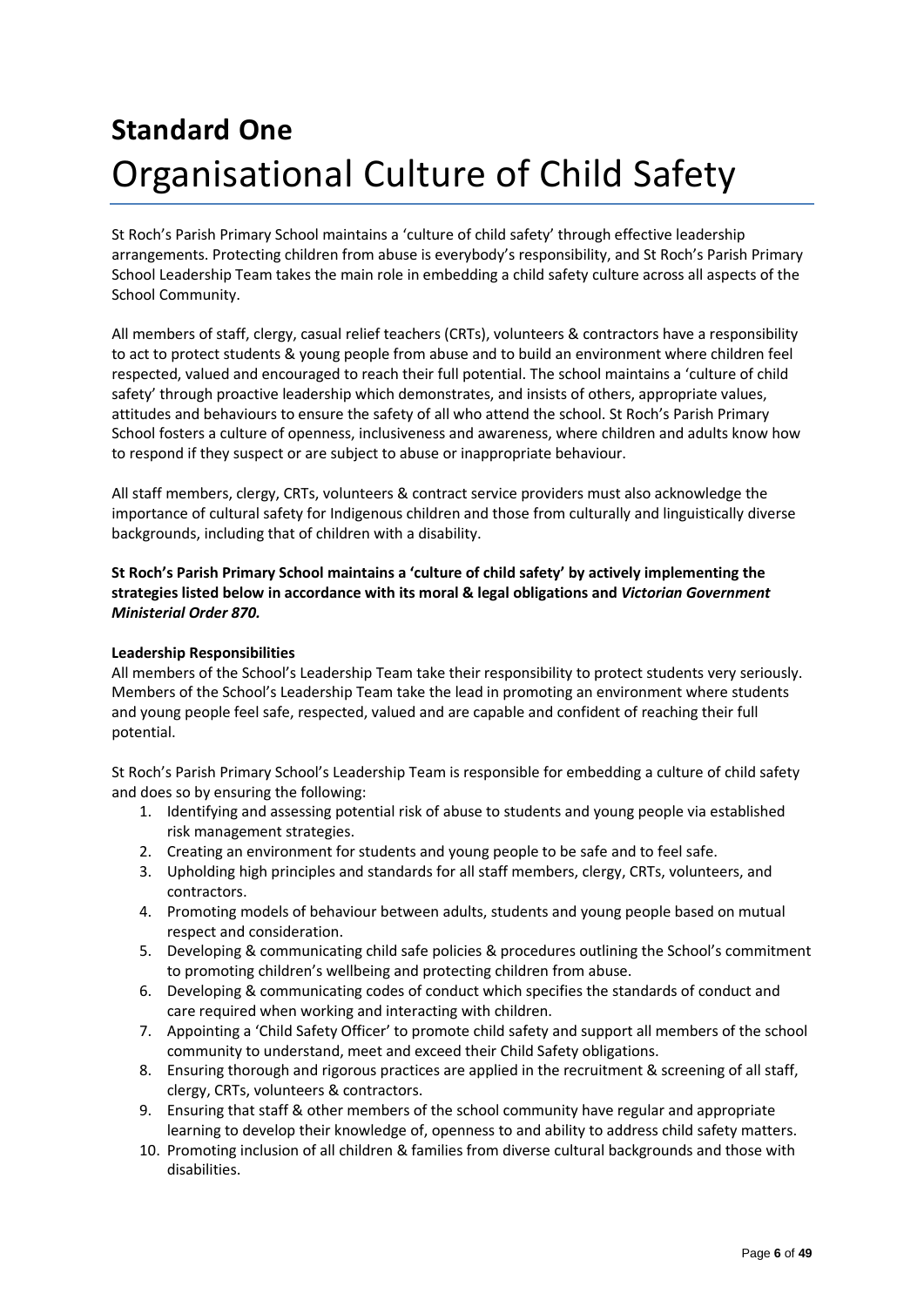- 11. Empowering and promoting the participation of children in decision-making by providing opportunities for children to express their views on child safety and then incorporate this feedback to improve your policies and practices.
- 12. Immediately respond to any child safety complaint, disclosure, breach of the Child Safety Code of Conduct or suspected abuse in accordance with its reporting requirements.
- 13. Providing regular opportunities to clarify and confirm legislative obligations, policies and procedures in relation to child and young people's protection and wellbeing.
- 14. Ensuring the school meets the specific requirements of the Victorian Child Safe Standards as set out in Ministerial Order No. 870.

#### **Responsibilities of Staff Members Clergy, CRTs, Volunteers & Contractors:**

Staff members, clergy, CRTs, volunteers & contractors engaged by St Roch's Parish Primary School have an obligation to foster a culture of safety for all students and young people by:

- 1. Treating students and young people with dignity and respect, acting with propriety, providing a duty of care, and protecting children and young people in their care.
- 2. Understanding and complying with legislative requirements and internal school processes in the course of their work.
- 3. Demonstrating a commitment to displaying appropriate behaviours in accordance with the school's Child Safety Code of Conduct.
- 4. Providing a physically and psychologically safe environment where the wellbeing of children and young people is nurtured.
- 5. Undertaking regular training and education in order to understand their individual responsibilities in relation to child safety and the wellbeing of students and young people.
- 6. Immediately report any child safety complaint, disclosure, breach of the Child Safety Code of Conduct or suspected abuse to the school's Child Safety Officer or a member of the school Leadership Team.
- 7. Assist the Leadership Team in empowering and promoting the participation of children in decision-making by providing opportunities for children to express their views on child safety.
- 8. Assisting children and young people to develop positive, responsible and caring attitudes and behaviours which recognise the rights of all people to be safe and free from abuse.
- 9. Following the school's Child Safety Code of Conduct.

#### **Maintaining & Communicating the School's Commitment to Child Safety Standards**

St Roch's Parish Primary School maintains a Child Safety Policy outlining key elements of its approach to creating and sustaining a Child Safe environment. The Policy has been developed by the Leadership Team in consultation with staff members and affirms the school's commitment to a 'zero tolerance' towards child abuse and its commitment to upholding the best interest of children. The Policy also demonstrates a commitment to keeping students and young people safe and how it actively works to listen to and empower students at St Roch's Parish Primary School.

The school's Child Safety Policy is displayed in the foyer of the Administration Building and in the Staffroom. The Policy is also made publicly available to all members of the community via the School's website. This policy and the accompanying Child Safety Code of Conduct are communicated to staff members, clergy, CRTs, volunteers & contractors prior to commencing work and at least annually and they are also embedded into core documents such as the Employee Handbook.

St Roch's Parish Primary School reviews this policy every three years or more frequently as required when there has been a change to the work environment or work arrangements that may impact on the protection of children.

#### **Maintaining & Communicating the School's Code of Conduct to Ensure Child Safety**

St Roch's Parish Primary School maintains a Code of Conduct for all staff members, clergy, volunteers, CRTs and contractors that clearly defines workplace expectations including professional boundaries, ethical behaviours, as well as acceptable & unacceptable relationships.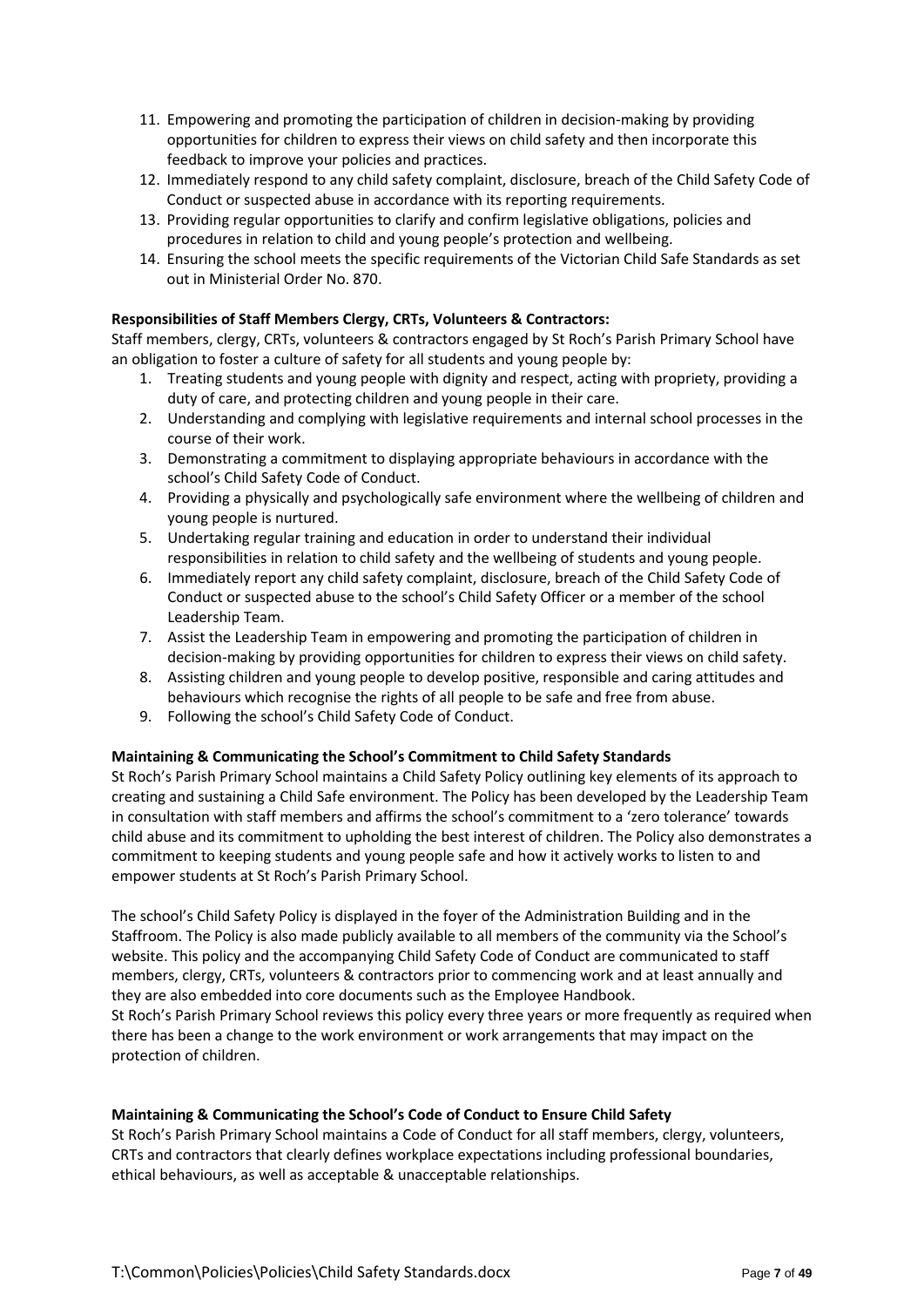St Roch's Parish Primary School believes that by defining the expectation for all staff members, CRTs, clergy, volunteers and contractors relating to 'Child Connected Work' they are more likely to act appropriately. The Code of Conduct enables the school to take immediate action when an individual acts in an unacceptable manner, which may result in disciplinary action including dismissal. This process is supported by the school's complaints procedure.

The school's Child Safety Code of Conduct is made publicly available to all members of the community via the School's website. The Code of Conduct is communicated to new staff members clergy, CRTs, volunteers & contractors prior to commencing work and at least annually and they are also embedded into core documents such as the Employee Handbook.

Members of the Leadership Team vigilantly monitor professional behaviour & regularly remind staff members, CRTs, clergy, volunteers and contractors of their responsibilities at the commencement of each school term & at Staff Meetings.

St Roch's Parish Primary School reviews its Child Safety Code of Conduct every three years or more frequently in the event of a complaint, or when there has been a change to the work environment or work arrangements that may impact on the protection of children.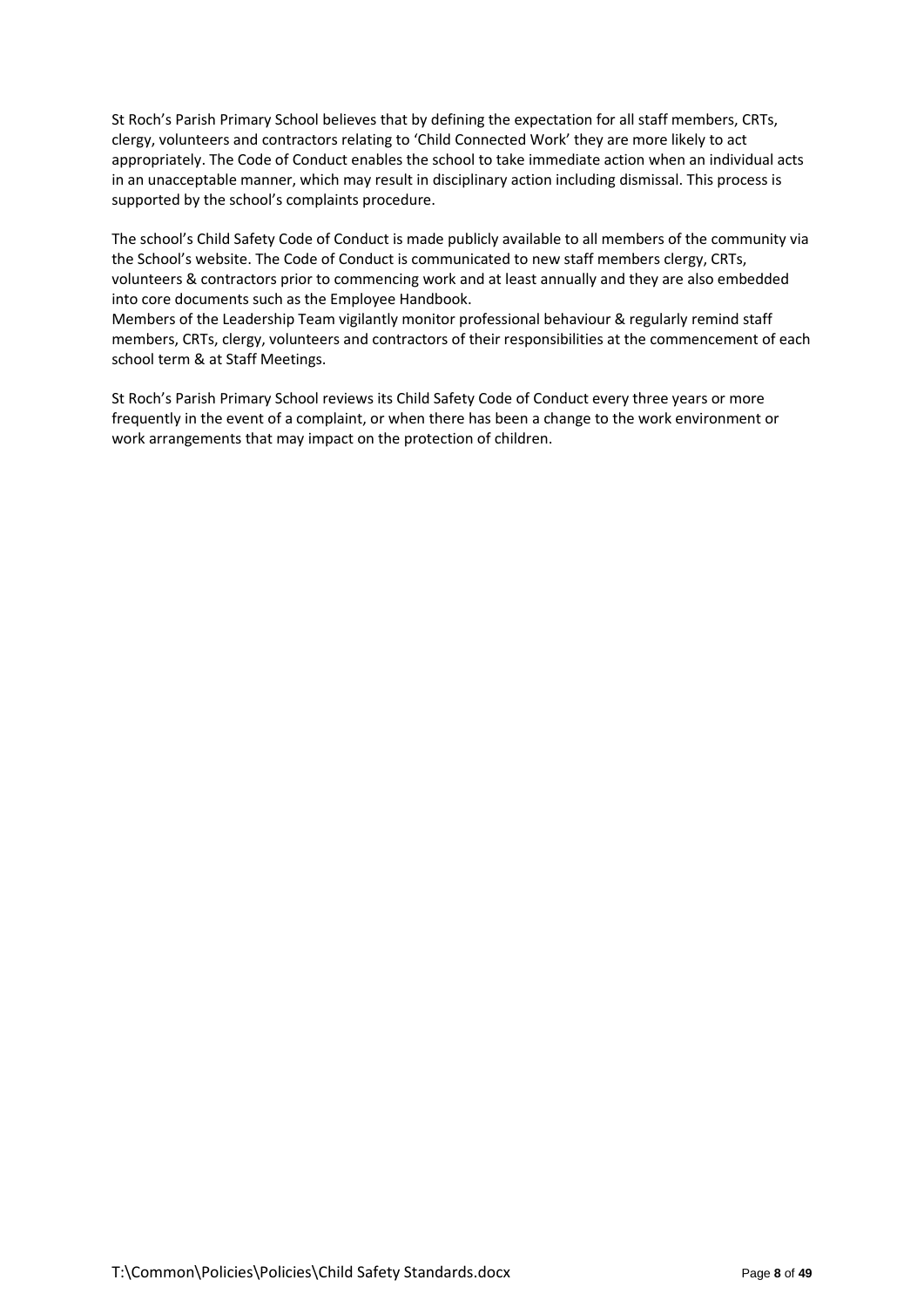### <span id="page-8-0"></span>**Standard Two** Child Safety Policy

#### **Introduction**

St Roch's Parish Primary School is committed to child safety and providing a safe environment for all students and young people. We want children to be safe, happy and empowered and support and respect all children. To achieve this the school has developed and actively enforces Child Safety Strategies to ensure that any person involved in 'child connected work' is aware of their obligations & responsibilities for ensuring the safety of all children under their care.

In accordance with requirements of the [Victorian Government's Ministerial Order No 870,](http://www.vrqa.vic.gov.au/Documents/ChSafMINOrder8702.pdf) St Roch's Parish Primary School maintains a culture of 'no tolerance' to child abuse and to support this has established minimum Child Safety Standards.

#### **Purpose**

The purpose of this policy is to demonstrate St Roch's Parish Primary School's commitment to ensuring Child Safety and to illustrate the measures implemented by the school to maintain a safe education environment, as well as processes for responding to suspected abuse.

#### **Scope**

This policy & associated procedures apply to all staff members (teaching & non-teaching), clergy, casual relief staff, volunteers, and contractors engaged by the school.

#### **Commitment to Child Safety**

All students & young people attending St Roch's Parish Primary School have the right to feel safe. The school affirms its commitment to child safety by adopting a 'zero tolerance' to child abuse and by actively implementing and managing strategies to help protect children from harm.

Initiatives undertaken to ensure the safety of students and young people at St Roch's Parish Primary School include the following:

- » An annual assessment of the effectiveness of its Child Safety Management Strategies to identify areas for improvement.
- » A Code of Conduct defining workplace expectations including professional boundaries, ethical behaviours and acceptable & unacceptable relationships.
- » Processes for the recruitment, support, training & supervision of staff members, clergy, casual relief staff, volunteers, and contractors who participate in 'child connected work'.
- » Procedures for responding to and reporting suspected child abuse.
- » Inclusion & empowerment of all students & young people in the establishment of child safety strategies.
- » A commitment that promotes safety of indigenous children, children with disabilities and those from culturally and/or linguistically diverse backgrounds.

St Roch's Parish Primary School maintains policies, procedures and strategies to create a child safe environment in the following areas:

#### **Risk Management**

St Roch's Parish Primary School recognises the importance of minimising the potential of child abuse or harm and uses this process to inform our policies, procedures and activity planning. In addition to general Occupational Health & Safety risks the school proactively manages risk via a formal assessment process.

#### **Code of Conduct**

St Roch's Parish Primary School enforces a Code of Conduct for all staff members, clergy, casual relief teachers, volunteers, and contractors that clearly defines workplace expectations including professional boundaries, ethical behaviours and acceptable & unacceptable relationships.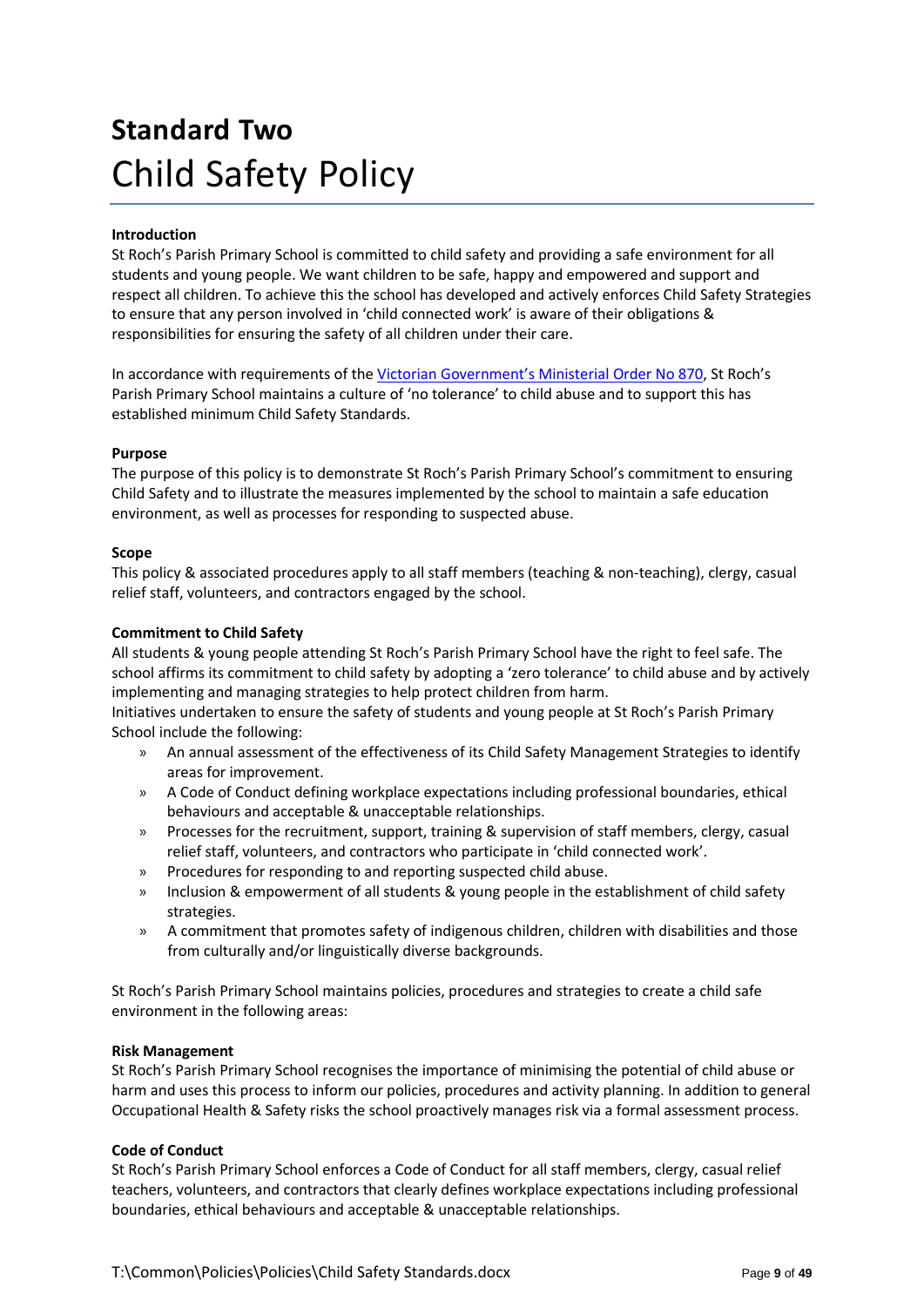This Code of Conduct aims to provide guidance and support to individuals so that they feel valued, respected and fairly treated. It is provided to any person engaged in 'child connected work' and is available on the school website and in the Staff Handbook.

#### **Recruitment, Support, Training & Supervision**

St Roch's Parish Primary School adopts administrative & human resource practices to ensure its screening, recruitment and performance management processes identify and engage the most suitable candidates for positions available at the school. Recruitment and screening processes, as well as Police and Working With Children's Checks are minimum requirements for those engaged in 'child connected work'.

Staff Members are provided with regular development opportunities, support, supervision and training to assist with addressing child safety matters.

#### **Responding to and Reporting Child Safety Concerns or Abuse**

St Roch's Parish Primary School has appointed the Wellbeing Team (Principal, Wellbeing and Student Services Leaders) with the specific responsibilities for responding to reports or complaints made by any member of the school community relating to child safety concerns or abuse. The school's Wellbeing Team works closely with members of the Leadership Team, staff members, clergy, casual relief teachers, volunteers, contractors, students and the parent community to ensure Child Safety Standards are maintained and all child safety complaints, suspected abuse, disclosures or breaches of the Child Safety Code of Conduct are immediately addressed.

Where staff members have significant concerns for the wellbeing of a student or young person they are mandated by law to report their concerns immediately to the Principal, Wellbeing Team or a member of the Leadership Team before contacting DHHS Child Protection. Staff members will be supported through all aspects of the reporting process.

The school's reporting and complaints procedure is located on the school website.

#### **Inclusion & empowerment of all students & young people**

St Roch's Parish Primary School works with students to ensure that they are empowered to understand their rights, recognise what abuse is and encourage them to speak up when they feel uncomfortable or afraid. Staff members actively encourage students and young people to express their views on matters that directly affect them. The school educates students and young people on strategies they can adopt if they feel unsafe.

#### **Valuing Diversity**

St Roch's Parish Primary School values diversity and does not tolerate discriminatory practices. To achieve this the school:

- » promotes the cultural safety, participation and empowerment of Indigenous children and their families.
- » promotes the cultural safety, participation and empowerment of children from cultural and/or linguistically different backgrounds.
- » welcome children with disabilities and their families and actively promotes their participation.
- » seek to employ staff members from a culturally diverse background.

#### **Review of this Policy**

St Roch's Parish Primary School reviews its Child Safety Code of Conduct every three years, more frequently in the event of a complaint or when there has been a change to the work environment or work arrangements that may impact on the protection of children.

Principal's Signature\_\_\_\_\_\_\_\_\_\_\_\_\_\_\_\_\_\_\_\_\_\_\_\_\_\_\_ Date: \_\_\_\_\_\_\_\_\_\_\_\_\_\_\_\_\_\_\_\_\_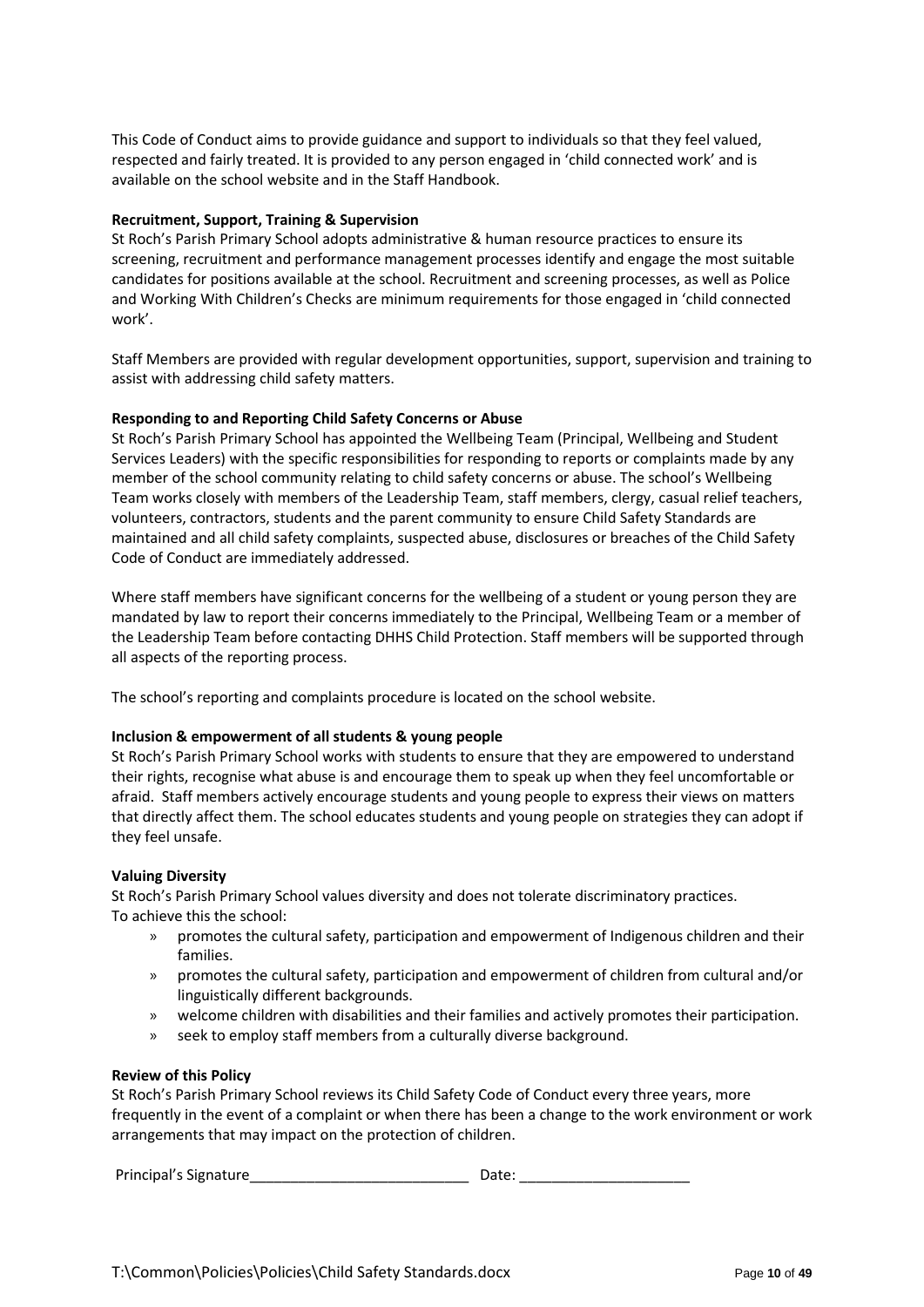### <span id="page-10-0"></span>**Standard Three** Child Safety Code of Conduct

#### **Introduction**

This Code of Conduct has a specific focus on safeguarding children and young people at St Roch's Parish Primary School against sexual, physical, psychological and emotional abuse or neglect. It is intended to complement other professional and/or occupational codes & legislation.

#### **Purpose**

The purpose of this Code of Conduct is to establish clear expectations for appropriate behaviour by adults towards children & young people. It aims to protect children and reduce any opportunity of abuse or harm to children. This Code of Conduct also provides anyone engaged by St Roch's Parish Primary School with guidance on how best to support students and young people and how to avoid or better manage difficult situations.

#### **Scope**

This Code of Conduct applies to all staff members (teaching & non-teaching), clergy, casual relief staff, volunteers, and contractors engaged by the school.

#### **Acceptable behaviours**

All staff members (teaching & non-teaching), clergy, casual relief staff, volunteers, contractors and board/school council members are responsible for supporting the safety of children by complying with the following 'acceptable behaviours':

- » Adhering to the School's Child Safety Policy and associated procedures at all times.
- » Taking all reasonable steps to protect students from abuse.
- » Treating everyone with respect, including listening to and valuing their ideas and opinions.
- » Listening and responding to the views and concerns of students, particularly if they are telling you that they or another student or young person has been abused and/or are worried about their safety or the safety of another child.
- » Taking account of the diversity of all students, including (but not limited to) the needs of Aboriginal students, students from culturally and/or linguistically diverse backgrounds, students with disabilities and students and young people who are vulnerable.
- » Promoting the cultural safety, participation and empowerment of all students, including those from diverse backgrounds.
- » Ensuring as far as practicable that adults are not left alone with a student or young person.
- » Encouraging children to 'have a say' and participate in all relevant organisational activities where possible, especially on issues that are important to them.
- » Reporting all child safety complaints, suspected abuse, disclosures or breaches of the Child Safety Code of Conduct immediately to the Principal and/or the School's Leadership Team.
- » Understanding and complying with all reporting obligations as they relate to mandatory reporting and reporting under the Crimes Act 1958.
- » If an allegation of child abuse is made, ensure the safety of the student/s or young person/s as soon as possible.

#### **Unacceptable Behaviours**

All staff members (teaching & non-teaching), clergy, casual relief staff, volunteers, contractors and board members must not:

- » Ignore or disregard any child safety complaints, suspected abuse, disclosures or breaches of the Child Safety Code of Conduct
- » Develop any 'special' relationships with students or young people that could be seen as favouritism (such as the offering of gifts or special treatment for specific students).
- » Exhibit behaviours with students or young people, which may be construed as unnecessarily physical (such as inappropriate sitting on laps).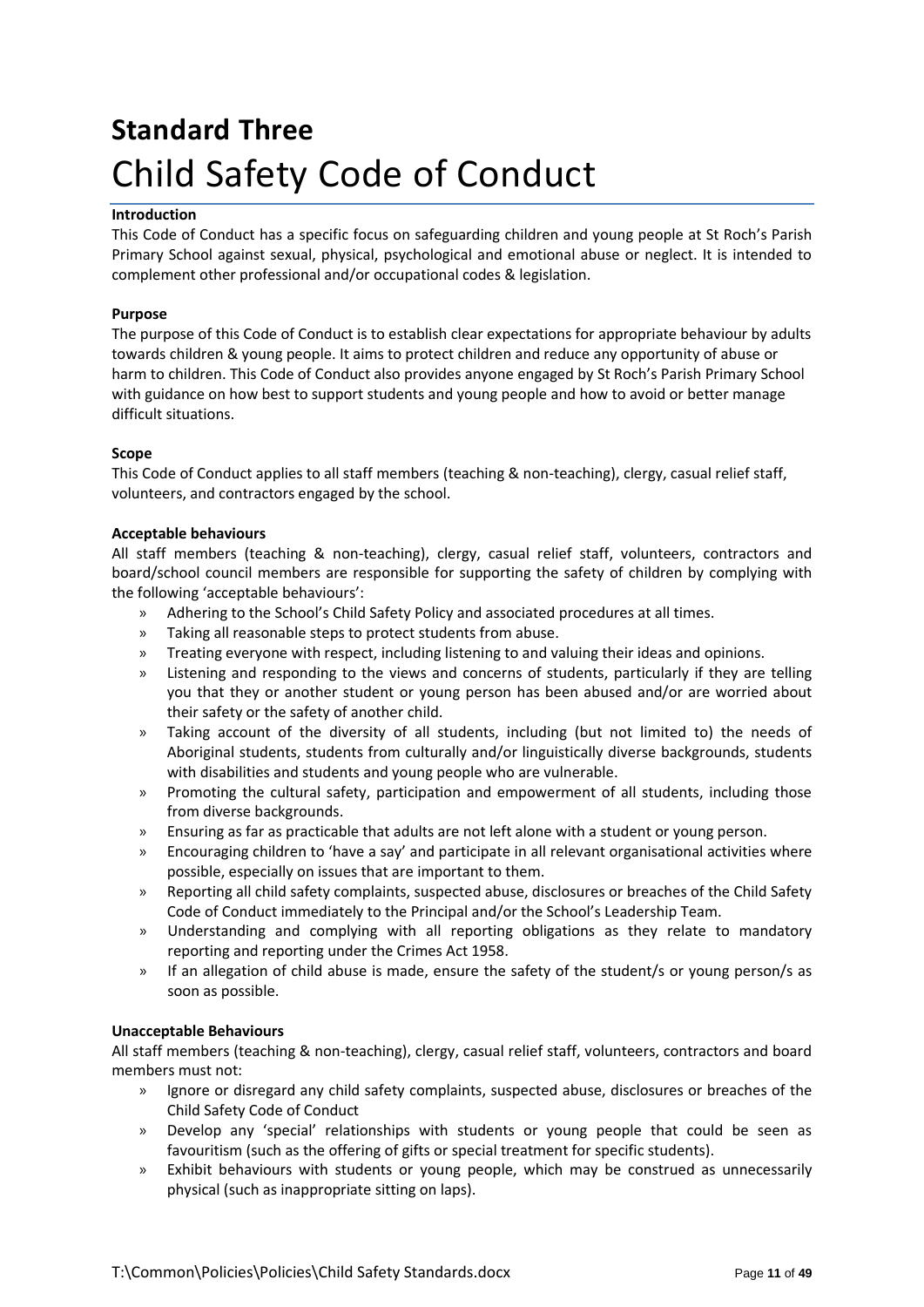- » Do things of a personal nature that a student can do for themselves (such as toileting or changing clothes).
- » Engage in open discussions of a mature or adult nature in the presence of students.
- » Exchange personal contact details such as phone numbers, social networking sites or email addresses with students/young people and their families.
- » Have unauthorised contact with students or young people 'on line' via email, social networking sites, by text message or other means (school email addresses are acceptable forms of communication between student and teacher when used to support the learning and teaching in the classroom).
- » Display any behaviour, in person or 'on-line', which could be construed as inappropriate or disrespectful to those who may view it, in particular students, young people and those from Aboriginal and diverse cultural backgrounds .
- » Maintain relationships with a student or young person and their families outside of school without the knowledge of the Principal, or a member of the Leadership Team.
- » Use inappropriate language in the presence of students.
- » Use prejudice, oppressive behaviour or language in the presence of or with children.
- » Express personal views on cultures, race, ethnicity, sexuality or disabilities in the presence of students.
- » Discriminate against any student because of culture, race, ethnicity or disability.
- » Attend work under the influence or effects of illegal drugs or alcohol.
- » Consume alcohol without the consent of the Principal or a member of the Leadership Team at school, at a school event or in the presence of students or young people.
- » Use a photograph or video of a student or young person without the consent of their parents or guardian.

#### **Failure to comply with this Code of Conduct**

Where a staff member (teaching & non-teaching), clergy, casual relief staff, volunteers, contractors and school board is suspected of breaching any obligation, duty or responsibility within this Policy, St Roch's Parish Primary School will take disciplinary action, including in the case of serious breaches, summary dismissal.

#### **Acknowledgement**

I have read and understood this Code of Conduct and agree to abide by it at all times.

| Name:                                   |  |
|-----------------------------------------|--|
| Signature:                              |  |
| Date:                                   |  |
|                                         |  |
| Principal / Wellbeing Team Member Name: |  |

Signature:

Date: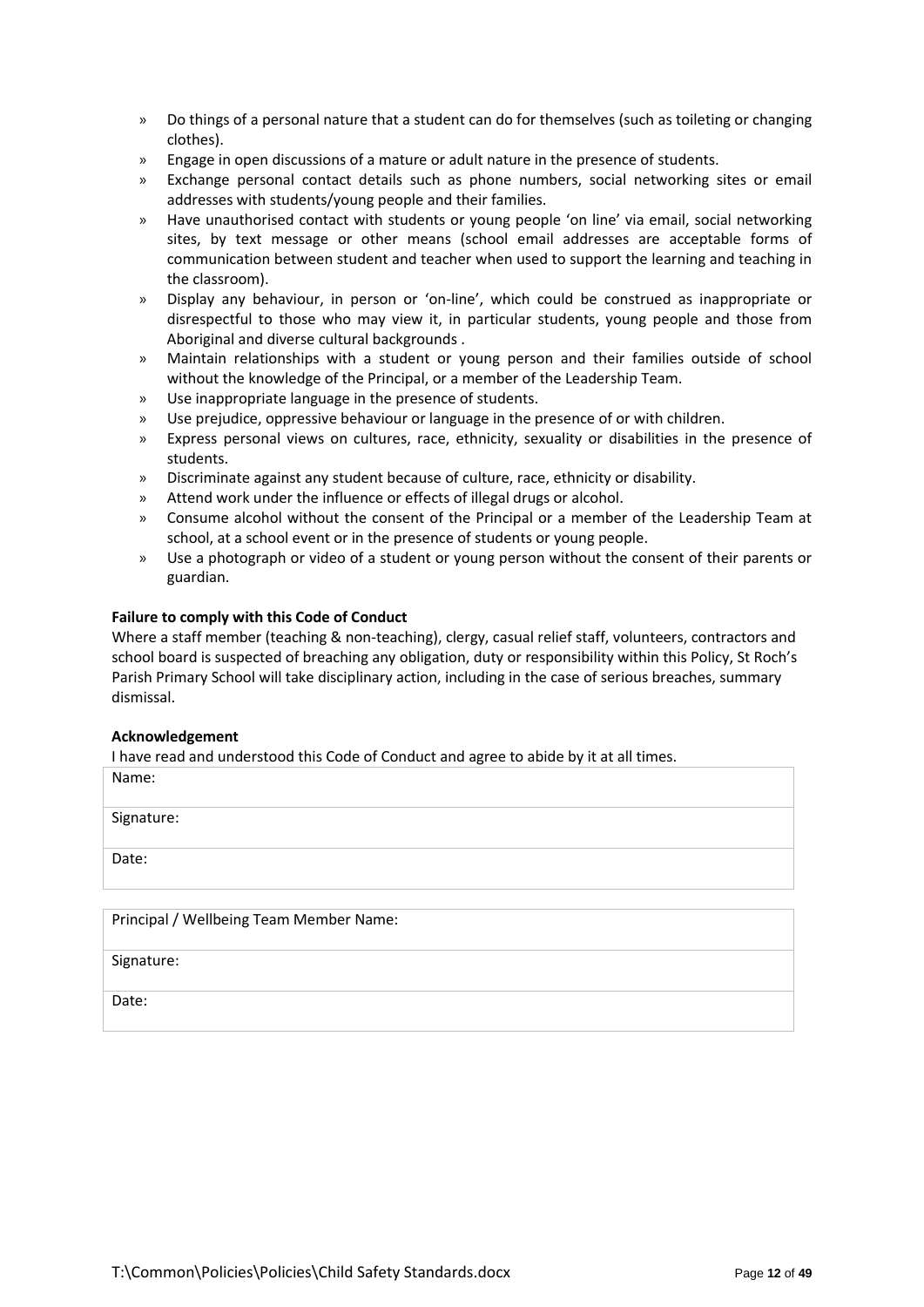# <span id="page-12-0"></span>**Standard Four** Human Resource Practices to Ensure Child Safety

St Roch's Parish Primary School adopts Administrative & Human Resource practices to ensure its recruitment & performance management processes not only identify the most suitable candidates to undertake 'Child Connected Work', but fosters continual improvement in child safety practices.

St Roch's Parish Primary School will only employ staff members, casual relief teachers, contractors, and engage volunteers, who share the school's commitment to maintaining a Child Safe environment.

#### **Position Descriptions**

St Roch's Parish Primary School maintains detailed position descriptions for all teaching and non-teaching staff members that define the roles and responsibilities for the maintenance of Child Safety and reporting requirements. The school has also developed simple 'duty statements' for volunteers who wish to engage in 'Child Connected Work'.

Position descriptions are relevant to individual roles and clearly define:

- » The school's mission & vision.
- » Tasks and duties associated with the position.
- » Qualifications, experience and attributes required.
- » The level of responsibility and authority associated with the role.
- » Requirements relating to applicable assessment to be completed;
	- ‒ Victorian Institute of Teaching Registration
	- ‒ Police / Criminal Record Checks
	- ‒ Working With Children Checks
- » Responsibility to maintain current assessments and the requirements to report any breach immediately to the Principal.
- » Responsibility for complying with the school's Child Safety Code of Conduct.
- » Responsibilities for participating in all identified training.
- » Child safety complaint, disclosure, breach or suspected abuse reporting requirements.

St Roch's Parish Primary School recognises that well developed 'position descriptions' & 'duty statements' are more likely to attract suitably qualified and experienced personnel & volunteers, who share its commitment to Child Safety.

#### **Position Advertisements**

When seeking to engage staff members, contract service providers or volunteers St Roch's Parish Primary School clearly communicates its commitment to Child Safety in all job advertisements and duty statements. Statements encouraging only applicants who share the school's commitment to Child Safety will be incorporated as will those encouraging applications from Aboriginals, Torres Strait Islanders and those from culturally and linguistically diverse backgrounds.

#### **Assessing Potential Staff Members or Volunteers**

St Roch's Parish Primary School will conduct a thorough assessment of potential candidates and volunteers prior to engaging them or authorising them to conduct 'Child Connected Work'.

When assessing potential candidates and volunteers, members of the school Leadership Team, the school's Child Safety Officer and others on the assessment panel will consider the following:

- » What motivates the individual to work with children (personal and/or professional).
- » Relevant & verifiable experience.
- » Understanding of Children's physical & emotional needs.
- » Understanding of professional boundaries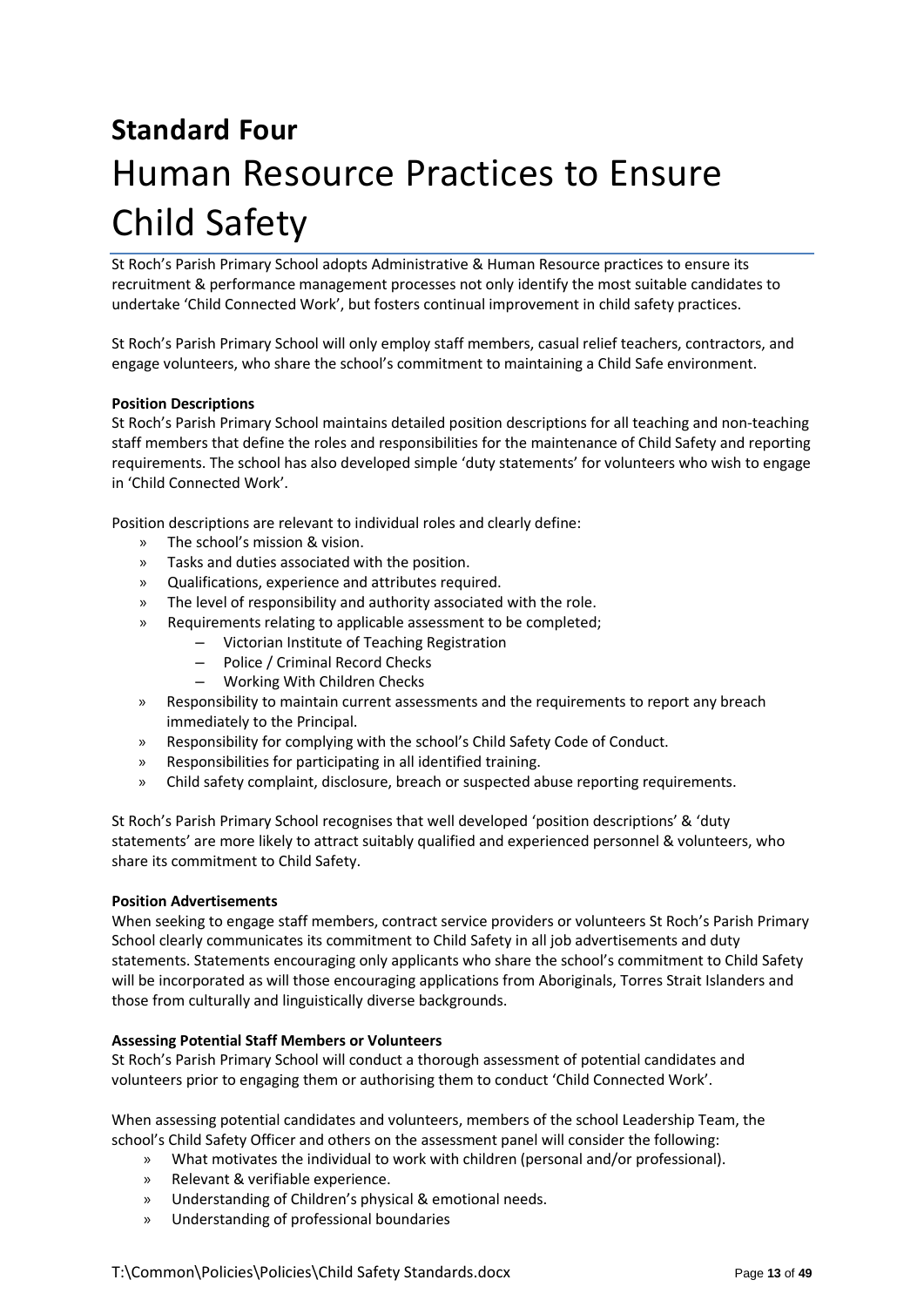- » Attitudes towards Children's rights and how these can be upheld.
- » Values (honesty, integrity, reliability, fairness and non-discrimination).
- » Responses from referees

Responses to these indicators will determine a candidates or volunteers suitability to undertake 'Child Connected Work' and will be given sufficient 'weight' as part of the selection process.

#### **Screening Processes**

St Roch's Parish Primary School acknowledges the importance of assessing potential candidates and volunteers prior to engagement and is committed to undertaking a thorough & rigorous screening process.

The process of interviewing and screening potential candidates and volunteers remains confidential at all times. The school ensures that at least one member of the interview panel is responsible for and experienced in conducting reference checks.

#### **Reference Checks**

When conducting reference checks the identified member of the interview panel will ask the following questions of the referee:

- » Would you employ the applicant again?
- » Do you have any concerns about the applicant working directly with children?
- » Are you comfortable knowing that the applicant may at times work alone with children?
- » Did the applicant have any disciplinary matters relating to them directly or about their adherence to the School's Code of Conduct?
- » Can you provide an example of a time when you observed the applicant managing the behaviour of a child?

Any negative response or reluctance on behalf of the referee to any of the above mentioned questions will be viewed unfavourably and may result in the candidate being ineligible for the position.

#### **Victorian Institute of Teaching Registration**

All teaching staff will be required to maintain current Victorian Institute of Teaching (VIT) Registration prior to being considered for employment. A copy of the teacher's current VIT registration will be taken and kept on their employee file.

Criminal Record Checks are a requirement of VIT Registration every five years and it is the staff member's responsibility, at their expense, to ensure that this is undertaken. A member of the Leadership Team will regularly monitor the currency of VIT Registrations via the School Portal on the VIT Website.

St Roch's Parish Primary School ensures the currency of all VIT Registrations via maintenance of a VIT tab located within the School's Compliance Register. The currency of registration is regularly monitored.

|             | Victorian Institute of Teaching Registration                                                                                                                                                                                                                                               |  |        |            |           |                 |  |            |  |               |
|-------------|--------------------------------------------------------------------------------------------------------------------------------------------------------------------------------------------------------------------------------------------------------------------------------------------|--|--------|------------|-----------|-----------------|--|------------|--|---------------|
|             | <b>Ciminal Record</b><br><b>Criminal Record</b><br><b>Annual Expiry</b><br><b>Re-Registration</b><br>Expiry<br>Date of<br><b>Staff Member Name</b><br><b>VIT Number</b><br>Current / Non-Current<br>(5 Years)<br>(12 Months)<br><b>Check Required</b><br>Registration<br>Check<br>Required |  |        |            |           |                 |  | Copy Taken |  |               |
| Bonney      | Melissa                                                                                                                                                                                                                                                                                    |  | 301756 | 30/09/2016 | 1/10/2017 | DUE IN 441 DAYS |  |            |  | Click to View |
| Bowen       | Meggy                                                                                                                                                                                                                                                                                      |  | 338782 | 30/09/2016 | 1/10/2017 | DUE IN 441 DAYS |  |            |  | Click to View |
| Cox-Havward | Lynette                                                                                                                                                                                                                                                                                    |  | 185363 | 30/09/2016 | 1/10/2017 | DUE IN 441 DAYS |  |            |  | Click to View |
|             |                                                                                                                                                                                                                                                                                            |  |        |            |           |                 |  |            |  | Click to View |

#### **Working With Children's Checks**

Working with Children's Checks (WWCC) will be required by all non-teaching staff, volunteers, members of the clergy and contractors engaged by the school. WWCC screen an individual's criminal record and professional conduct, acting as a mechanism for identifying those individuals who pose a risk to child safety.

A current WWCC (within 5 years) is required for all non-teaching staff, volunteers, members of the clergy and contractors and a copy must be provided to the school Administration Officer prior to being authorised to undertake 'Child Connected Works'. A member of the Leadership Team will regularly monitor the currency of WWCC.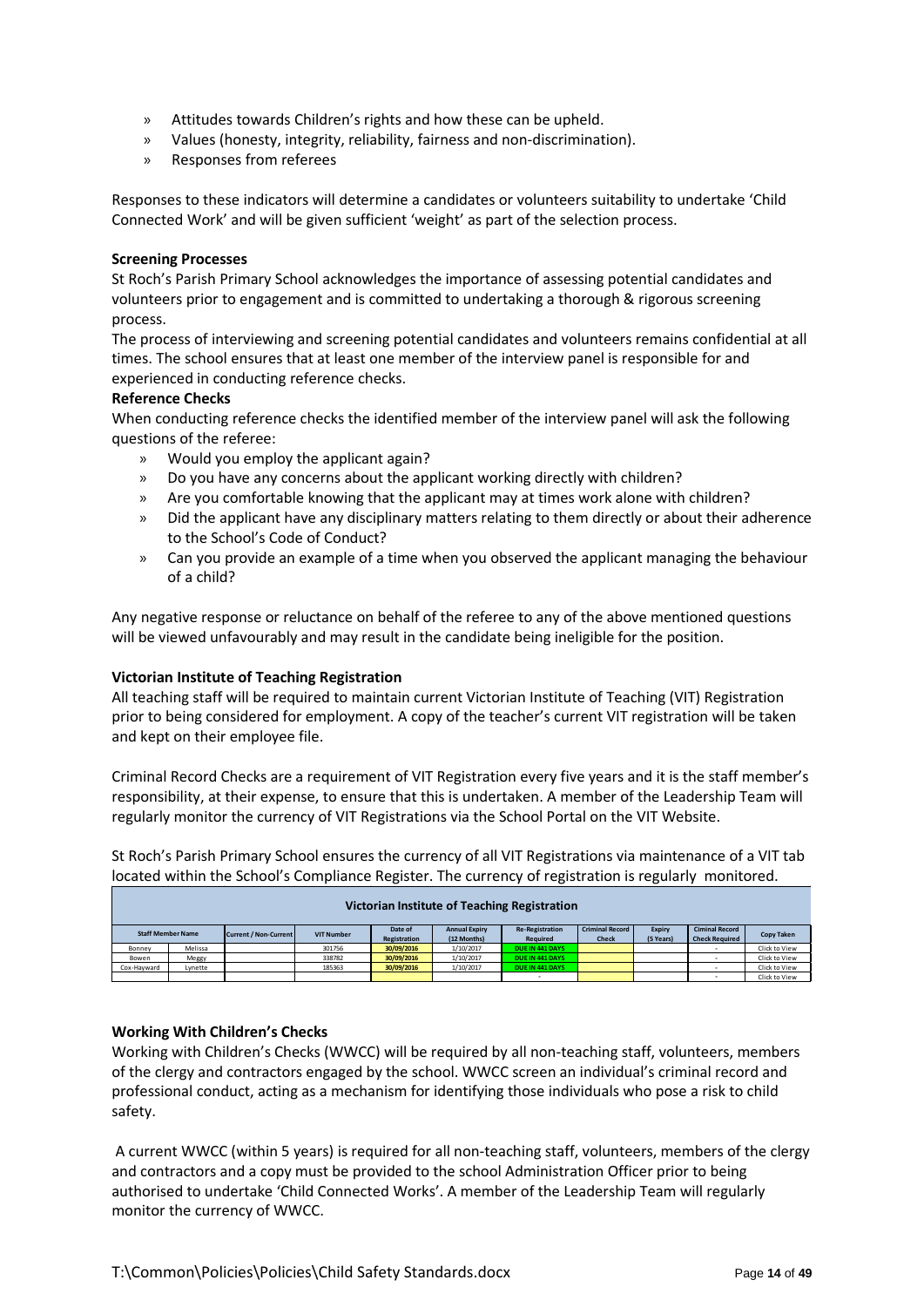Any member of the school community that wishes to participate in 'Child Connected Work' must provide the school with a copy of their current WWCC prior to being authorised to do so.

St Roch's Parish Primary School ensures the currency of all WWCC via the maintenance of a WWCC tab located within the School's Compliance Register. The currency of WWCC is regularly monitored.

|         | <b>Working With Children Check - Register</b> |                        |                     |                          |                                     |                                 |                  |               |         |
|---------|-----------------------------------------------|------------------------|---------------------|--------------------------|-------------------------------------|---------------------------------|------------------|---------------|---------|
|         | <b>NAME</b>                                   | .Current / Non-Current | <b>WWCC Card No</b> | Relationship with School | <b>WWCC Date of</b><br><b>Issue</b> | <b>Expiry Date</b><br>(5 Years) | WWCC Renewal Due | Copy Taken    | Comment |
| Smith   | John                                          | Current                | 123456              | Non-Teaching Staff       | 16/05/2014                          | 18/05/2019                      | DUE IN 1035 DAYS | Click to View |         |
| Plumber | Pete                                          | Current                | 134679              | Contract Plumber         | 1/05/2012                           | 3/05/2017                       | DUE IN 290 DAYS  | Click to View |         |
| Jones   | Barb                                          | Current                | 976431              | Volunteer                | 21/06/2012                          | 23/06/2017                      | DUE IN 341 DAYS  | Click to View |         |
|         |                                               |                        |                     |                          |                                     |                                 |                  |               |         |

#### **Police Checks**

St Roch's Parish Primary School may request a Police Check for Administrative Staff, Cleaning Staff and others who may at times be permitted to work alone at the school.

The school acknowledges that Police Checks differ from WWCC and provide a list of offences that are disclosed from a person's national criminal record. It may look beyond those of a WWCC into areas of fraud & road offences. Police Checks may be requested by the school in addition to WWCC.

#### **Screening of Casual Relief Teachers (CRTs)**.

Prior to being approved to undertake Casual Relief Teaching all CRTs must attend an interview with a member of the Leadership Team. Reference checks will be conducted by a member of the school's Leadership team or Child Safety Officer prior to any CRT being authorised to conduct work at the school. Where a CRT is engaged via an agency, the agency must be able to demonstrate that it maintains robust processes to support Child Safety. The agency must demonstrate sufficient screening and induction procedures. The school's Code of Conduct will also be provided to the agency to be embedded into their own induction documentation.

All CRTs must maintain current Victorian Institute of Teaching (VIT) Registration and provide this to the school prior to commencing work.

CRTs will be provided with a copy of the School's Child Safety Code of Conduct and requested to acknowledge their understanding of its content, as well as their commitment to complying with it, prior to being authorised to commence work.

#### **Screening of Volunteers**

Any volunteer including parents, guardians, care givers, grandparents, student teachers, work experience students who make a request or are approached by the school to participate in 'Child Connected Work' must provide a copy of a current Working With Children Checks (WWCC). This includes volunteers who anticipate assisting the school in any capacity, not limiting school camps, excursions, sporting events, classroom helpers, canteen etc.

All Volunteers are to be provided with a copy of the School's Child Safety Code of Conduct and asked to sign this prior to being permitted to conduct work on its behalf.

Where the volunteer is a work experience student the participating school must provide assurance to the Principal and /or the School Child Safety Officer that the attending student has no prior convictions of any kind. Failure to disclose convictions will result in a request for the student to be removed from the program.

#### **Screening of Contract Service Providers**

St Roch's Parish Primary School ensures that any contract service provider it engages is suitably qualified has assessed all risks associated with the works they are engaged to complete and holds all relevant licences and insurances.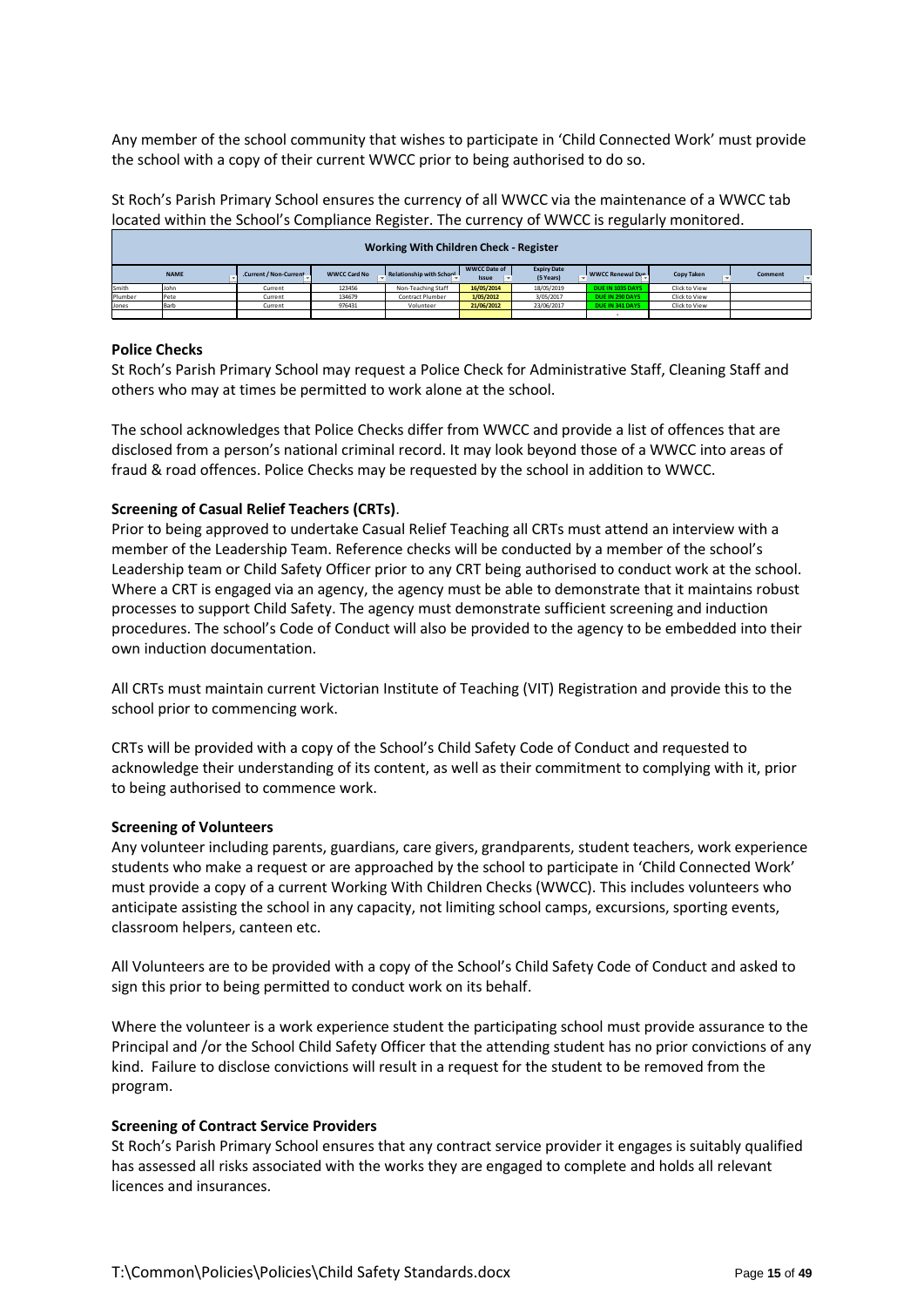Contractors will also be screened to ensure they do not pose a risk to students or other members of the school community prior to being authorised to commence work. Copies of Working With Children Checks (WWCC) are obtained for all Contractors. Where a WWCC has not be provided the Contractor or their workers are not permitted to conduct work in the presence of any student. A member of Staff must be present at all times.

All Contractors and their workers are to be provided with a copy of the School's Child Safety Code of Conduct and asked to sign this prior to being permitted to conduct work on its behalf.

WWCC, as well as, Police Checks are required for all cleaning staff, canteen staff and before and after school care employees. These must be obtained prior to them being authorised to conduct work on its behalf.

All Contractors and their employees must also undergo a formal induction into the schools OHS requirements. This induction makes specific reference to Child Safety requirements and responsibilities for both the school and the Contractors.

To ensure the identification of all contractors and their workers, they will be required to wear visitor identification at all times when on the school site.

#### **Child Safety Code of Conduct**

All staff members, clergy, casual relief teachers, volunteers & contractors required to undertake work on behalf of St Roch's Parish Primary School or who participate in 'Child Connected Work' are required to read and sign a copy of the school's Child Safety Code of Conduct.

The Child Safety Code of Conduct provides clear expectations for appropriate behaviour by adults towards children & young people. It aims to protect children and reduce any opportunity of abuse or harm to children. This Code of Conduct also provides anyone engaged by St Roch's Parish Primary School with guidance on how best to support students and young people and how to avoid or better manage difficult situations.

All staff members, clergy, casual relief teachers, volunteers & contractors are required to read and acknowledge their understanding of appropriate child safety behaviours at least annually.

St Roch's Parish Primary School ensures the currency of all those required to read and sign the Child Safety Code of Conduct via the maintenance of a tab located within the School's Compliance Register. The currency of signatory's regularly monitored.

|         | <b>Child Safety Code of Conduct - Register</b> |                        |                          |                                              |                                 |                                               |               |         |  |
|---------|------------------------------------------------|------------------------|--------------------------|----------------------------------------------|---------------------------------|-----------------------------------------------|---------------|---------|--|
| Surname | <b>First Name</b>                              | .Current / Non-Current | Relationship with School | Child Safety COC<br><b>Read &amp; Signed</b> | <b>Expiry Date</b><br>(1 Years) | <b>Child Safety COC</b><br><b>Renewal Due</b> | Copy Taken    | Comment |  |
| Smith   | John                                           | Current                | Non-Teaching Staff       | 1/02/2016                                    | 1/02/2017                       | DUE IN 199 DAYS                               | Click to View |         |  |
| Plumber | Pete                                           | Current                | Contract Plumber         | 1/02/2016                                    | 1/02/2017                       | DUE IN 199 DAYS                               | Click to View |         |  |
| Jones   | Barb                                           | Current                | Volunteer                | 1/02/2016                                    | 1/02/2017                       | DUE IN 199 DAYS                               | Click to View |         |  |
|         |                                                |                        |                          |                                              |                                 |                                               |               |         |  |
|         |                                                |                        |                          |                                              |                                 |                                               |               |         |  |

#### **Support, Training & Supervision of Employees & Volunteers to Ensure Child Safety**

Once Staff Members & Volunteers have commenced work St Roch's Parish Primary School provides them with regular development opportunities, support, supervision & training to assist with addressing child safety matters.

Members of the School Leadership Team, the school's Child Safety Officer and identified Year Level Coordinators are responsible for providing mentoring and support to Staff Members on all aspects relating to Child Safety & reporting. These school leaders are also governed with the responsibility of raising performance issues and required improvements with individual Staff Members, where required. They commit to meeting at least once a term to discuss observations and the effectiveness of the school's Child Safety Strategies.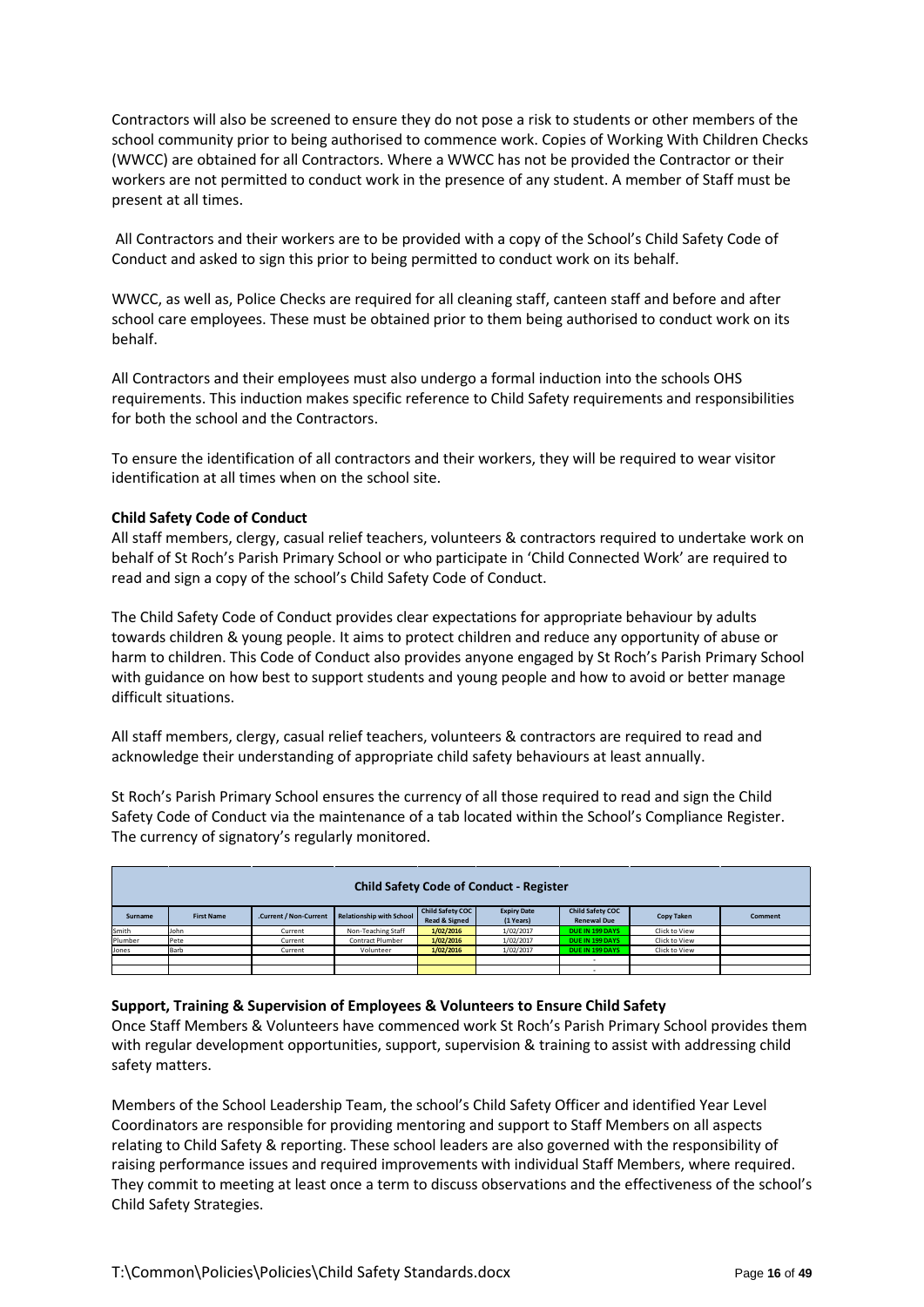All new staff members are mentored throughout the early phase of their employment. Their assigned mentor in conjunction with the School's Child Safety Officer will provide guidance and support to new employees to assist them identify and address Child Safety matters.

#### **Key Performance Indicators**

Key Performance Indicators (KPIs) are established and discussed with staff on an annual basis. The school has incorporated KPIs into staff Performance Management Plans that have a specific Child Safety Indicator. This indicator includes, but is not limited to the following:

- » Staff Members are required to read and sign the School's Code of Conduct annually.
- » Maintain current VIT Registration or WWCC and provide copies to the school.
- » Staff Members are required to participate in identified Child Safety & Mandatory Reporting training, and provide a certificate of completion to a member of the Leadership Team or Child Safety Officer.
- » Staff Members must be able to demonstrate sufficient awareness of signs of child abuse and reporting requirements.
- » Staff Members must demonstrate how they provide a physical & psychologically safe environment, where the wellbeing of students & young people is nurtured.
- » Staff Members must demonstrate how they develop a positive, responsible and caring teaching and learning environment, which recognises the rights of all people to be safe and free from abuse.
- » Staff members must demonstrate how they foster an inclusive teaching and learning environment that values diversity and promotes a culture of empowerment of Aboriginal students including those with disabilities and from diverse cultural or linguistically different backgrounds.

#### **Training & Improvement Opportunities**

To further support Staff Members meet and exceed their KPIs for Child Safety the school identifies professional learning & training opportunities annually.

Learning & training opportunities supported by the school include, but are not limited to:

- » Child Safety remains a regular Staff meeting agenda item to facilitate communication and consultation on all matters relating to Child Safety.
- » Annual induction into the School's Child Safety requirements.
- » Annual refresher on professional & legal obligations & responsibilities relating to Child Safety.
- » Annual refresher and acknowledgment of the School's Code of Conduct requirements.
- <span id="page-16-0"></span>» Annual completion of the Victorian Department of Education's 'on-line' Mandatory Reporting Module.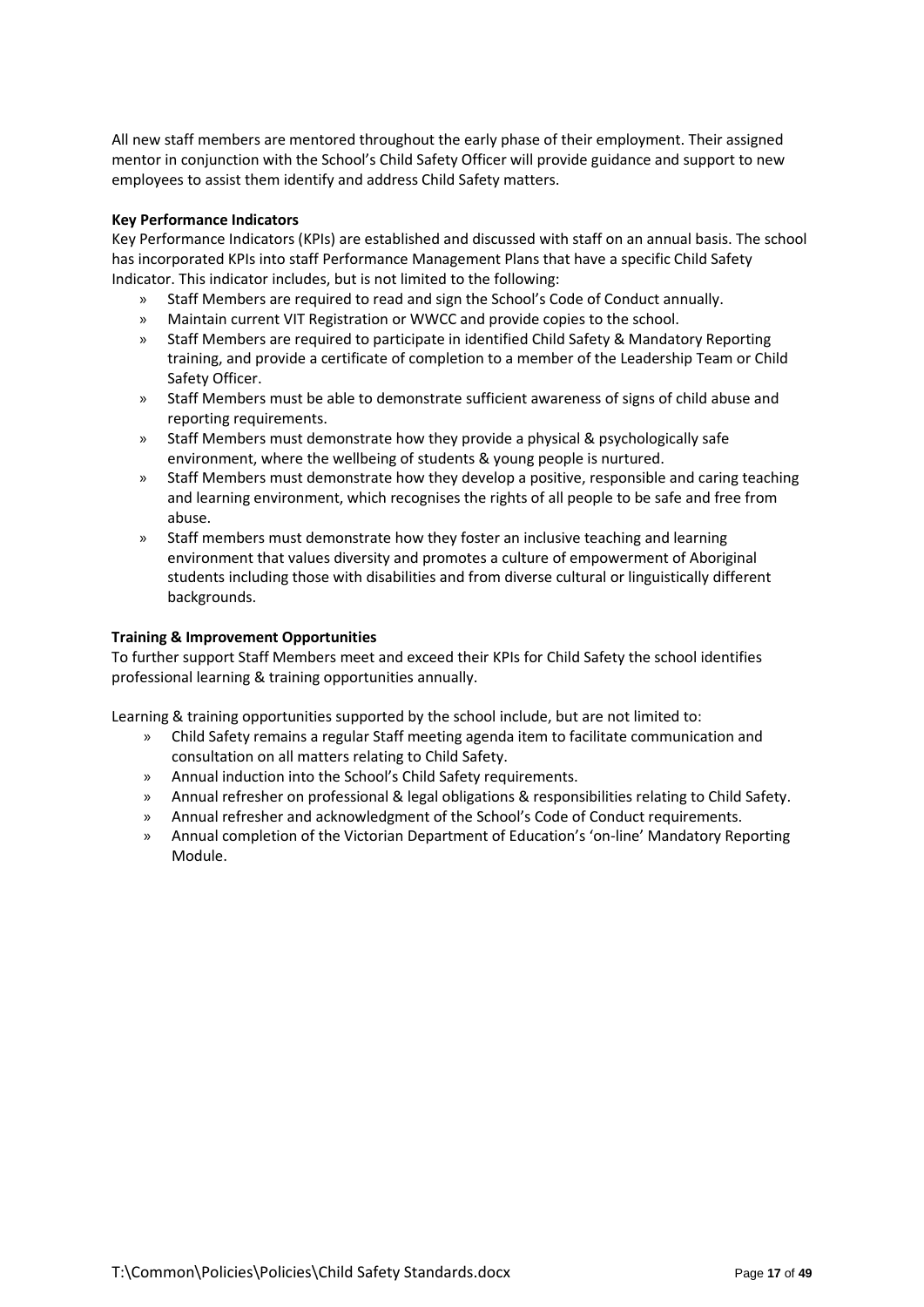## **Standard Five**  Responding to Allegations of Child Abuse

#### **Introduction**

St Roch's Parish Primary School maintains a formal process for reporting and responding to child safety complaints, disclosures or breaches of the Child Safety Code of Conduct. This process is embedded within the School's Child Safety Management System and is regularly communicated to all Staff Members, Clergy, Casual Relief Teachers, Volunteers & Contractors.

The school complies with legal obligations that relate to managing the risk of child abuse in accordance with the [Victorian Children, Youth & Families Act 2005,](http://www.austlii.edu.au/au/legis/vic/consol_act/cyafa2005252/) the [Victorian Crimes Act 1958](http://www.austlii.edu.au/au/legis/vic/consol_act/ca195882/) and recommendation from the [Betrayal of Trust Report 2014.](http://www.parliament.vic.gov.au/fcdc/article/1788)

#### **Reporting Requirements**

[Section 182 of the Victorian Children, Youth & Families Act 2005](http://www.austlii.edu.au/au/legis/vic/consol_act/cyafa2005252/s182.html) requires mandatory reporters, (teachers, principals, doctors, nurses and police officers) who 'form a belief on reasonable grounds' that a student or young person is in need of protection from physical injury or sexual abuse, to report their concerns to Department of Health and Human Services (DHHS) Child Protection.

All St Roch's Parish Primary School staff members who 'form a belief on reasonable grounds' that a student or young person:

- » Is in need of protection, should report their concerns immediately to the Principal, Child Safety Officer or a Member of the Leadership Team before contacting the DHHS Child Protection or Victoria Police.
- » Is displaying sexually abusive behaviours and is in need of therapeutic treatment should report their concerns immediately to the Principal, Child Safety Officer or a Members of the Leadership Team before contacting DHHS Child Protection.

If staff members have significant concerns for the wellbeing of a student or young person they should report their concerns immediately to the Principal, Child Safety Officer or a Members of the Leadership Team before contacting DHHS Child Protection or Child FIRST.

In any case where the staff member, clergy, CRT, volunteer, or Contractor has concerns about a student or young person's general well-being, they should also discuss their concerns with the Principal, the school's Child Safety Officer or a member of the Leadership Team.

The school maintains a Child Protection Reporting Procedure that clearly prescribes requirements for reporting child safety complaints, suspected abuse and disclosures or breaches of the Child Safety Code of Conduct.

#### **Child Safety Officer**

St Roch's Parish Primary School has appointed a Child Safety Officer responsible for taking immediate action & providing support in the event of a child safety complaint, suspected abuse, disclosures or breaches of the Child Safety Code of Conduct. The School's Child Safety Officer, in consultation with members of the Leadership Team is responsible for managing the entire process in close consultation with all affected parties.

The School's Child Safety Officer will immediately investigate all suspected Child Abuse claims and will ensure:

- » They contact 000 if a child is in immediate danger.
- » Support of the child, parent and person who report the suspected abuse.
- » Provide support to any accused staff member or volunteer.
- » Initiate internal processes to ensure the safety of the child.
- » Clarify the nature of the complaint and commence disciplinary processes if required.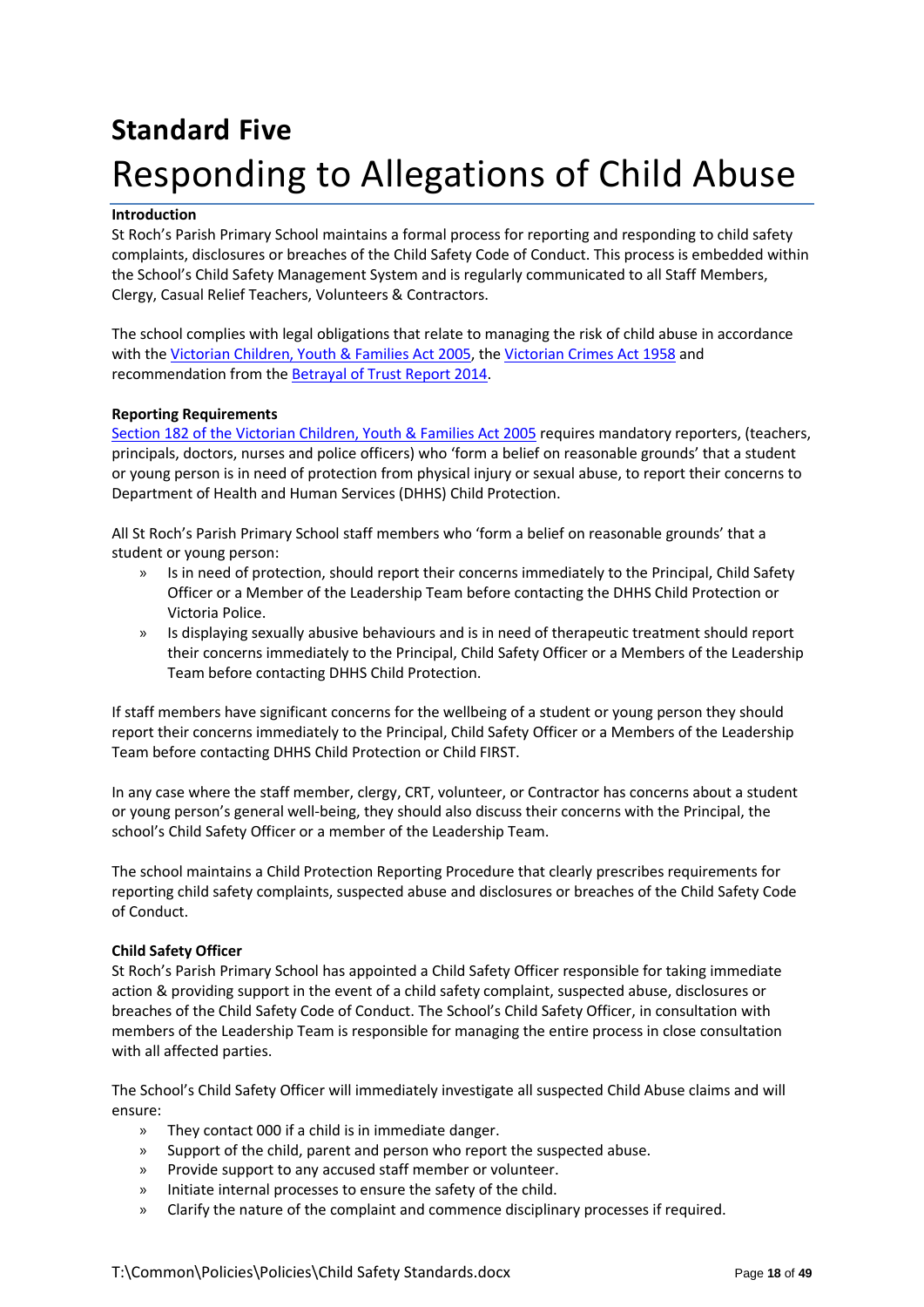» Decide, in accordance with legal requirements and duty of care whether the matter should/must be reported to the Police or Child Protection Services.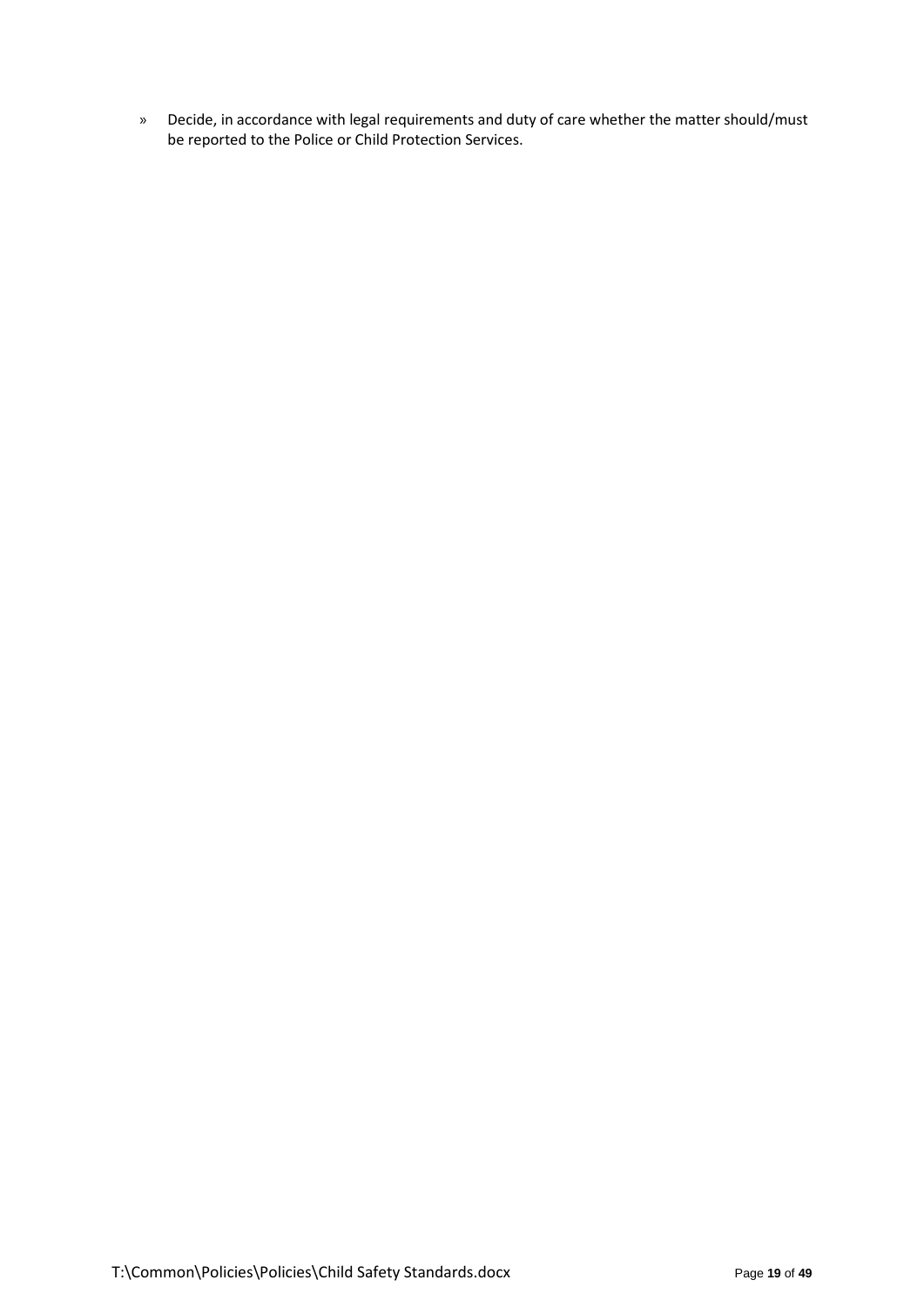# Child Protection Reporting Procedure

#### **Introduction**

St Roch's Parish Primary School Staff Members have a duty of care to protect the safety, health and wellbeing of children in their care. If a staff member has concerns about the safety, health and wellbeing of children in their care they should take immediate action.

The school's Child Protection Reporting Procedure assists Staff Members, Clergy, CRT, Volunteers, Contractors, parents and care givers to:

- » Identify the indicators of a child or young person who may be in need of protection
- » Understand how a 'reasonable belief' is formed
- » Make a report of a child or young person who may be in need of protection
- » Comply with mandatory reporting obligations under child protection laws as well as their legal obligations, relating to criminal child abuse and grooming under criminal law.

#### **Mandatory Reporting**

Mandatory reporting is a legal requirement under the Children, Youth and Families Act 2005 (Vic.) (Act) to protect children from harm relating to physical injury and sexual abuse. A child, student or young person for the purpose of the relevant parts of the Act, is any person 17 years of age or younger.

Staff Members mandated under this Act (teaching staff & principals) who form a 'reasonable belief' that a child, student or young person is in need of protection from physical, emotional, psychological, developmental harm or sexual abuse, and that the child's parents are unwilling or unable to protect the child, must report that belief to DHHS Child Protection and the 'grounds' for it, as soon as possible after forming the belief. A subsequent report must be made on each occasion in which the Mandatory Reporter becomes aware of further reasonable grounds for the belief.

#### **Forming a Reasonable Belief**

When a Staff Member is concerned about the safety and wellbeing of a child or young person, they must assess that concern to determine if a report should be made to the relevant agency. This process of considering all relevant information and observations is known as forming a 'reasonable belief'.

A 'reasonable belief' or a 'belief on reasonable grounds' is not the same as having proof, but is more than mere rumour or speculation. A 'reasonable belief' is formed if a reasonable person in the same position would have formed the belief on the same grounds.

For example, a 'reasonable belief' might be formed if:

- » A student or young person states that they have been physically or sexually abused
- » A student or young person states that they know someone who has been physically or sexually abused (sometimes the child may be talking about themselves)
- » Someone who knows a child states that the student or young person has been physically or sexually abused
- » A student or young person exhibits sexually-abusive or age-inappropriate behaviours
- » Professional observations of the student or young person's behaviour or development leads a professional to form a belief that the student has been physically or sexually abused or is likely to be abused
- » Signs of abuse lead to a belief that the student or young person has been physically or sexually abused.

#### **Types of Abuse and Indicators of Harm**

Child abuse can have a significant effect on a child's physical or emotional health, development and wellbeing. The younger a child the more vulnerable he/she is and the more serious the consequences are likely to be.

There are many indicators of child abuse and neglect. The presence of a single indicator, or even several indicators, does not prove that abuse or neglect has occurred. However, the repeated occurrence of an indicator, or the occurrence of several indicators together, should alert staff members to the possibility of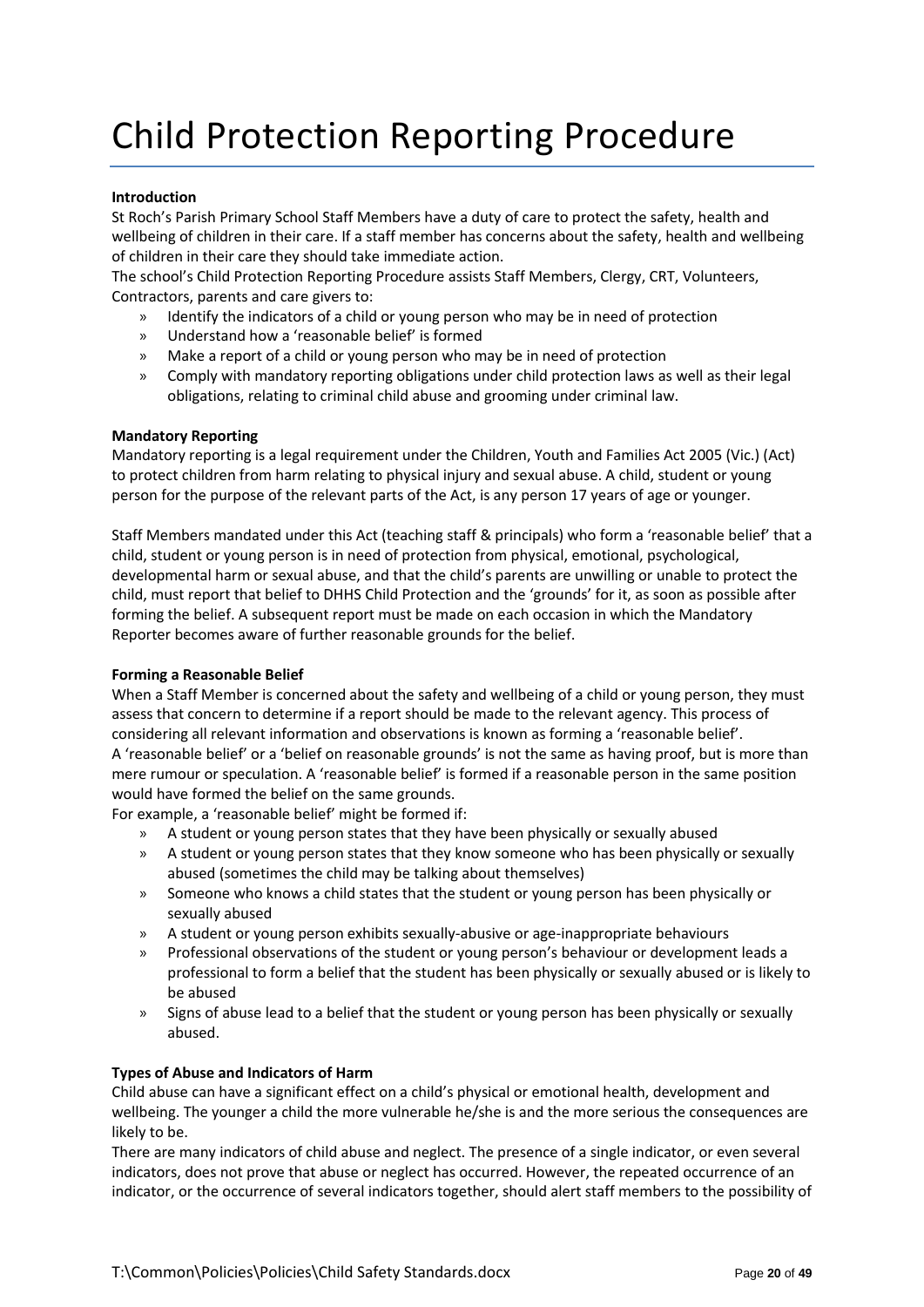child abuse and neglect. While any indicators of possible child abuse or neglect are concerning, it is important to know which indicators must be reported.

It is mandatory to report concerns relating to:

- » Physical abuse
- » Sexual abuse

While not mandated, making a report to DHHS Child Protection may also be needed for:

- » Emotional abuse
- » Neglect
- » Medical neglect
- » Family violence
- » Human trafficking (including forced marriage)
- » Sexual exploitation (including pornography and prostitution)
- » Risk-taking behaviour
- » Female genital mutilation
- » Risk to an unborn child
- » A student or young person exhibiting sexually-abusive behaviours.

#### **Reporting Child Protection Concerns**

Any Staff Member who 'believes on reasonable grounds' that a student or young person is in need of:

- » Protection from physical harm or sexual abuse must report their concerns to DHHS Child Protection
- » Protection from harm that is not believed to involve physical harm or sexual abuse are encouraged to report their concerns to DHHS Child Protection
- » Therapeutic treatment are encouraged to report their concerns to DHHS Child Protection or Child FIRST.

All Staff Members are encouraged to report any Child Protection concerns to the Principal, the School's Child Safety Officer or a Member of the Leadership Team prior to reporting to the DHHS or Child FIRST. This aims to support the Staff Members making the report.

NOTE# Child Protection is the Victorian Government Agency, provided by the DHHS, that protects children at risk of significant harm. Child Protection has statutory powers and can use these to protect children.

Child FIRST is the Family Information Referral Support Team run by a registered community service in a local area that can receive confidential referrals about a child of concern. It does not have any statutory powers to protect a child, but can refer matters to family services.

Mandatory reporters must report their concern to DHHS Child Protection if there is a reasonable belief that a child or young person is in need of protection from physical injury or sexual abuse. Refer to: [A step](http://www.education.vic.gov.au/Documents/childhood/parents/health/mandreportsep10.pdf)[by-step guide to making a report to Child Protection or Child FIRST \(PDF -](http://www.education.vic.gov.au/Documents/childhood/parents/health/mandreportsep10.pdf) 270Kb). It is essential to document the concerns and observations which contributed to the suspicion that a child is in need of protection. This information may be gathered over a period of time and should be treated confidentially and held securely.

It is recommended – not, however, a requirement – that concerns and observations regarding suspected physical injury or sexual abuse of a child are discussed with the principal or a senior school staff member and to ensure support is provided to all involved in matters of this nature. The confidentiality of these discussions must be maintained.

If more than one mandated reporter has formed a belief about the same student or young person on the same occasion, it is sufficient for one professional to make a report. The other is obliged to ensure the report has been made and that all grounds for their own belief were included in the report made by the other staff member [Section 182 \(4\) of the Victorian Children, Youth & Families Act 2005](http://www.austlii.edu.au/au/legis/vic/consol_act/cyafa2005252/s182.html)

If one mandated reporter directs another mandated reporter not to make a report, and the one professional continues to hold the belief that a student or young person is in need of protection, then that professional is legally obliged to make a report to Child Protection.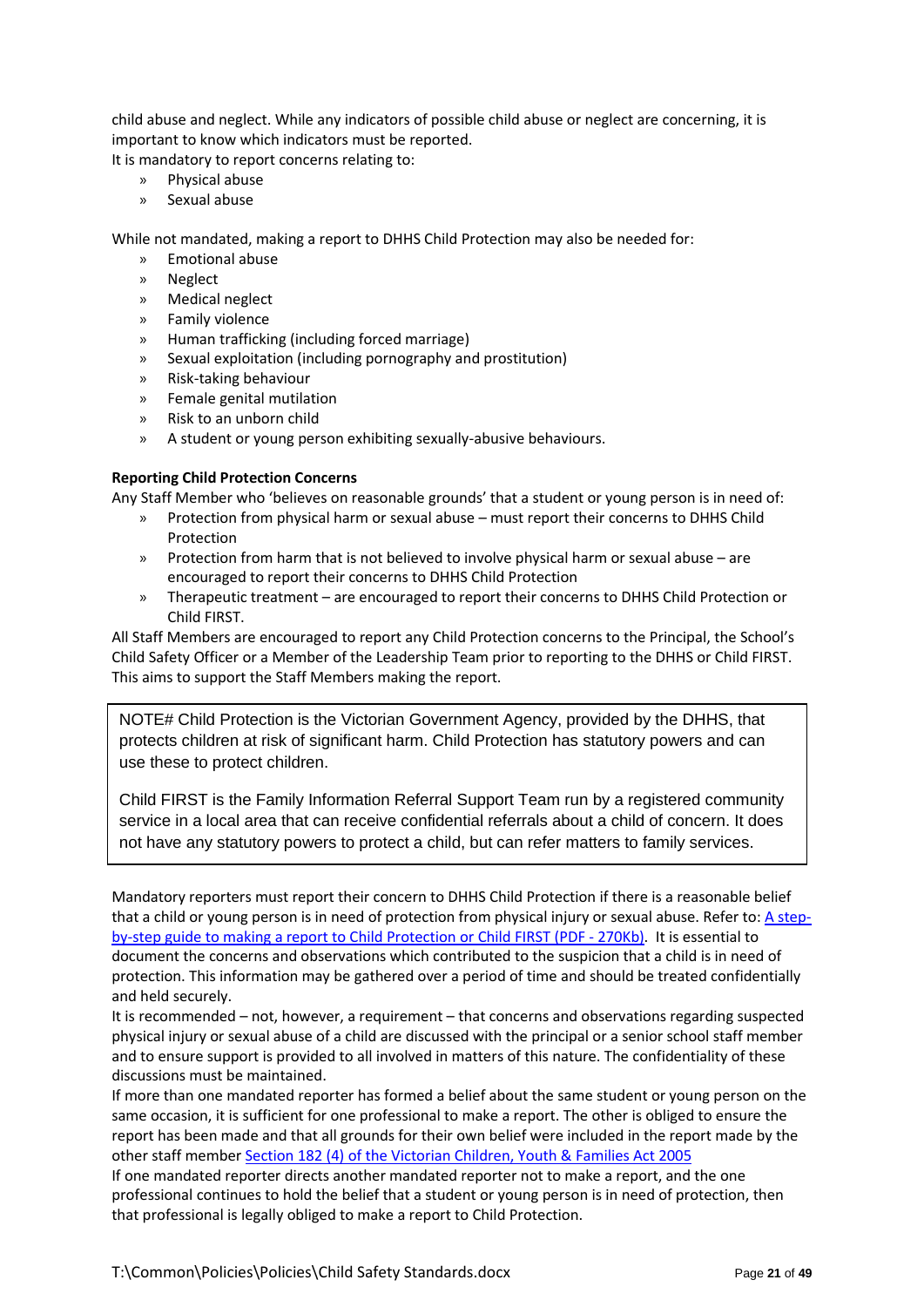The mandatory reporter may continue to suspect that a student or young person is at risk and in need of protection. Any further observations should continue to be recorded and a report made on each separate occasion where a belief has been formed, on reasonable grounds, that a student or young person is likely to be at risk and in need of protection. If there is any suspicion that this relates to a sexual offence involving an adult and a child under 16 then it must be reported to the police. Refer t[o Department of](http://www.gvcasa.com.au/documents/failure+to+disclose.pdf)  Justice and Regulations – [Failure to disclose offence](http://www.gvcasa.com.au/documents/failure+to+disclose.pdf) and the [Betrayal of Trust: Fact Sheet 2014.](http://www.gvcasa.com.au/documents/failure+to+disclose.pdf)

#### **When To Report**

The following table sets out when to report a concern that a child or a young person has been abused, or is in need of protection.

| <b>Type of Reporting</b>                   | <b>By Whom</b>                                    | <b>To Whom</b>                     |
|--------------------------------------------|---------------------------------------------------|------------------------------------|
| <b>Mandatory Reporting - DHHS Child</b>    | <b>Mandatory Reporters</b>                        | Contact:                           |
| <b>Protection</b>                          | Teachers registered to teach or<br>$\gg$          | <b>DHHS Child</b><br>$\mathcal{P}$ |
| Mandatory reporters must make a            | who have permission to teach                      | Protection                         |
| report as soon as practicable if, in the   | pursuant to the Education and                     |                                    |
| course of practicing their profession or   | Training Reform Act 2006 (Vic.)                   |                                    |
| carrying out their duties, they form a     | Principals of government and non-<br>»            |                                    |
| belief on reasonable grounds that a        | government schools                                |                                    |
| child or young person is in need of        | Registered medical practitioners<br>$\gg$         |                                    |
| protection, as a result of physical injury | <b>Nurses</b><br>$\gg$                            |                                    |
| or sexual abuse, and the child's parents   | All members of the police force.<br>$\mathcal{D}$ |                                    |
| are unable or unwilling to protect the     |                                                   |                                    |
| child.                                     |                                                   |                                    |
|                                            |                                                   |                                    |
|                                            |                                                   |                                    |
|                                            |                                                   |                                    |

#### **A Child In Need Of Protection**

| <b>Type of Reporting</b>                                                                                                                                                         | <b>By Whom</b> | <b>To Whom</b>                                                               |
|----------------------------------------------------------------------------------------------------------------------------------------------------------------------------------|----------------|------------------------------------------------------------------------------|
| Any person may make a report if they<br>believe on reasonable grounds that a<br>child is in need of protection for any of<br>the following reasons:                              | Any Person     | Contact:<br><b>DHHS Child</b><br>$\lambda$<br>Protection                     |
| The child has been abandoned<br>$\mathcal{D}$<br>and there is no other suitable<br>person who is willing and able to<br>care for the child.                                      |                | Victoria Police<br>$\mathcal{P}$<br>000 if a Crime<br>has been<br>committed. |
| The child's parents are dead or<br>$\gg$<br>incapacitated and there is no<br>other suitable person who is<br>willing and able to care for the<br>child.                          |                |                                                                              |
| The child has suffered or is likely<br>$\gg$<br>to suffer significant harm as a<br>result of physical injury and the<br>parents are unable or unwilling to<br>protect the child. |                |                                                                              |
| The child has suffered or is likely<br>$\gg$<br>to suffer significant harm as a<br>result of sexual abuse and their<br>parents are unable or unwilling to<br>protect the child.  |                |                                                                              |
| The child has suffered or is likely<br>≫<br>to suffer emotional or                                                                                                               |                |                                                                              |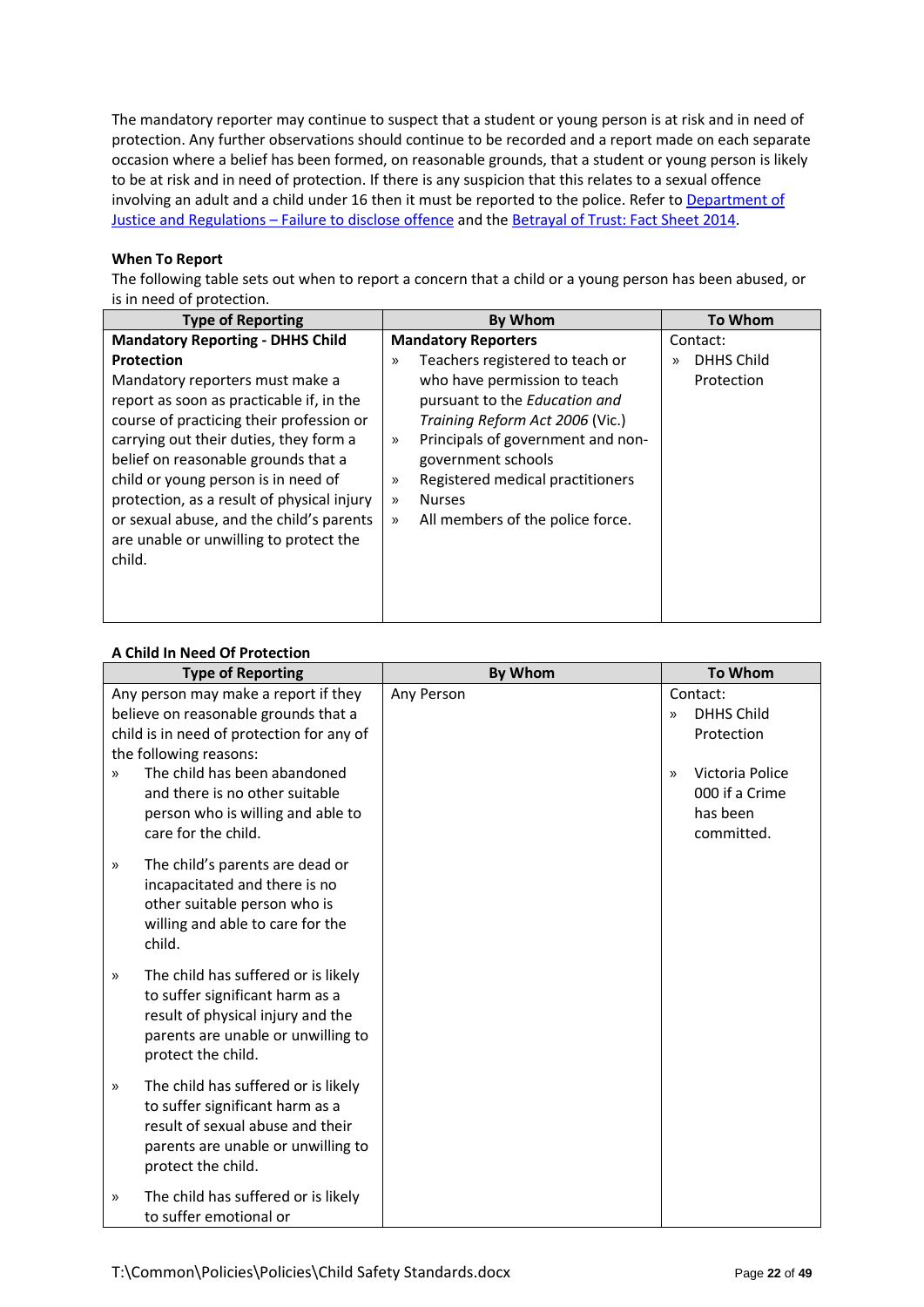| psychological harm and the<br>parents are unable or unwilling to<br>protect the child.                                                                                                                                  |  |
|-------------------------------------------------------------------------------------------------------------------------------------------------------------------------------------------------------------------------|--|
| The child's physical development or<br>health has been, or is likely to be<br>significantly harmed and the parents<br>are unable or unwilling to provide basic<br>care, or effective medical or other<br>remedial care. |  |

#### **Child In Need Of Therapeutic Treatment**

| <b>Type of Reporting</b>                 | By Whom    | <b>To Whom</b> |
|------------------------------------------|------------|----------------|
| Any person may make a report if they     | Any Person | Contact:       |
| believe on reasonable grounds that a     |            | DHHS Child     |
| child who is 10 years of age or over,    |            | Protection     |
| but under 15 years of age, is in need of |            |                |
| therapeutic treatment because he or      |            |                |
| she has exhibited sexually-abusive       |            |                |
| behaviours.                              |            |                |
|                                          |            |                |

#### **Significant Concerns About Wellbeing Of A Child**

| <b>Type of Reporting</b>             | <b>By Whom</b> | To Whom           |
|--------------------------------------|----------------|-------------------|
| Any person may make a report if they | Any Person     | Contact:          |
| have significant concerns for the    |                | <b>DHHS Child</b> |
| wellbeing of a child                 |                | Protection        |
|                                      |                |                   |

#### **Reasonable Belief That A Sexual Offence Has Been Committed By An Adult Against A Child Under 16.**

| <b>Type of Reporting</b>                                                                                                                                                                                                                                                                                                             | <b>By Whom</b> | <b>To Whom</b>                          |
|--------------------------------------------------------------------------------------------------------------------------------------------------------------------------------------------------------------------------------------------------------------------------------------------------------------------------------------|----------------|-----------------------------------------|
| Any adult who forms a reasonable<br>belief that a sexual offence has been<br>committed in Victoria by an adult<br>against a child under 16 must report<br>that information to police.                                                                                                                                                | Any Person     | Contact:<br>Victoria Police<br>≫<br>000 |
| It is a criminal offence not to make a<br>report, except in the following<br>circumstances:<br>The victim is 16 years of age or<br>≫<br>older and does not have an<br>intellectual disability that limits<br>his/her capacity to make an<br>informed decision; and he/she does<br>not want the information reported<br>to the police |                |                                         |
| The victim has disclosed the<br>$\mathcal{D}$<br>information in confidence in the<br>course of a therapeutic relationship<br>with you as a registered medical                                                                                                                                                                        |                |                                         |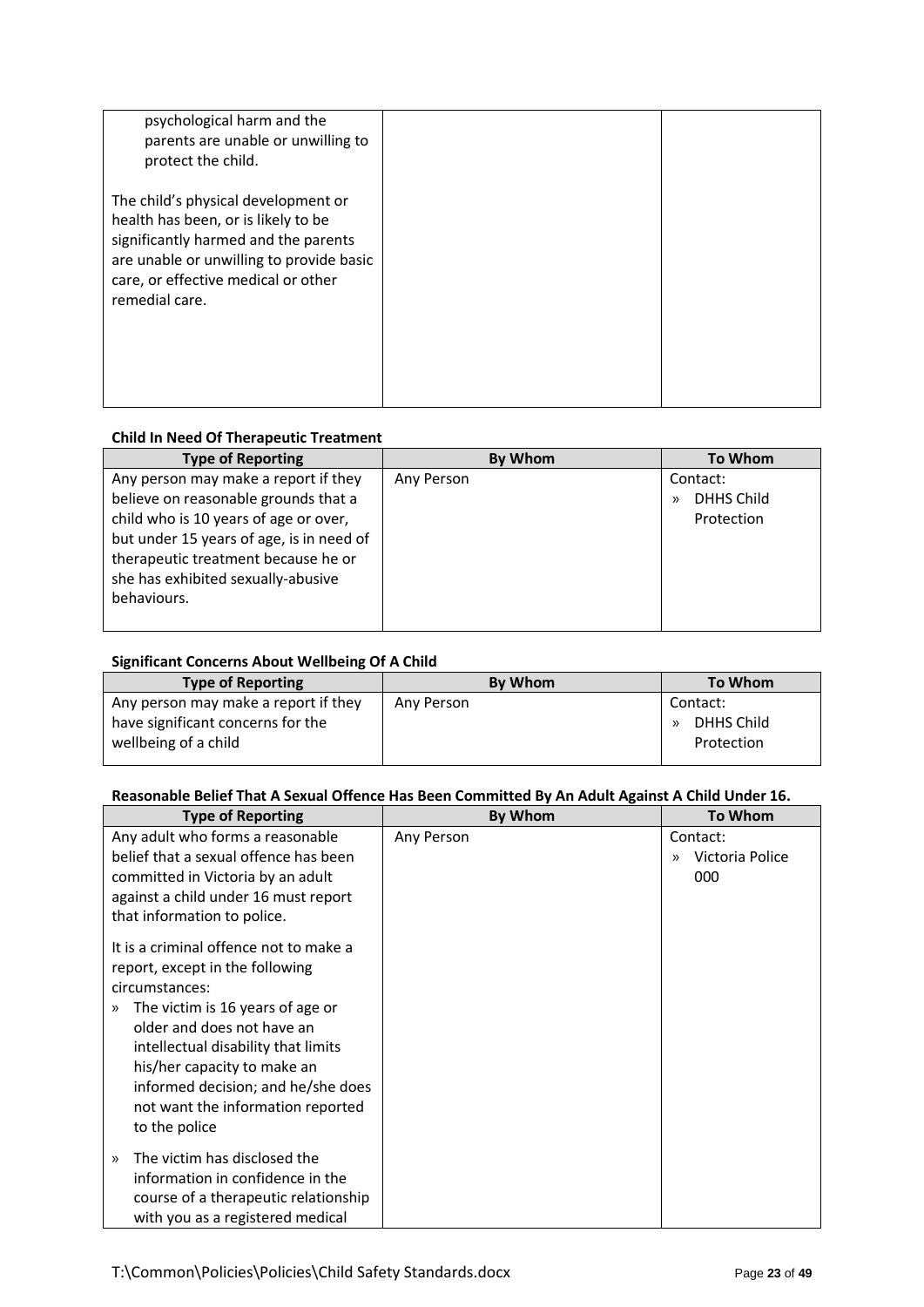| practitioner or counsellor.                                  |  |
|--------------------------------------------------------------|--|
| The victim turned 16 years of age<br>before 27 October 2014. |  |

#### **Reasonable Excuses For Failing To Comply With The Requirement Include:**

- » A reasonable belief that the information has already been reported to police or DHHS Child Protection disclosing all of the information.
- » A reasonable fear that the disclosure will place someone (other than the alleged perpetrator) at risk of harm.

#### **Reporting Suspected Sexual Offences To Victoria Police:**

Three new criminal offences have been introduced under the *Crimes Act 1958* (Vic.):

- » **[Failure to disclose offence,](http://www.justice.vic.gov.au/home/safer+communities/protecting+children+and+families/failure+to+disclose+offence)** which requires adults to report to police a reasonable belief that a sexual offence has been committed against a child.
- » **[Failure to protect offence,](http://www.justice.vic.gov.au/home/safer+communities/protecting+children+and+families/failure+to+protect+offence)** which applies to people within organisations who knew of a risk of child sexual abuse by someone in the organisation and had the authority to reduce or remove the risk, but failed to do so.
- » **[Grooming offence,](http://www.justice.vic.gov.au/home/safer+communities/protecting+children+and+families/grooming+offence)** which targets communication with a child or their parents with the intent of committing child sexual abuse.

#### **Failure to Disclose**

Any staff member who forms a reasonable belief that a sexual offence has been committed in Victoria by an adult against a child under 16 must disclose that information to police. Failure to disclose the information to police is a criminal offence under section 327 of the Crimes Act 1958 (Victoria) and applies to all adults in Victoria, not just professionals who work with children. The obligation is to disclose that information to the police as soon as it is practicable to do so, except in limited circumstances such as where the information has already been reported to DHHS Child Protection.

For more information see[: Department of Justice and Regulation -](http://www.justice.vic.gov.au/home/safer+communities/protecting+children+and+families/failure+to+disclose+offence) Failure to disclose fact sheet.

#### **Failure to Protect**

Any staff member in a position of authority who becomes aware that an adult associated with their school (such as an employee, contractor, volunteer, sport coach or visitor) poses a risk of sexual abuse to a child under 16 who is in the care or supervision of the school must take all reasonable steps to reduce or remove that risk. Failure to take reasonable steps to protect a child in the school from the risk of sexual abuse from an adult associated with the school is a criminal offence contained in section 49C (2) of the Crimes Act 1958 (Vic.). In a school context this will include the principal and the business manager and may also extend to School Counsellors, heads of departments and heads of school. For more information see: [Department of Justice and Regulation –](http://www.justice.vic.gov.au/home/safer+communities/protecting+children+and+families/failure+to+protect+offence) Failure to protect fact sheet

#### **Grooming Offences**

The offence of grooming prohibits predatory conduct designed to prepare or 'groom' a child for future sexual activity and is contained in section 49B (2) of the Crimes Act 1958 (Vic.). The offence applies to communication with children under 16 years. Grooming can be conducted in person or online, for example via interaction through social media, web forums and emails. The offence can be committed by any person aged 18 years or over. It does not apply to communication between people who are both under 18 years of age.

For more information see: [Department of Justice and Regulation –](http://www.justice.vic.gov.au/home/safer+communities/protecting+children+and+families/grooming+offence) Grooming offence fact sheet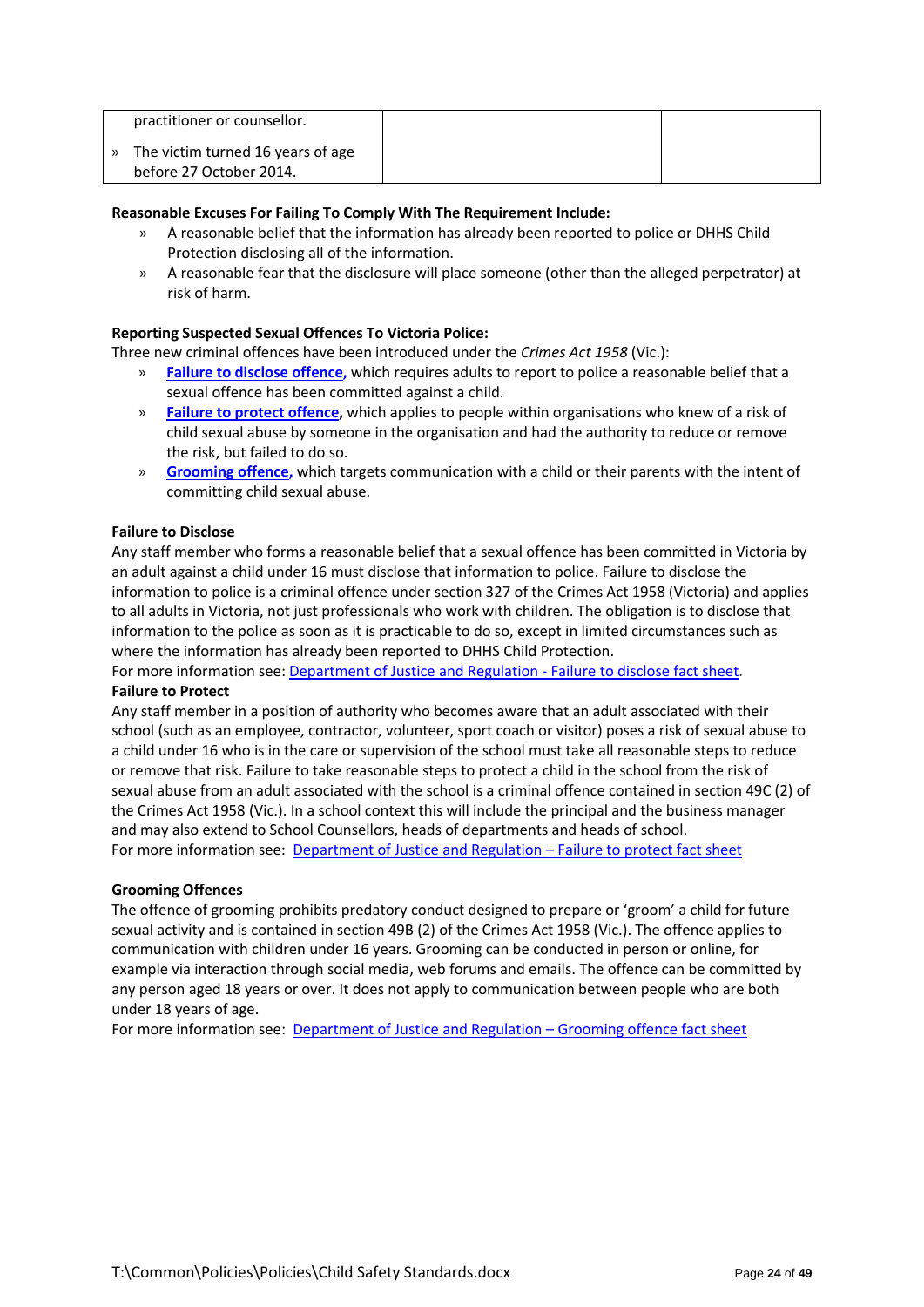

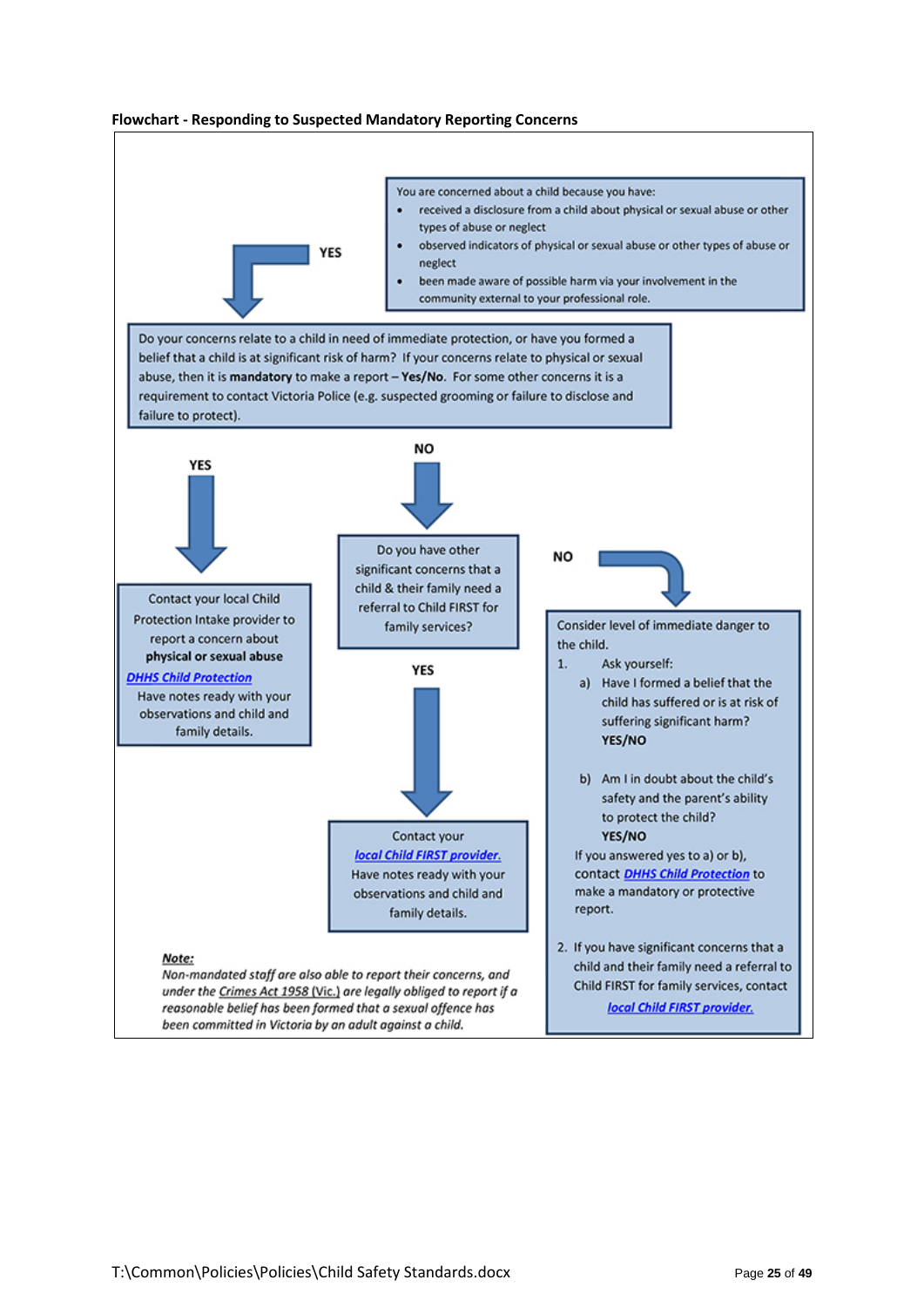#### **Making A Report**

This table describes how to make a mandatory report, to report child abuse or child protection concerns.

| <b>Step</b>    | <b>Description</b>                                                                                                                                           |
|----------------|--------------------------------------------------------------------------------------------------------------------------------------------------------------|
| $\mathbf{1}$   | In case of emergency or if a child is in immediate danger contact Triple Zero (000) or the local                                                             |
|                | police station.                                                                                                                                              |
|                | Alternatively, to report concerns about the immediate safety of a child within their family unit to                                                          |
|                | DHHS Child Protection, call the Child Protection Crisis Line on 13 12 78 (24 hours 7 days, toll free)                                                        |
| $\overline{2}$ | Keep comprehensive notes that are dated and include the following information:                                                                               |
|                | Information that has led to concerns about the child's safety (e.g. physical injuries, student<br>$\lambda$                                                  |
|                | behaviour)                                                                                                                                                   |
|                | The source of this information (e.g. observation of behaviour, report from child or another<br>≫                                                             |
|                | person)                                                                                                                                                      |
|                | The actions taken as a result of the concerns (e.g. consultation with principal, report to<br>$\gg$                                                          |
|                | DHHS Child Protection etc.).                                                                                                                                 |
| 3              | Discuss any concerns about the safety and wellbeing of students with the principal or a                                                                      |
|                | member of the school leadership team or Child Safety Officer. The individual staff member                                                                    |
|                | should then make their own assessment about whether they should make a report about the<br>child or young person and to whom the report should be made.      |
| 4              | Gather the relevant information necessary to make the report.                                                                                                |
|                | This should include the following information:                                                                                                               |
|                | Full name, date of birth, and residential address of the child or young person<br>»                                                                          |
|                | The details of the concerns and the reasons for those concerns<br>$\gg$                                                                                      |
|                | The individual staff member's involvement with the child and young person details of any<br>≫                                                                |
|                | other agencies who may be involved with the child or young person, if known.                                                                                 |
| 5              | Make a report to the relevant Agency                                                                                                                         |
|                | To report concerns that are life threatening phone 000 or the local police station. To find the                                                              |
|                | nearest Victoria Police Sexual Offences and Child Abuse Investigation Team contact your local                                                                |
|                | police station or Click Here.                                                                                                                                |
|                |                                                                                                                                                              |
|                | To report concerns about the immediate safety of a child within their family unit to DHHS Child                                                              |
|                | Protection, call the Child Protection Crisis Line on 13 12 78 (24 hrs 7 days, toll free)                                                                     |
|                |                                                                                                                                                              |
|                | To report concerns to DHHS Child Protection, contact your local child protection office.                                                                     |
| 6              | Make a written record of the report which includes the following information:<br>The date and time of the report and a summary of what was reported<br>$\gg$ |
|                | The name and position of the person who made the report and the person who received the<br>$\gg$                                                             |
|                | report.                                                                                                                                                      |
| $\overline{7}$ | Notify relevant school staff and/or Department staff of a report to DHHS Child Protection or                                                                 |
|                | <b>Child FIRST.</b>                                                                                                                                          |
|                | Allegations must be reported to the:                                                                                                                         |
|                | The Principal or member of the School Leadership Team<br>$\gg$                                                                                               |
|                | Department's Security Services Unit on (03) 9589 6266 (Govt Department Schools)<br>≫                                                                         |
|                | Catholic Education Office (Catholic Schools)<br>$\gg$                                                                                                        |
|                | <b>Relevant Regional Office</b><br>$\gg$                                                                                                                     |
|                | Student Critical Incident Advisory Unit on (03) 9637 2934 or (03) 9637 2487.<br>$\gg$                                                                        |
|                |                                                                                                                                                              |
|                | In the case of Koorie students, the principal must notify the Regional Office to ensure that the                                                             |
|                | regional Koorie support officer can arrange appropriate support for the student.                                                                             |

#### **Potential Consequences Of Making A Report**

This table describes the potential consequences of making a report.

| Potential Consequence | Description                                                              |  |  |  |  |
|-----------------------|--------------------------------------------------------------------------|--|--|--|--|
| Confidentiality       | The identity of a reporter must remain confidential unless:              |  |  |  |  |
|                       | The reporter chooses to inform the child, young person or parent of      |  |  |  |  |
|                       | the report.                                                              |  |  |  |  |
|                       | The reporter consents in writing to their identity being disclosed.<br>» |  |  |  |  |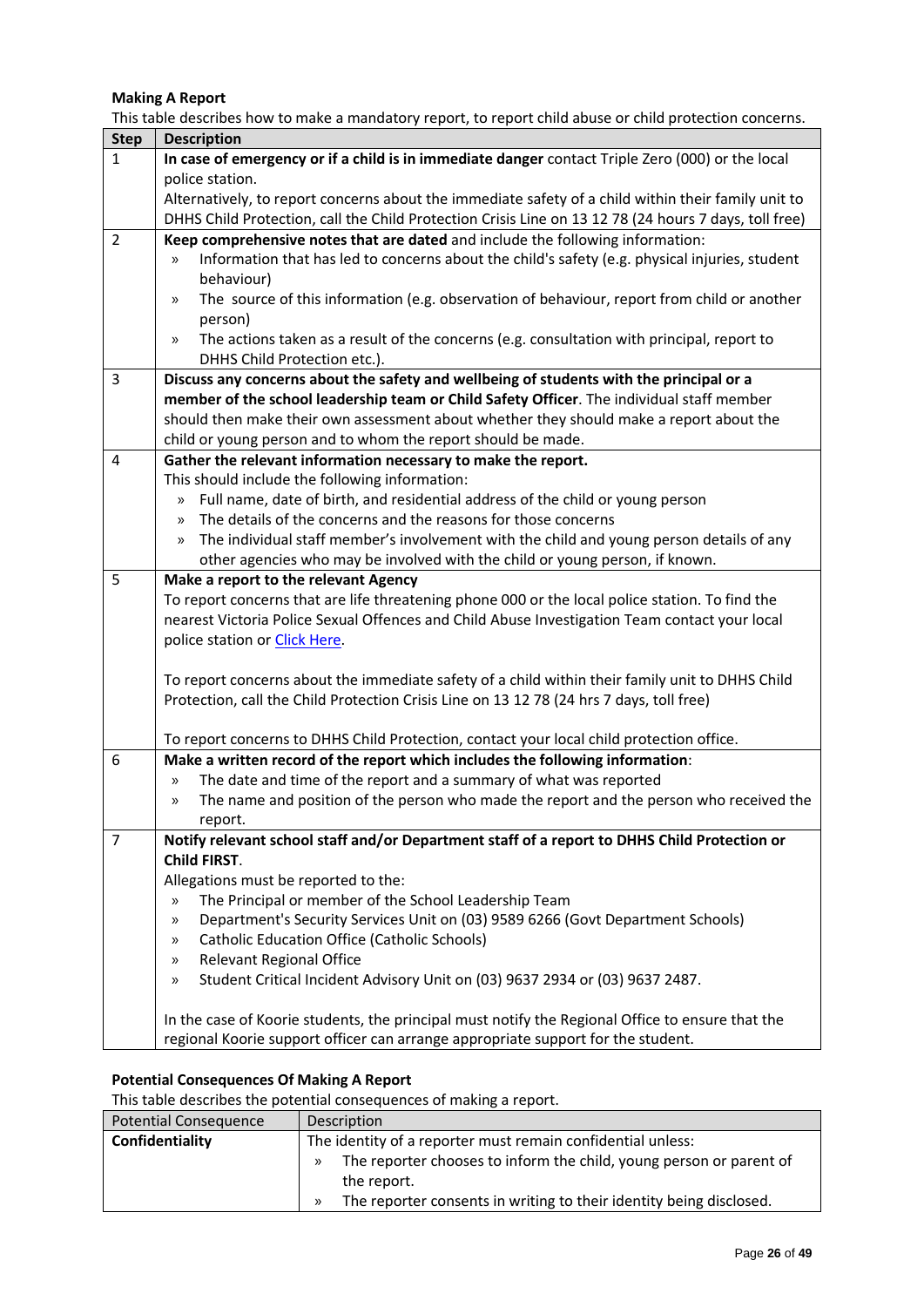|                                 | A Court or Tribunal decides that it necessary for the identity of the<br>$\gg$                                                                            |  |  |  |  |  |
|---------------------------------|-----------------------------------------------------------------------------------------------------------------------------------------------------------|--|--|--|--|--|
|                                 | reporter to be disclosed to ensure the safety and wellbeing of the                                                                                        |  |  |  |  |  |
|                                 | child.                                                                                                                                                    |  |  |  |  |  |
|                                 | A Court or Tribunal decides that, in the interests of justice, the<br>≫                                                                                   |  |  |  |  |  |
|                                 | reporter is required to provide evidence.                                                                                                                 |  |  |  |  |  |
| <b>Professional Protection</b>  | If a report is made in good faith:                                                                                                                        |  |  |  |  |  |
|                                 | It does not constitute unprofessional conduct or a breach of<br>$\gg$                                                                                     |  |  |  |  |  |
|                                 | professional ethics on the part of the reporter.                                                                                                          |  |  |  |  |  |
|                                 | The reporter cannot be held legally liable in respect of the report.<br>$\gg$                                                                             |  |  |  |  |  |
| <b>Interviews</b>               | DHHS Child Protection and/or Victoria Police may conduct interviews of                                                                                    |  |  |  |  |  |
|                                 | children and young people at the school without the parent's knowledge or                                                                                 |  |  |  |  |  |
|                                 | consent.                                                                                                                                                  |  |  |  |  |  |
|                                 |                                                                                                                                                           |  |  |  |  |  |
|                                 | Interviewing children and young people at school should only occur in<br>≫                                                                                |  |  |  |  |  |
|                                 | exceptional circumstances and if it is in the best interests of the child                                                                                 |  |  |  |  |  |
|                                 | to proceed in this manner.                                                                                                                                |  |  |  |  |  |
|                                 |                                                                                                                                                           |  |  |  |  |  |
|                                 | DHHS Child Protection and/or Victoria Police will notify the principal or<br>$\gg$                                                                        |  |  |  |  |  |
|                                 | a member of the leadership team of their intention to interview the                                                                                       |  |  |  |  |  |
|                                 | child or young person on the school premises.                                                                                                             |  |  |  |  |  |
|                                 |                                                                                                                                                           |  |  |  |  |  |
|                                 | When officers from DHHS Child Protection or Victoria Police come to<br>$\gg$                                                                              |  |  |  |  |  |
|                                 | the school premises, the principal or a member of the leadership team                                                                                     |  |  |  |  |  |
|                                 | should request to see identification before permitting them to have                                                                                       |  |  |  |  |  |
|                                 | access to the child or young person.                                                                                                                      |  |  |  |  |  |
|                                 |                                                                                                                                                           |  |  |  |  |  |
|                                 | When a child or young person is being interviewed by DHHS Child<br>$\gg$                                                                                  |  |  |  |  |  |
|                                 | Protection and/or Victoria Police, school staff must arrange to have a                                                                                    |  |  |  |  |  |
|                                 | supportive adult present with the child or young person.                                                                                                  |  |  |  |  |  |
|                                 |                                                                                                                                                           |  |  |  |  |  |
|                                 | For more information on these requests and school responsibilities,                                                                                       |  |  |  |  |  |
|                                 | see: Police and DHHS Interviews                                                                                                                           |  |  |  |  |  |
| <b>Support For The Child Or</b> | The roles and responsibilities of staff members in supporting students &                                                                                  |  |  |  |  |  |
| <b>Young Person</b>             | young people who are involved with DHHS Child Protection may include the                                                                                  |  |  |  |  |  |
|                                 | following:                                                                                                                                                |  |  |  |  |  |
|                                 | Acting as a support person for the child or young person<br>≫                                                                                             |  |  |  |  |  |
|                                 | Attending DHHS Child Protection case planning meetings<br>$\gg$                                                                                           |  |  |  |  |  |
|                                 | Observing and monitoring the child's behaviour<br>$\gg$                                                                                                   |  |  |  |  |  |
| <b>Requests for Information</b> | Liaising with professionals.<br>$\gg$<br>DHHS Child Protection and/or Child FIRST and/or Victoria Police may                                              |  |  |  |  |  |
|                                 |                                                                                                                                                           |  |  |  |  |  |
|                                 | request information about the student or young person or family for the<br>purpose of investigating a report and assessing the risk to the child or young |  |  |  |  |  |
|                                 |                                                                                                                                                           |  |  |  |  |  |
|                                 | person.<br>In certain circumstances, DHHS Child Protection can also direct school staff                                                                   |  |  |  |  |  |
|                                 | and Department staff to provide information or documents about the                                                                                        |  |  |  |  |  |
|                                 | protection or development of the child. Such directions should be in writing                                                                              |  |  |  |  |  |
|                                 | and only be made by authorised persons within DHHS Child Protection. for                                                                                  |  |  |  |  |  |
|                                 | more information see: Requests for Information About Students                                                                                             |  |  |  |  |  |
| <b>Witness Summons</b>          | If DHHS Child Protection makes a Protection Application in the Children's                                                                                 |  |  |  |  |  |
|                                 | Court of Victoria, any party to the application may issue a Witness                                                                                       |  |  |  |  |  |
|                                 | Summons to produce documents and/or to give evidence in the                                                                                               |  |  |  |  |  |
|                                 | proceedings, see: Subpoenas and Witness Summonses                                                                                                         |  |  |  |  |  |
|                                 |                                                                                                                                                           |  |  |  |  |  |

#### **Department of Education and Training Resources**

- » [Duty of care](http://www.education.vic.gov.au/school/principals/spag/safety/Pages/dutyofcare.aspx)
- » [Police and DHHS Interviews](http://www.education.vic.gov.au/school/principals/spag/safety/Pages/interviews.aspx)
- » [Responding to Student Sexual Assault](http://www.education.vic.gov.au/school/principals/spag/safety/Pages/sexualassault.aspx)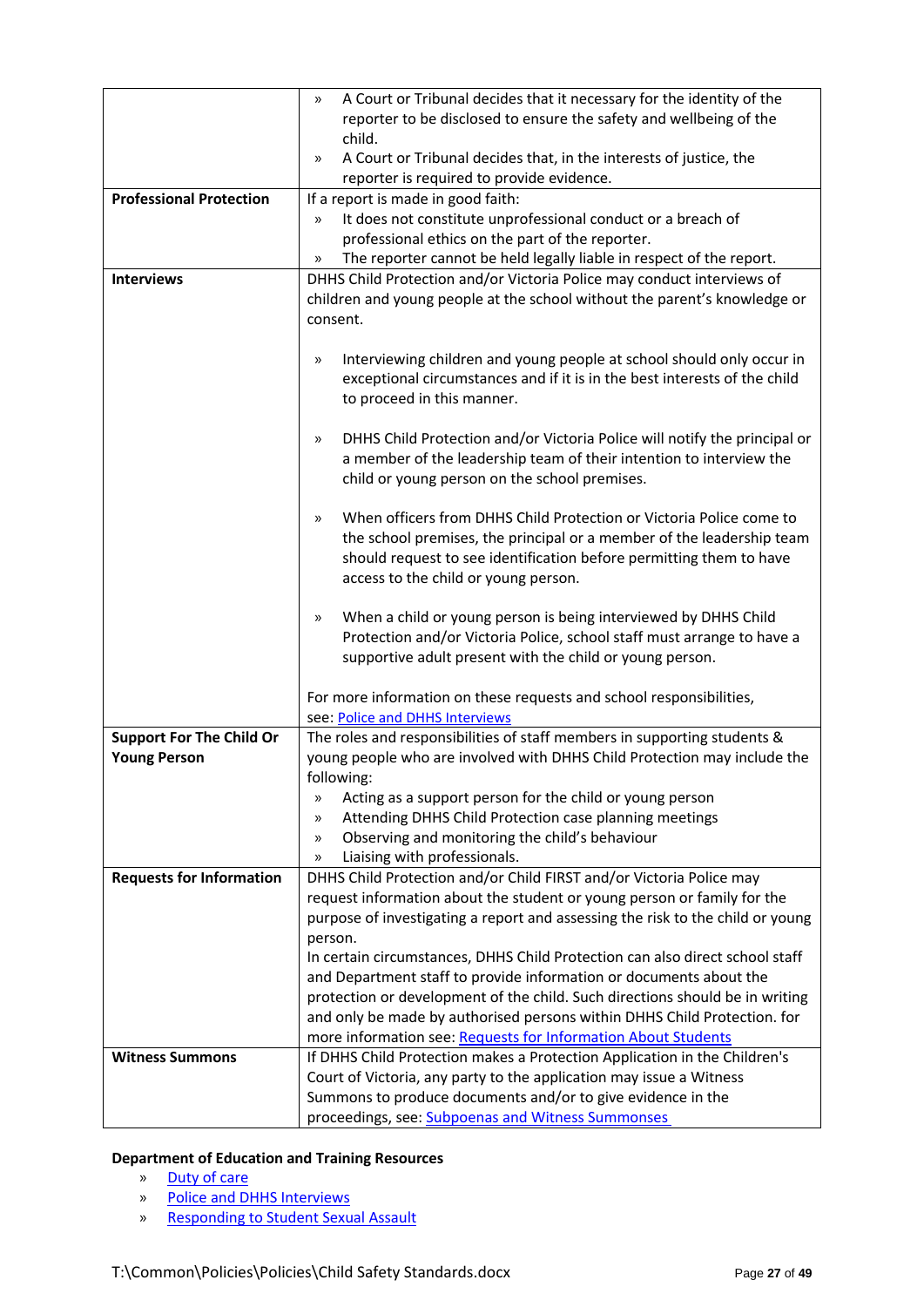- » [Requests for Information about Students](http://www.education.vic.gov.au/school/principals/spag/safety/Pages/requestinfo.aspx)
- » [Subpoenas and Witness Summonses](http://www.education.vic.gov.au/school/principals/spag/governance/Pages/subpoenas.aspx)
- » Flowchart: [A step-by-step guide to making a report to Child Protection or Child FIRST](http://www.education.vic.gov.au/Documents/school/principals/spag/safety/makingareportchild.pdf) (PDF [270Kb\)](http://www.education.vic.gov.au/Documents/school/principals/spag/safety/makingareportchild.pdf)
- » [Mandatory Reporting eLearning Module.](http://www.elearn.com.au/deecd/mandatoryreporting)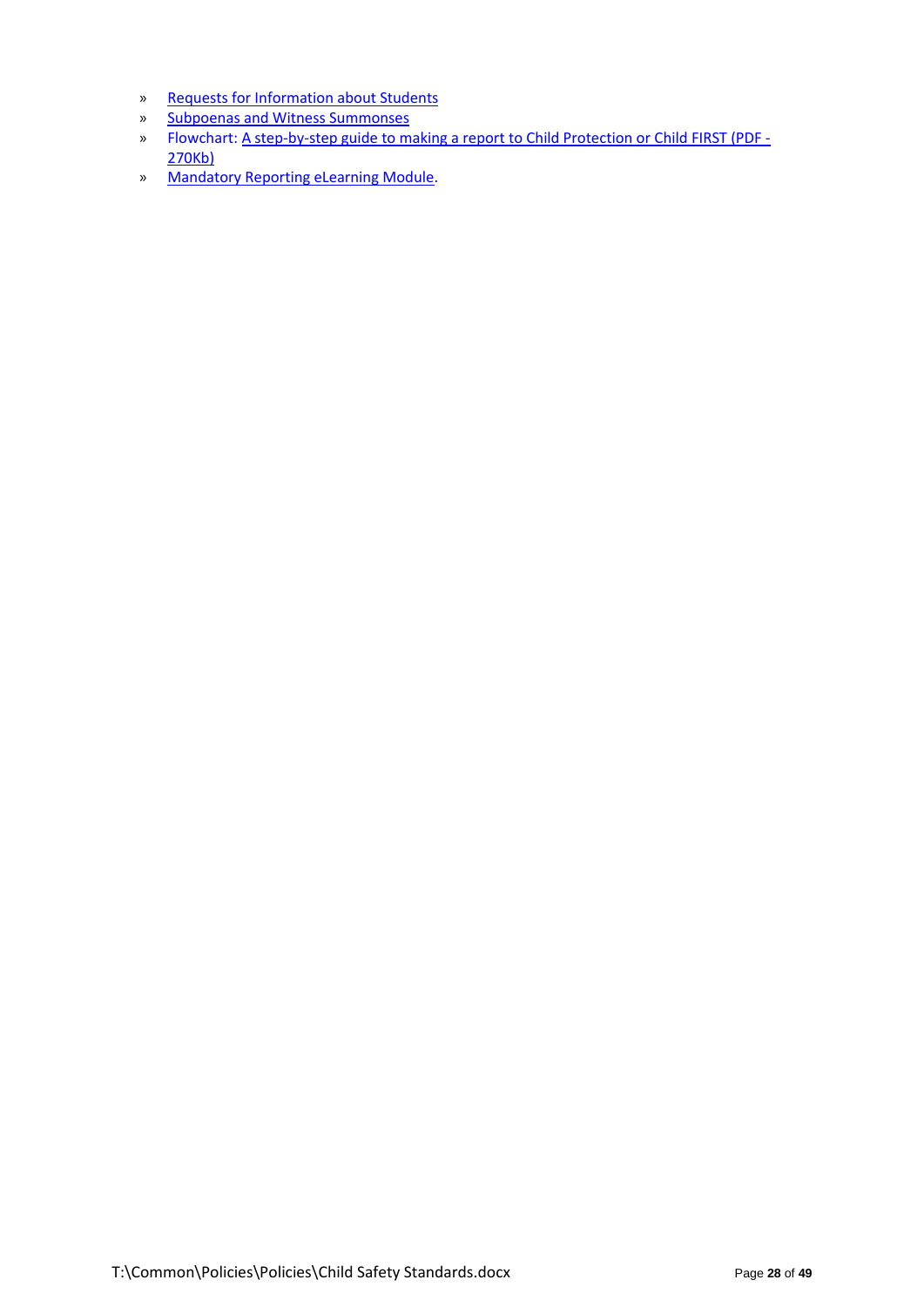# <span id="page-28-0"></span>**Standard Six**  Child Safety Risk Management Strategies

St Roch's Parish Primary School takes all reasonable steps to identify & respond to all potential risks associated with child abuse. The school recognises that child abuse manifests itself in many forms including; physical violence, sexual abuse, emotional or psychological harm & serious neglect.

To assist members of the School Community to identify & respond to these the following strategies are adopted:

- 1. The school conducts an annual assessment of the effectiveness of its Child Safety Management Strategies by completing [a Child Safety Risk Management Checklist.](#page-30-0)
- 2. The school, in consultation with members of Staff, the Student Representative Committee & School Board have conducted a forma[l Child Safety Risk Assessment](#page-34-0) to identify potential child safety hazards and control measures to be implemented to eliminate or reduce the likelihood of these eventuating and causing harm. The school reviews th[e Child Safety Risk Assessment](#page-34-0) annually in consultation with Staff Members

or when there has been a physical change to the school environment, school or parent association activities.

- 3. Some of the risks to Child Safety that the school has identified include but are not limited to the following:
	- » Lack of an organisational culture of child safety
	- » Familiarity breeding a culture of not reporting issues
	- » Natural trust of long term employees (who may have developed issues over time)
	- » School activities ie sporting events, camps & excursions
	- » Before, during & afterschool care including yard-duty
	- » Engagement of Volunteers
	- » Engagement of Casual Relief Teachers
	- » Engagement of Contract Service Providers
	- » Private tuition
	- » Parents Association activities
	- » Working Bees
	- » Special event including assembly
	- » Information Communication & Technology
- 4. Control Measures identified within the Child Safety Risk Assessment have been incorporated into the School's overall management system for ensuring child safety at St Roch's Parish Primary School.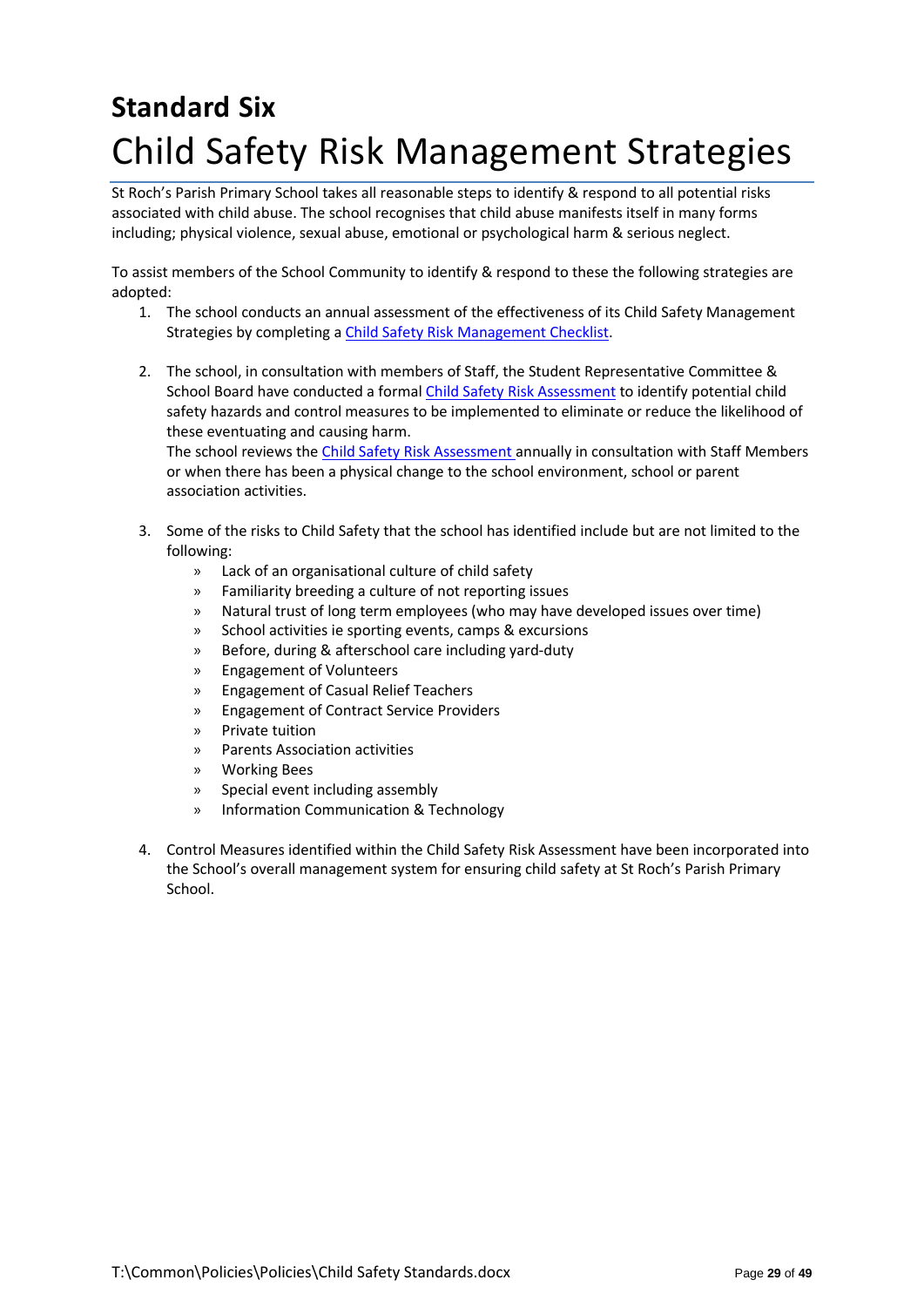# <span id="page-29-0"></span>**Standard Seven**  Participation & Empowerment of Children

St Roch's Parish Primary School acknowledges that a significant power in balance exists between children and adults and actively engages students in conversations relating to Child safety to ensure their voice is heard.

The School seeks student engagement in conversations relating to Child Safety and development of effective strategies by:

- » Consulting directly with students and young people about what they think makes their school safe.
- » Giving students information about the standards of care that they are entitled to.
- » Giving children information regarding their rights.
- » Teaching students how to raise concerns and, make complaints or let someone know if they feel unsafe.
- » Regularly checking with students & parents that they are aware of relevant Child Safety Policies & Procedures and that the Child Safety culture is visible.

St Roch's Parish Primary School works with students to ensure that they are empowered to understand their rights, recognise what abuse is and encourage them to speak up when they feel uncomfortable or afraid.

Some strategies adopted by the school to engage student and young people in conversation regarding Child Safety include:

| <b>Consulting &amp; Talking with Students</b> | <b>Child Safe Strategies</b>                                     |
|-----------------------------------------------|------------------------------------------------------------------|
| Establishing what safety means                | Ensuring that the physical environment is safe, warm &<br>$\gg$  |
|                                               | friendly towards students and young people.                      |
|                                               | Discussing with student and young people what makes<br>$\gg$     |
|                                               | them feel safe and when do they feel unsafe.                     |
| Educating students & young people about       | Running informal educational sessions on the<br>$\gg$            |
| their rights                                  | 'Convention of the Rights of a Child'.                           |
|                                               | Teaching students and young people that for every right<br>$\gg$ |
|                                               | that they enjoy they need to meet its corresponding              |
|                                               | responsibility.                                                  |
|                                               | Undertaking activities on rights versus wants.<br>≫              |
| Including students and young people in        | Seek input from students and young people on all<br>$\gg$        |
| policy development                            | aspects of Child Safety.                                         |
|                                               | Incorporate their opinions and suggestions into key<br>$\gg$     |
|                                               | police documents and, when applicable the school's               |
|                                               | Code of Conduct.                                                 |
|                                               | Running small discussion groups.<br>≫                            |
| Encouraging students and young people         | Asking students and young people to consider what is<br>≫        |
| to develop their own Code of Conduct          | acceptable behaviour and what is not. This includes              |
|                                               | behaviours of adults toward students, of students                |
|                                               | towards adults and of students towards other students.           |
|                                               | Establish and maintain a child 'friendly' Code of Conduct,<br>≫  |
|                                               | written by children for children.                                |

**Promoting Inclusion of All Students & Their Families from diverse cultural backgrounds and those with disabilities.**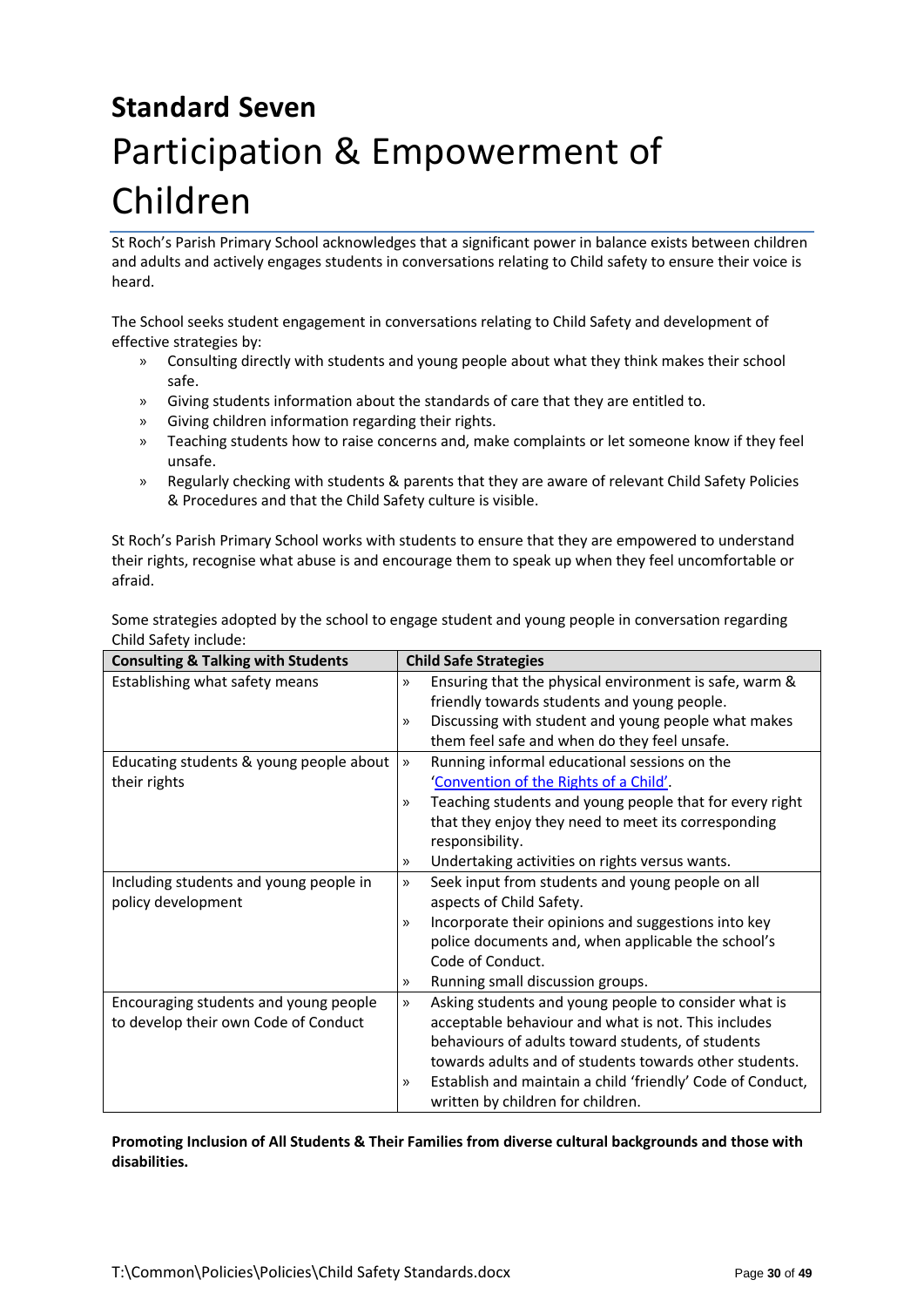St Roch's Parish Primary School respects cultural differences and variance in parenting practices due to personal, cultural or religious beliefs. The School does not; however, accept that these differences reduce a child's right to be safe or the School's responsibility to protect them from harm.

St Roch's Parish Primary School promotes safety of children from culturally and/or linguistically diverse backgrounds by:

- » Demonstrating a 'zero tolerance' to discrimination.
- » Being respectful, inclusive & welcoming of families from a wide range of backgrounds.
- » Recognising times of importance to different cultures.
- » Ensuring the school's physical environment has a positive image of a range of cultures in terms of decoration & artwork.
- » Employing Staff Members that represent diversity within the local community.
- » Actively seeking out and talking to families about how they can be involved in child safety.

St Roch's Parish Primary School promotes the safety of children with disabilities by:

- » Acknowledging that children with disabilities are particularly vulnerable and ensures that its risk management process considers their needs.
- » Demonstrating a 'zero tolerance' to discrimination.
- » Ensuring that the physical environment does not pose access difficulties.
- » Being responsive to families regarding specific measures that may be required to ensure the safe participation of children with disabilities.
- » Supporting Staff Members, other children & their families to understand and be inclusive of people with disabilities.
- <span id="page-30-0"></span>» Considering how children with a disability and their families can be encouraged to participate in ensure a safe environment.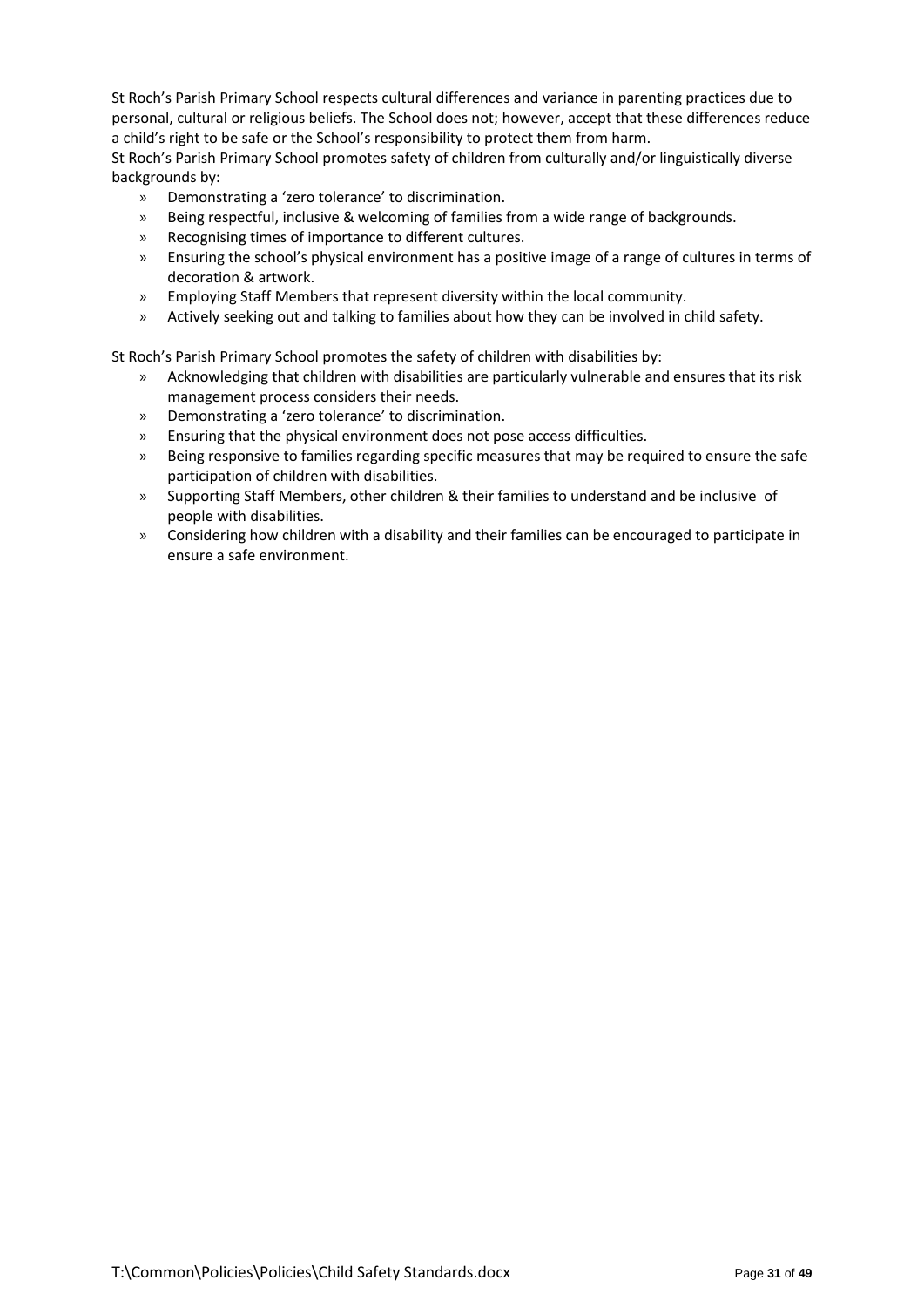# **Appendix One** Child Safety Annual Risk Assessment Checklist

St Roch's Parish Primary School governing authority has developed and implement risk management strategies regarding child safety in school environments. These are reviewed annually.

| <b>Requirement 1 - Risk Questions</b>                                                                                                                                                                                                                                                                                                                                                                                                                                                          | <b>Yes</b> | <b>No</b> |
|------------------------------------------------------------------------------------------------------------------------------------------------------------------------------------------------------------------------------------------------------------------------------------------------------------------------------------------------------------------------------------------------------------------------------------------------------------------------------------------------|------------|-----------|
| Does the school have a structured and documented approach to identifying child<br>safety risks?                                                                                                                                                                                                                                                                                                                                                                                                |            |           |
| Does the risk assessment process involve appropriate, knowledgeable people?<br>Eg. registered teachers, support staff, students, parents.                                                                                                                                                                                                                                                                                                                                                      |            |           |
| Has the risk assessment process considered issues related to students of different<br>age groups and the diversity of the student group, including but not limited to<br>children with a disability, Aboriginal and Torres Strait Islander children and<br>children from culturally and linguistically diverse backgrounds?                                                                                                                                                                    |            |           |
| Has the school established risk rating criteria including appropriate ratings for the<br>likelihood and consequence of risks?                                                                                                                                                                                                                                                                                                                                                                  |            |           |
| Has a risk assessment already been carried out with respect to child safety risks?                                                                                                                                                                                                                                                                                                                                                                                                             |            |           |
| Has the school established existing internal controls to manage child safety risks<br>and has their effectiveness been considered?                                                                                                                                                                                                                                                                                                                                                             |            |           |
| Has the school identified new controls/management actions to mitigate child<br>safety risks?                                                                                                                                                                                                                                                                                                                                                                                                   |            |           |
| Do the risk management strategies challenge the potential to overestimate the<br>effectiveness of the school's existing controls?                                                                                                                                                                                                                                                                                                                                                              |            |           |
| Do the risk management strategies encompass predatory, opportunistic and<br>situational environment risks:<br>predatory risks (persons who may become adept at creating<br>opportunities to sexually abuse and avoid detection)<br>opportunistic risks (persons who may sexually abuse in low-risk, low-<br>effort situations)<br>situational risks (persons who may sexually abuse in a specific set of<br>circumstances)<br>environment risks (environments that create child safety risks). |            |           |
| Has the risk management strategy been endorsed by the school's leadership<br>team/principal?                                                                                                                                                                                                                                                                                                                                                                                                   |            |           |
| Has the risk management strategy been endorsed by the Board of Management?                                                                                                                                                                                                                                                                                                                                                                                                                     |            |           |

St Roch's Parish Primary School risk management strategies regarding child safety must identify and mitigate the risk(s) of child abuse in school environments by taking into account the nature of our school environment, the activities expected to be conducted in that environment \ and the characteristics and needs of all children expected to be present in that environment.

| <b>Requirement 2 - Risk Questions</b>                                                                                                                    | Yes | Nο |
|----------------------------------------------------------------------------------------------------------------------------------------------------------|-----|----|
| Does the risk management process consider 'hot spots' and 'hot times' of student-staff<br>and student-student interactions with respect to child safety? |     |    |
| Does the school have a process that ensures child safety risks of any new or changed<br>physical environments on and off campus are reviewed?            |     |    |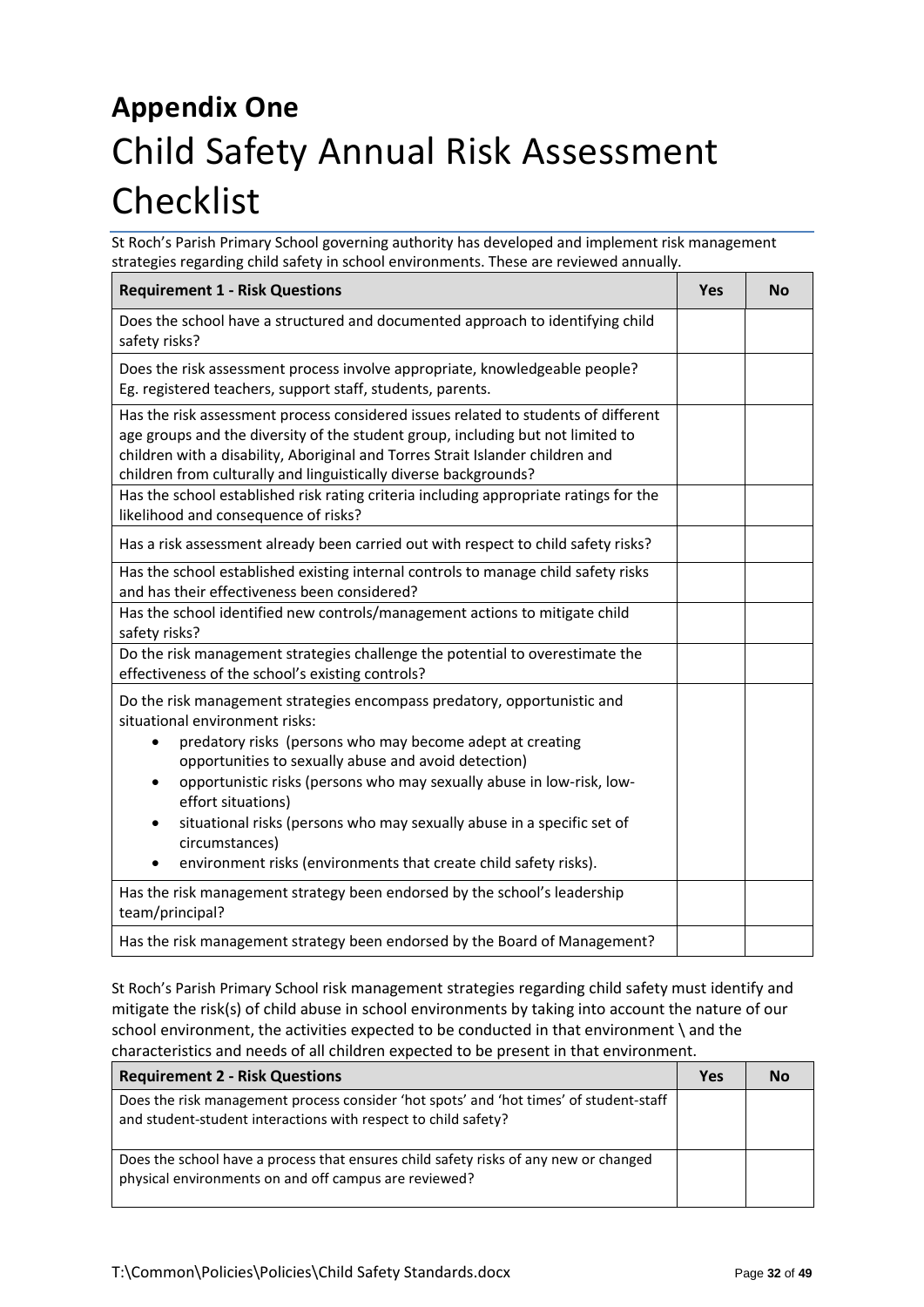| <b>Requirement 2 - Risk Questions</b>                                                                                                                                                            | Yes | <b>No</b> |
|--------------------------------------------------------------------------------------------------------------------------------------------------------------------------------------------------|-----|-----------|
| Does the school perform screening as part of its staff recruitment process, including for                                                                                                        |     |           |
| volunteers and contractors?                                                                                                                                                                      |     |           |
| eg WWCC's <sup>1</sup> , criminal background checks, reference checks, psychometric                                                                                                              |     |           |
| Does the school monitor who is on the premises? eg visitor and contractor sign-in                                                                                                                |     |           |
| process, perimeter control.                                                                                                                                                                      |     |           |
| Does the risk management process consider child safety risks that may exist in the                                                                                                               |     |           |
| school environment before, during and after hours, as appropriate?                                                                                                                               |     |           |
| Have we considered:                                                                                                                                                                              |     |           |
| Classrooms and learning environments<br>$\mathcal{D}$                                                                                                                                            |     |           |
| Specialist facilities such as libraries, kitchens and computer, music and art<br>≫<br>rooms                                                                                                      |     |           |
| Vocational education and training (VET) facilities on campus or off-site<br>≫                                                                                                                    |     |           |
| Recreation areas, playgrounds, sporting facilities on campus and off-site<br>≫                                                                                                                   |     |           |
| Staff workplaces and offices<br>≫                                                                                                                                                                |     |           |
| Excursion or camp locations<br>$\gg$                                                                                                                                                             |     |           |
| Any other school specific environments.<br>$\gg$                                                                                                                                                 |     |           |
|                                                                                                                                                                                                  |     |           |
| Does the risk management process consider child safety risks in the online                                                                                                                       |     |           |
| environment and through media including:                                                                                                                                                         |     |           |
| Email<br>$\mathcal{D}$                                                                                                                                                                           |     |           |
| Facebook, Instagram, Twitter and other social media<br>≫                                                                                                                                         |     |           |
| YouTube<br>≫                                                                                                                                                                                     |     |           |
| Mobile phone SMS messages and other mobile messaging media<br>≫                                                                                                                                  |     |           |
| Telephone, Skype and other media for making voice calls<br>≫                                                                                                                                     |     |           |
| Photography and videography<br>≫                                                                                                                                                                 |     |           |
| Any other electronic media.<br>$\gg$                                                                                                                                                             |     |           |
| Does the risk management process consider child safety risks regarding relationships                                                                                                             |     |           |
| and interactions with students among the following people involved with the school:                                                                                                              |     |           |
| Registered teachers and educational support staff<br>$\gg$                                                                                                                                       |     |           |
| Welfare staff or those in pastoral care roles relationships with students<br>$\mathcal{D}$                                                                                                       |     |           |
| other students                                                                                                                                                                                   |     |           |
| Administration and support staff<br>≫                                                                                                                                                            |     |           |
| Contractors such as specialists delivering services to students<br>$\gg$                                                                                                                         |     |           |
| eg. music, media or recreation lessons or activities                                                                                                                                             |     |           |
| volunteers<br>≫                                                                                                                                                                                  |     |           |
| Facilities staff interactions with students<br>$\mathcal{D}$                                                                                                                                     |     |           |
| Visitors to the school or other persons that may have access to students.<br>$\mathcal{D}$<br>Whore St Book's Barish Brimary School's Loadership Toam or Board of Managament identifies ricks of |     |           |

Where St Roch's Parish Primary School's Leadership Team or Board of Management identifies risks of child abuse occurring in one or more school environments they must make a record of those risks and specify the action(s) the school will take to reduce or remove the risks (risk controls). Risk Controls must be appropriate for the age of the children.

| <b>Requirement 3 - Risk Questions</b>                                                                               | Yes |  |
|---------------------------------------------------------------------------------------------------------------------|-----|--|
| Have the identified risks been documented and recorded?                                                             |     |  |
| Have strategies or the mitigation actions (new internal controls) for the risks been<br>established and documented? |     |  |
| Do the risk management strategies take into account the diversity of the children that<br>are affected by the risk? |     |  |

<span id="page-32-0"></span> $\overline{\phantom{a}}$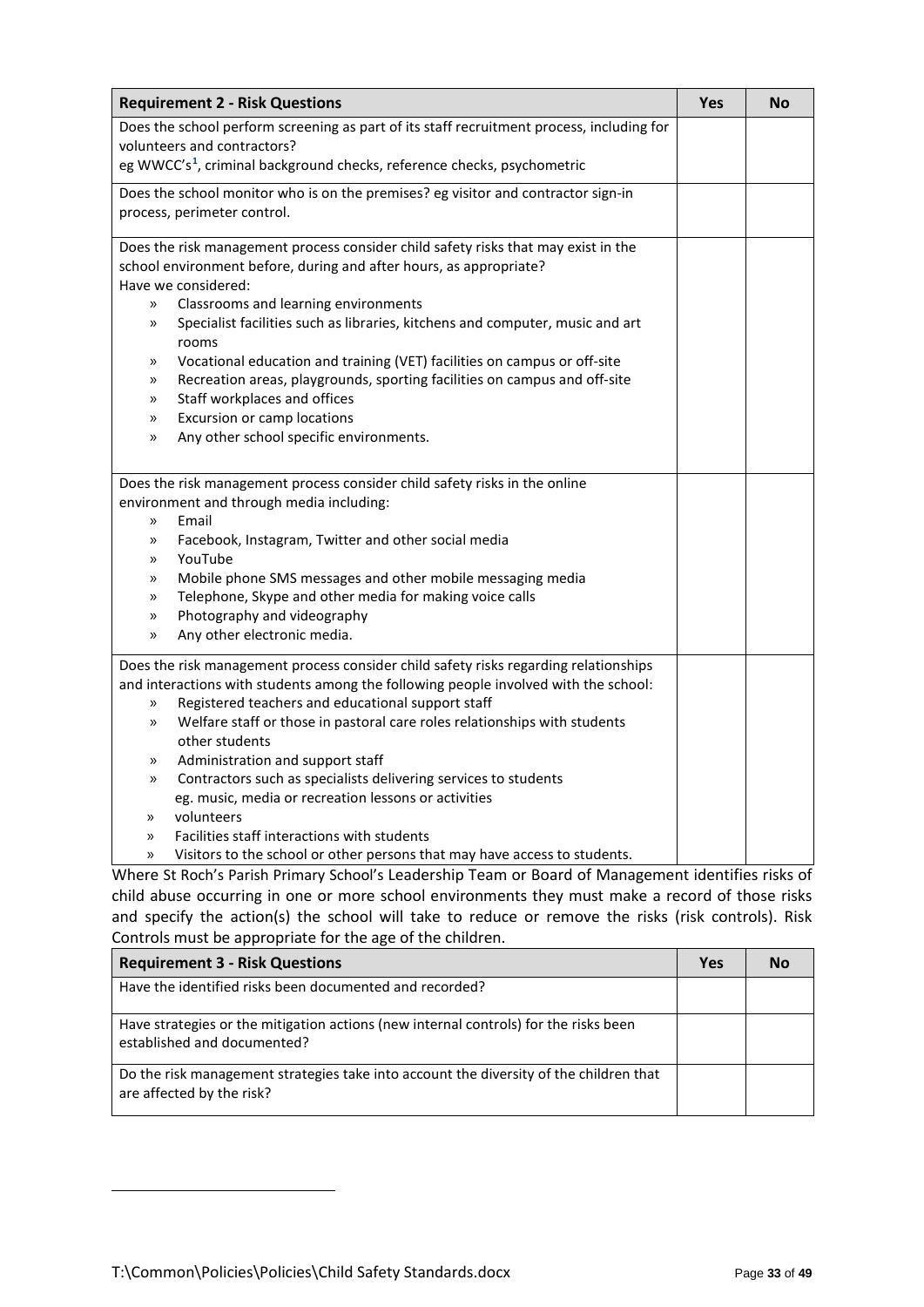| Do the risk mitigation actions (controls):                                                                                                                                    |  |
|-------------------------------------------------------------------------------------------------------------------------------------------------------------------------------|--|
| increase the effort required to abuse<br>$\mathcal{D}$                                                                                                                        |  |
| increase the likelihood of detection of inappropriate and/or abusive<br>$\gg$                                                                                                 |  |
| behaviour                                                                                                                                                                     |  |
| remove triggers for inappropriate and/or abusive behaviour<br>$\gg$                                                                                                           |  |
| reduce permissibility of inappropriate behaviour.<br>$\gg$                                                                                                                    |  |
| Does the school ensure that every person (eg whether employee, contractor,<br>volunteer, or visitor to the school) understands the school's expectations for child<br>safety? |  |

As part of its risk management strategy and practices, St Roch's Parish Primary School's governing authority must monitor and evaluate the effectiveness of the implementation of its risk controls.

| <b>Requirement 4 - Risk Questions</b>                                                                          | <b>Yes</b> | N٥ |
|----------------------------------------------------------------------------------------------------------------|------------|----|
|                                                                                                                |            |    |
| Does the school test the effectiveness of internal controls surrounding child safety?                          |            |    |
| Is the school monitoring its child safety risk management strategies to confirm they have<br>been implemented? |            |    |
| Does the school review the child safety risk management strategies to confirm their<br>effectiveness?          |            |    |
| Does the school governing authority monitor the child safety standard risk management<br>strategies?           |            |    |
| Does the school governing authority evaluate the effectiveness of the implemented<br>mitigation controls?      |            |    |

At least annually, St Roch's Parish Primary School's must provide appropriate guidance and training to the individual members of the school governing authority and school staff about:

- » Individual and collective obligations and responsibilities for managing the risk of child abuse
- » Child abuse risks in the school environment
- » The school's current child safety standards.

| <b>Risk Questions</b>                                                                                                                                                                                                                                                                                                                                      | <b>Yes</b> | <b>No</b> |
|------------------------------------------------------------------------------------------------------------------------------------------------------------------------------------------------------------------------------------------------------------------------------------------------------------------------------------------------------------|------------|-----------|
| Is guidance and training provided to members of the governing authority and school<br>staff about:<br>Individual and collective obligations and responsibilities for managing the risk of<br>$\mathcal{D}$<br>child abuse<br>Child abuse risks in the school environment<br>$\mathcal{P}$<br>The school's current child safety standards.<br>$\mathcal{D}$ |            |           |
| Are the outcomes of the risk assessment made available to all relevant people<br>eg.<br>staff, students, parents, in line with best practice approaches to increase transparency of<br>the school's compliance with the child safety standards?                                                                                                            |            |           |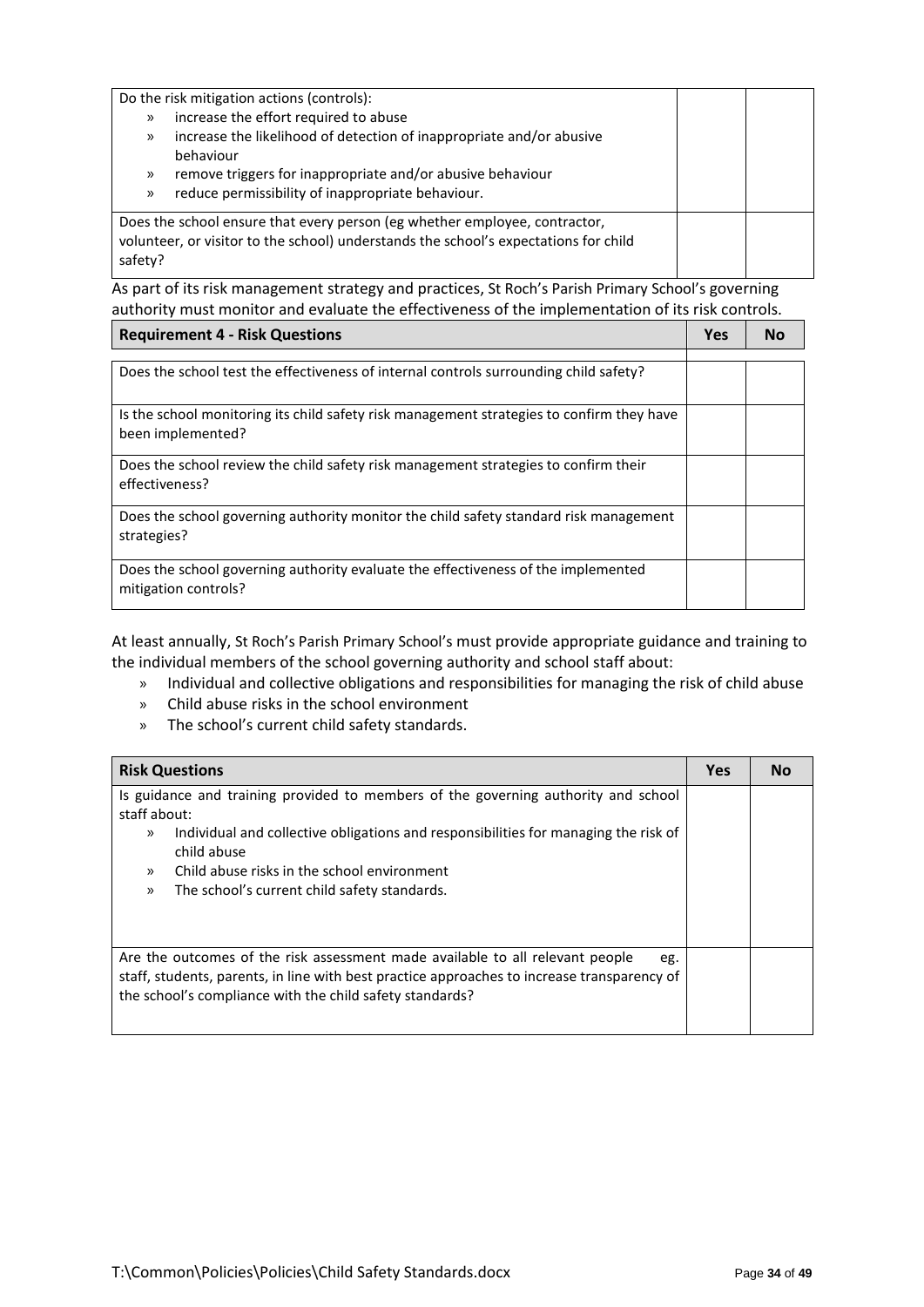# **Appendix Two** Child Safety Risk Assessment

<span id="page-34-0"></span>

| St Roch's Parish Primary School Child Safety Risk Assessment                                                                                                              |                    |                                                                                | <b>Risk Assessment Conducted By:</b>                                                                                                                                                                                                                                                                                                                                                                                                                                                                                                                                                                                                                                                                                                                                                                                                                                                                                                                                                                                                                                                                                                                                                                                                                                                   |                                |                               |
|---------------------------------------------------------------------------------------------------------------------------------------------------------------------------|--------------------|--------------------------------------------------------------------------------|----------------------------------------------------------------------------------------------------------------------------------------------------------------------------------------------------------------------------------------------------------------------------------------------------------------------------------------------------------------------------------------------------------------------------------------------------------------------------------------------------------------------------------------------------------------------------------------------------------------------------------------------------------------------------------------------------------------------------------------------------------------------------------------------------------------------------------------------------------------------------------------------------------------------------------------------------------------------------------------------------------------------------------------------------------------------------------------------------------------------------------------------------------------------------------------------------------------------------------------------------------------------------------------|--------------------------------|-------------------------------|
| Date:                                                                                                                                                                     |                    |                                                                                | <b>Risk Assessment Approved By:</b>                                                                                                                                                                                                                                                                                                                                                                                                                                                                                                                                                                                                                                                                                                                                                                                                                                                                                                                                                                                                                                                                                                                                                                                                                                                    |                                |                               |
| <b>Hazards Identified</b><br>(Activity or Risk to Child Safety)                                                                                                           | Raw<br><b>Risk</b> |                                                                                | <b>Controls</b><br>(What can be done to minimise the risk of abuse, neglect or harm)                                                                                                                                                                                                                                                                                                                                                                                                                                                                                                                                                                                                                                                                                                                                                                                                                                                                                                                                                                                                                                                                                                                                                                                                   | <b>Residual</b><br><b>Risk</b> | Who is<br><b>Responsible?</b> |
| <b>Staff Members</b><br>Harm to students from poor screening practices of<br>teaching and other staff.<br>Harm to students from inappropriate action of Staff<br>Members. |                    | $\gg$<br>$\mathcal{D}$<br>$\mathcal{D}$<br>≫<br>$\gg$<br>upheld.<br>$\gg$<br>≫ | The school maintains a stringent screening process to assist in<br>identifying only the most appropriate staff members will be<br>engaged by the school.<br>Position descriptions are developed for all staff members that<br>clearly define their responsibilities including those relating to child<br>safety. These will form part of the school's selection criteria when<br>employing new staff members.<br>When assessing potential candidates, members of the school<br>Leadership Team and others on the assessment panel will<br>consider the following:<br>What motivates the individual to work with children?<br>(personal and/or professional).<br>Relevant & verifiable experience.<br>Understanding of Children's physical & emotional needs.<br>Understanding of professional boundaries.<br>Attitudes towards Children's rights and how these can be<br>Values (honesty, integrity, reliability, fairness and non-<br>discrimination).<br>Responses from referees.<br>Reference checks will be conducted by at least one member of the<br>Leadership Team to identify the suitability of the candidate with<br>regard to working with children.<br>Teaching Staff must maintain current VIT Registration which<br>incorporates Criminal Record Checks, every 5 years. |                                |                               |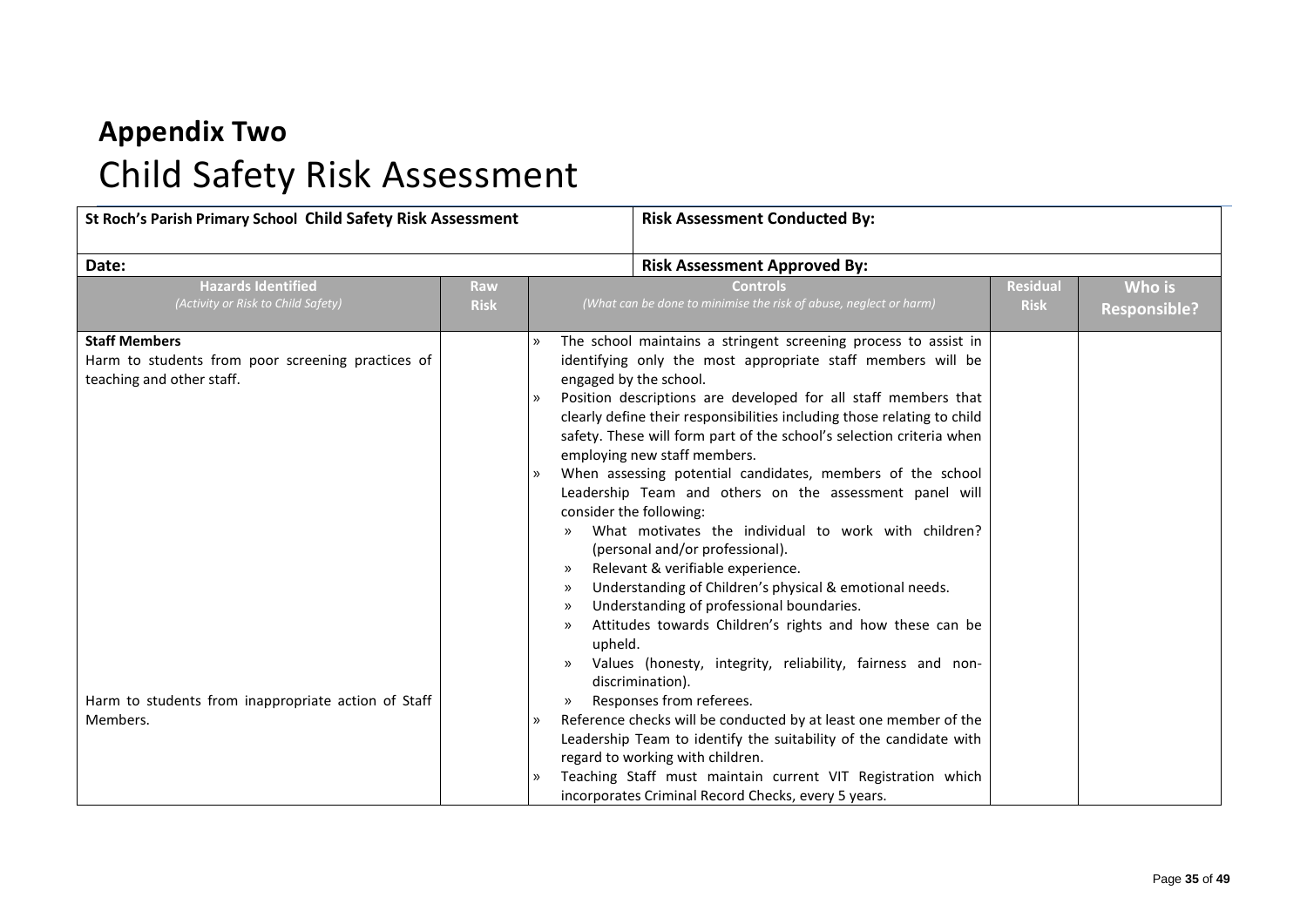|                                                        | Non-Teaching Staff & Administration Staff must maintain current<br>$\mathcal{D}$<br>Working With Children Checks (WWCC).                                                                                                  |  |
|--------------------------------------------------------|---------------------------------------------------------------------------------------------------------------------------------------------------------------------------------------------------------------------------|--|
|                                                        | Administration, Cleaning & Canteen Staff may also be required to<br>$\mathcal{D}$<br>undergo a Police Check.                                                                                                              |  |
| Harm to students due to a lack of knowledge            |                                                                                                                                                                                                                           |  |
| regarding mandatory reporting requirements             | The school will appoint a Child Safety Officer governed with the<br>responsibility of coordinating all aspects of the school's Child<br>Safety Strategies.                                                                |  |
|                                                        | All Staff Members are to be provided with a copy of the School's<br>$\gg$<br>Child Safety Code of Conduct and asked to sign this document<br>annually.                                                                    |  |
|                                                        | Staff Members will participate in regular Child Safety related<br>$\gg$<br>training and be assigned a mentor to ensure they aware of their                                                                                |  |
|                                                        | responsibilities for maintaining a safe environment for all<br>students.                                                                                                                                                  |  |
|                                                        | Immediate action will be taken when a staff member is suspected<br>$\gg$                                                                                                                                                  |  |
|                                                        | to be in breach of the School's Child Safety Code of Conduct.                                                                                                                                                             |  |
|                                                        | Staff Members will be provided with a copy of the school's Child<br>$\lambda$<br>protection & reporting guidelines and be required to participate in<br>relevant training.                                                |  |
|                                                        | Staff Members are required to complete the Department of<br>$\mathcal{D}$<br>Education's 'on-line' Mandatory Reporting Training annually. They<br>must provide the school with a copy of their completion<br>certificate. |  |
|                                                        | The school will appoint a Child Safety Officer to provide guidance<br>and support to all teachers with regards to reporting suspected<br>abuse, disclosures or breaches of the School's Code of Conduct.                  |  |
| Familiarity breeding a culture of not reporting issues | All Staff Members, Clergy, Casual Relief Teachers Volunteers &<br>$\mathcal{D}$                                                                                                                                           |  |
| Harm to students from Members of the School            | Contractors are to be provided with a copy of the School's Child                                                                                                                                                          |  |
| Community not reporting suspected abuse.               | Safety Code of Conduct and asked to sign this document annually.                                                                                                                                                          |  |
|                                                        | The School's Child Safety Policy, Code of Conduct & Reporting<br>$\mathcal{D}$                                                                                                                                            |  |
|                                                        | Requirements are to be made available via the school website.                                                                                                                                                             |  |
|                                                        | Child Safety requirements including reporting requirements are<br>$\mathcal{D}$                                                                                                                                           |  |
|                                                        | regularly tabled at Staff Meetings where appropriate &                                                                                                                                                                    |  |
|                                                        | inappropriate behaviours are discussed.                                                                                                                                                                                   |  |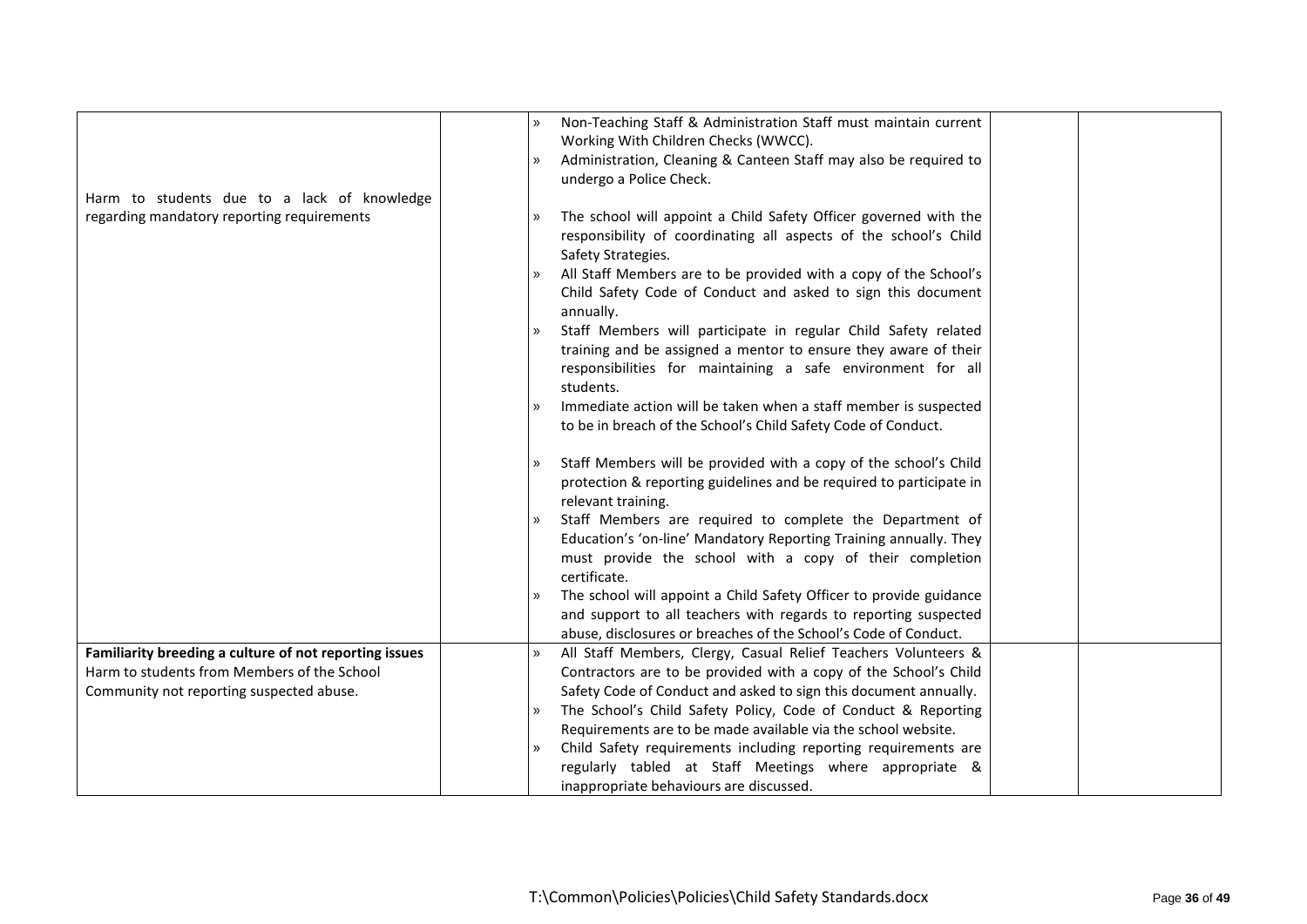|                                                    | $\gg$         | Staff Members undergo regular training on signs of abuse and       |  |
|----------------------------------------------------|---------------|--------------------------------------------------------------------|--|
|                                                    |               | Mandatory Reporting requirements.                                  |  |
|                                                    | $\mathcal{P}$ | Members of the School Community are regularly provided with        |  |
|                                                    |               | Child Safety and Reporting information.                            |  |
|                                                    | $\mathcal{P}$ | Members of the school community are encouraged to participate      |  |
|                                                    |               | in the active reporting of suspected abuse.                        |  |
| Natural trust of long term employees (who may have | $\mathcal{D}$ | Staff Members should try to avoid being in the presence of         |  |
| developed issues over time)                        |               | students in isolation. Another student or members of staff should  |  |
| Harm to students from opportunistic individuals.   |               | be present at all times.                                           |  |
|                                                    | $\gg$         | Doors to all rooms must remain unlocked when Staff Members,        |  |
|                                                    |               | Clergy, Casual Relief Teachers, Contractors and Volunteers are in  |  |
|                                                    |               | rooms with a student or students at any time.                      |  |
|                                                    |               | Students are to be provided with education on Child Safety and be  |  |
|                                                    |               | made aware of appropriate & inappropriate behavioural              |  |
|                                                    |               | standards.                                                         |  |
|                                                    |               | Students are never to be in the presence of Clergy without a Staff |  |
|                                                    |               | Member present.                                                    |  |
|                                                    | $\rightarrow$ | The school appoints a Child Safety Officer to continually promote  |  |
|                                                    |               | a Child Safe culture across the school.                            |  |
|                                                    | $\mathcal{D}$ | Staff and other members of the school community are                |  |
|                                                    |               | encouraged to report inappropriate behaviour by other staff        |  |
|                                                    |               | members to the School's Child Safety Office.                       |  |
|                                                    |               | Consideration must be given to rotating teaching staff through     |  |
|                                                    |               | year levels at least every three years.                            |  |
| <b>Casual Relief Teachers</b>                      | $\mathcal{D}$ | All Casual Relief Teachers (CRT) must attend an interview with a   |  |
| Harm to students from poor screening practices of  |               | member of the Leadership Team prior to being authorised to         |  |
| Casual Relief Teachers.                            |               | conduct work on the school's behalf.                               |  |
|                                                    | $\mathcal{P}$ | References checks are conducted prior to any CRT being             |  |
|                                                    |               | authorised to conduct work at the school.                          |  |
|                                                    | $\rightarrow$ | The school will only engage CRT agencies who can demonstrate       |  |
|                                                    |               | robust processes to support Child Safety. The agency must          |  |
|                                                    |               | demonstrate sufficient screening and induction procedures. The     |  |
|                                                    |               | school's Code of Conduct will also be provided to the agency to be |  |
|                                                    |               | embedded into their own induction documentation.                   |  |
|                                                    |               | All Casual Relief Teachers (CRT) are to be provided with a copy of |  |
| Harm to students from poor supervision of CRTs.    |               | the School's Child Safety Code of Conduct and asked to sign this   |  |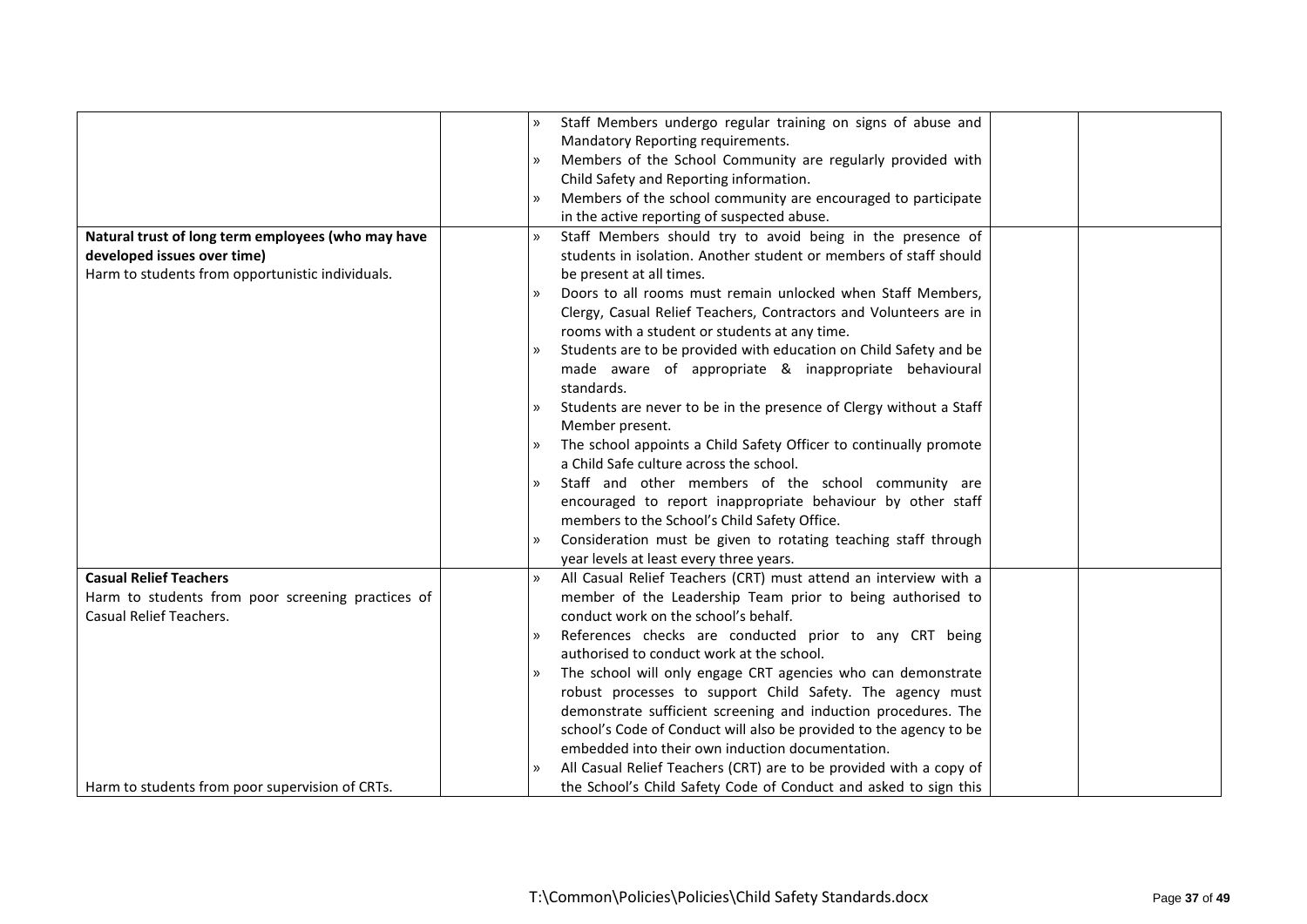|                                                        | $\mathcal{V}$ | prior to being permitted to participate in Volunteer activities.<br>All CRTs must maintain current Victorian Institute of Teaching |  |
|--------------------------------------------------------|---------------|------------------------------------------------------------------------------------------------------------------------------------|--|
|                                                        |               | Registration and provide this to the school prior to commencing<br>work.                                                           |  |
|                                                        | $\gg$         | All CRTs must sign in at the office prior to commencing work.                                                                      |  |
|                                                        | $\mathcal{D}$ | All CRTs must wear identification (CRT / Visitor) Lanyards at all                                                                  |  |
|                                                        |               | times.                                                                                                                             |  |
|                                                        | $\mathcal{D}$ | Year Level teachers or a Member of the Leadership Team should                                                                      |  |
|                                                        |               | 'check in' on the CRT thoughout the day.                                                                                           |  |
| Parent Volunteers Assisting students under the         | $\gg$         | All Volunteers are to be provided with a copy of the School's Child                                                                |  |
| direction of a teacher. Attending off site events.     |               | Safety Code of Conduct and asked to sign this prior to being                                                                       |  |
| Harm to students from poor screening practices.        |               | permitted to participate in Volunteer activities.                                                                                  |  |
|                                                        | $\mathcal{P}$ | Working With Children Checks (WWCC) obtained for all                                                                               |  |
| Harm to students from poor supervision of Volunteers.  |               | Volunteers. Staff members are to ensure that these are current for                                                                 |  |
|                                                        |               | all Volunteers prior to authorising them to attend.                                                                                |  |
|                                                        | $\gg$         | All Volunteers must sign in (during school hours) prior to being                                                                   |  |
|                                                        |               | authorised to enter the school site.                                                                                               |  |
|                                                        | $\gg$         | All Volunteers are as a minimum required to wear a visitors                                                                        |  |
|                                                        |               | lanyard at all times.                                                                                                              |  |
|                                                        | $\mathcal{V}$ | Staff members are to remain vigilant and approach any volunteer                                                                    |  |
|                                                        |               | or member of the school community (during school hours) found                                                                      |  |
|                                                        |               | on site without a Visitors Lanyard and make arrangements for                                                                       |  |
|                                                        |               | directing or escorting them to the school office.                                                                                  |  |
| <b>Contractors Management</b>                          | $\gg$         | All Contractors and their workers are to be provided with a copy                                                                   |  |
| Harm to students from poor screening practices of      |               | of the School's Child Safety Code of Conduct and asked to sign this                                                                |  |
| contractors.                                           |               | prior to being permitted to conduct work on its behalf.                                                                            |  |
|                                                        | $\mathcal{D}$ | Copies of Working With Children Checks (WWCC) obtained for all                                                                     |  |
| Harm to children from poor supervision of contractors. |               | Contractors. Where a WWCC has not be provided the Contractor                                                                       |  |
|                                                        |               | or their workers are not permitted to conduct work in the                                                                          |  |
|                                                        |               | presence of any student. A member of Staff must be present at all                                                                  |  |
|                                                        |               | times.                                                                                                                             |  |
|                                                        | $\mathcal{D}$ | Of particular importance is obtaining copies of WWCC for                                                                           |  |
|                                                        |               | cleaners, canteen staff and before and after school care                                                                           |  |
|                                                        |               | employees must be obtained prior to them being authorised to                                                                       |  |
|                                                        |               | conduct work on its behalf.                                                                                                        |  |
|                                                        |               | All Contractors and their employees must have undergone a                                                                          |  |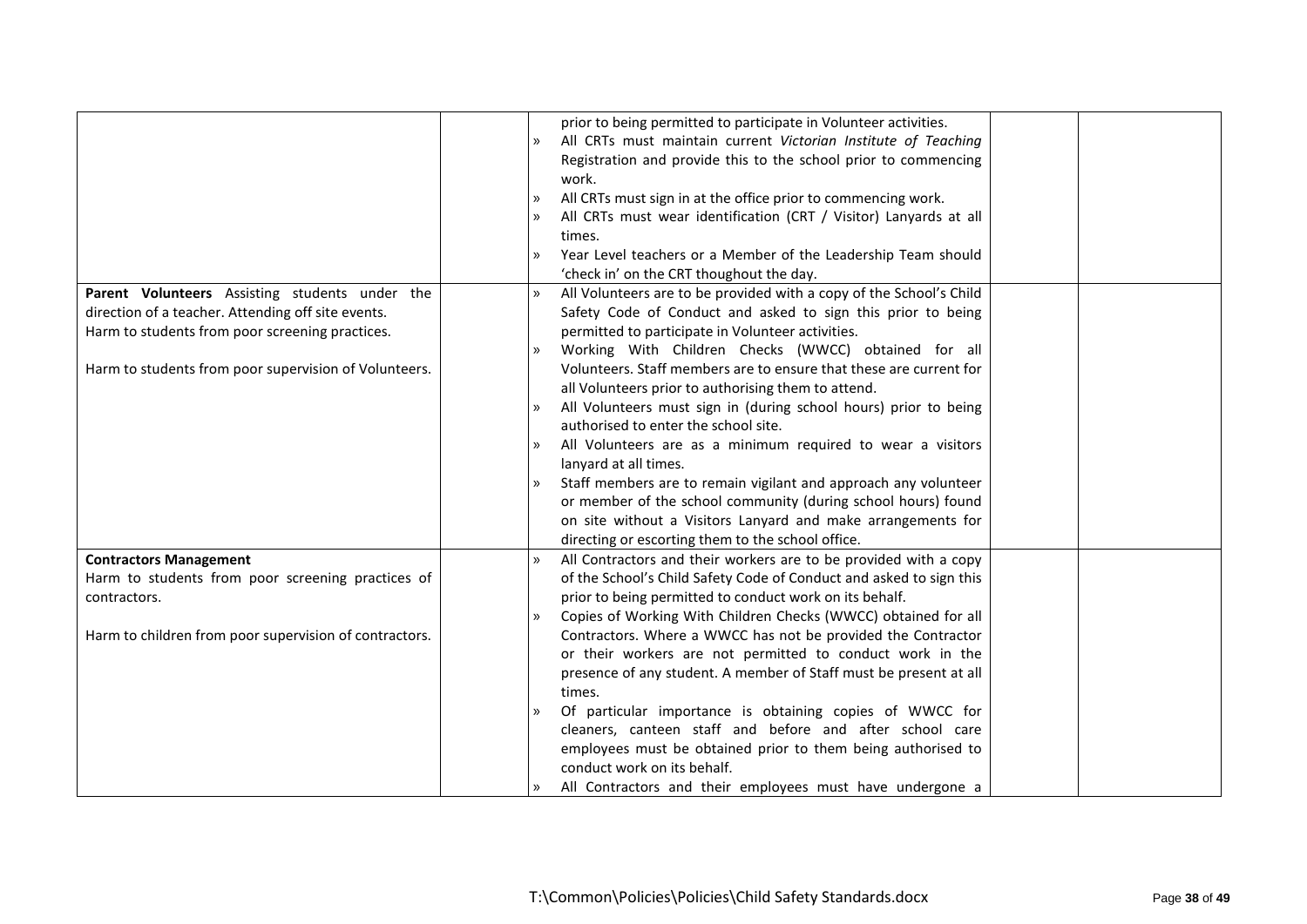|                                                    |               | formal induction into the schools OHS requirements. This                                                                     |  |
|----------------------------------------------------|---------------|------------------------------------------------------------------------------------------------------------------------------|--|
|                                                    |               | induction makes specific reference to Child Safety requirements                                                              |  |
|                                                    |               | and responsibilities for both the school and the Contractors.                                                                |  |
|                                                    | $\rightarrow$ | All Contractors and their workers must sign in at the                                                                        |  |
|                                                    |               | Administrative Office prior to commencing work and ensure that                                                               |  |
|                                                    |               | they sign out upon leaving.                                                                                                  |  |
|                                                    |               | All Contractors and their workers must wear visitor identification                                                           |  |
|                                                    |               | at all times when on the school site.                                                                                        |  |
| <b>Conducting Yard Duty</b>                        | $\mathbf{v}$  | Staff members must not dismiss students before allocated breaks                                                              |  |
| Harm to students from intruders, trespassers or    |               | times (recess / lunch / afterschool). They are to remain with their                                                          |  |
| students absconding from school.                   |               | students until the attending Staff Members have arrived. Failure                                                             |  |
|                                                    |               | to do so compromises Child Safety.                                                                                           |  |
|                                                    | $\rightarrow$ | Attending staff members must scour the yard and toilet facilities                                                            |  |
|                                                    |               | for intruders or trespassers. Where an intruder or trespasser has                                                            |  |
|                                                    |               | been identified the Staff Member must take appropriate action to                                                             |  |
| Harm to students who cannot locate attending Staff |               | immediately remove them from site. Where circumstances                                                                       |  |
| Members in the case of an incident or event.       |               | require, contact with Police may be made.                                                                                    |  |
|                                                    | $\gg$         | All staff members are required to wear a hi visibility vest whilst on                                                        |  |
|                                                    |               | duty at all times. This assists in identifying them as the responsible                                                       |  |
| Harm to students from unacceptable behaviour from  |               | staff member.                                                                                                                |  |
| Staff members attending to Yard Duty.              | $\rightarrow$ | Staff members must remain visible and continue moving at all                                                                 |  |
|                                                    |               | times.                                                                                                                       |  |
|                                                    | $\mathcal{P}$ | Staff Members must not venture into areas with a child alone 'out                                                            |  |
|                                                    |               | of the line of sight' of other students.                                                                                     |  |
|                                                    | $\mathcal{D}$ | Staff members must refrain from any behaviours which may be                                                                  |  |
|                                                    |               | construed as unnecessary physical.                                                                                           |  |
| Harm to students from intruders, trespassers or    | $\gg$         | Staff members must not initiate unnecessary physical contact with                                                            |  |
| students absconding from school.                   |               | children or do things of a personal nature that a child can do for                                                           |  |
|                                                    |               | themselves, such as toileting or changing.                                                                                   |  |
|                                                    | $\gg$         | Staff Members must remain vigilant at all times during the event                                                             |  |
|                                                    |               | and are encouraged to take appropriate action where they<br>suspect an individual at the event to acting suspiciously or are |  |
|                                                    |               | unsure of their identify.                                                                                                    |  |
|                                                    |               | The student's safety is of paramount concern.                                                                                |  |
|                                                    |               | Staff Members are to ensure that all perimeters and those that                                                               |  |
|                                                    |               | provide access to playground and classrooms (excluding the front                                                             |  |
|                                                    |               |                                                                                                                              |  |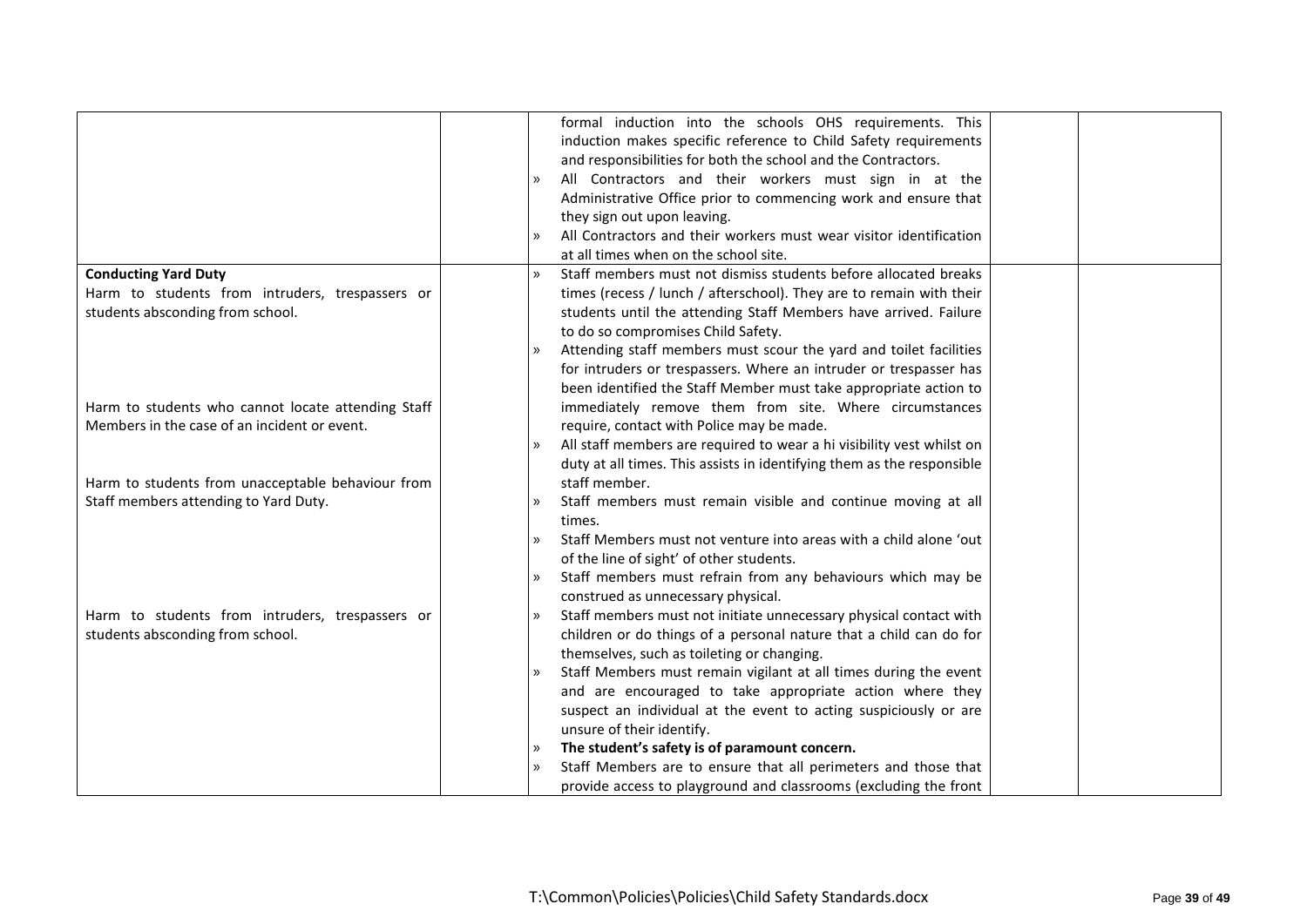|                                                                                    | gate), must be locked at the conclusion of the duty.<br>Staff Members required to attend scheduled supervision time<br>$\mathbf{v}$<br>(before school) must ensure that they attend their classroom no<br>later than 8:45am.<br>Students are not permitted in classrooms unsupervised.<br>$\mathcal{P}$                                                                                                                                                                                                                                                                                                                    |
|------------------------------------------------------------------------------------|----------------------------------------------------------------------------------------------------------------------------------------------------------------------------------------------------------------------------------------------------------------------------------------------------------------------------------------------------------------------------------------------------------------------------------------------------------------------------------------------------------------------------------------------------------------------------------------------------------------------------|
| <b>Unsecure Classrooms / Toilets during school hours</b>                           | Staff Members are to ensure that all perimeters and those that<br>$\mathcal{D}$<br>provide access to playground and classrooms (excluding the front                                                                                                                                                                                                                                                                                                                                                                                                                                                                        |
| Harm to Children from intruder's & Trespassers.                                    | gate), are locked at the commencement of class time.<br>A nominated Staff Member is to inspect student toilets for<br>$\rightarrow$<br>intruders at the commencement of class time. Where an intruder<br>has been identified the staff member is encouraged not to<br>approach them, but maintain eye contact whilst raising the alarm.<br>Administrative Staff are to contact the police immediately on 000.                                                                                                                                                                                                              |
| Harm to Children from poor supervisor.                                             | Doors to classrooms with external access must remain locked at<br>all times when unattended. This includes before school, recess,<br>lunchtime and after school.<br>Students are not permitted in classrooms unsupervised.<br>Staff Members must ensure, where practical that they are not<br>alone with a single child in a classroom at any time.<br>Students who require the toilet during school hours, must first<br>$\mathcal{D}$<br>seek permission from the teacher before attending the toilets<br>with at least one other student, preferably two.<br>Students are not permitted to attend toilets on their own. |
| <b>Camp &amp; Excursions</b><br>Harm to Children from service providers who do not | Prior to any Camp or Excursion being authorised by the Leadership<br>$\mathcal{P}$<br>Team the coordinator must ensure that the service provider has                                                                                                                                                                                                                                                                                                                                                                                                                                                                       |
| support Child Safety Standards.                                                    | processes in place to support Child Safety. If they do not actively<br>implement the Child Safety Standards then the camp or excursion                                                                                                                                                                                                                                                                                                                                                                                                                                                                                     |
| Harm to students by opportunists who volunteer to<br>attend Camps & Excursions.    | may not be permitted.<br>All Staff Members & Volunteers are to be provided with a copy of<br>$\rightarrow$                                                                                                                                                                                                                                                                                                                                                                                                                                                                                                                 |
|                                                                                    | the School's Child Safety Code of Conduct and asked to sign this.                                                                                                                                                                                                                                                                                                                                                                                                                                                                                                                                                          |
| Harm to Children from inappropriate actions of Staff<br>Members & Volunteers.      | Parents and guardians are informed of Child Safety arrangements<br>$\mathcal{P}$<br>associated with the activity prior to commencement via email /<br>Skoolbag Application.                                                                                                                                                                                                                                                                                                                                                                                                                                                |
| Harm to students from poor screening practices.                                    | Staff Members are to complete the CEM School of Site Activity Log<br>$\mathcal{D}$<br>identifying hazards and appropriate control measures associated<br>with Child Safety.                                                                                                                                                                                                                                                                                                                                                                                                                                                |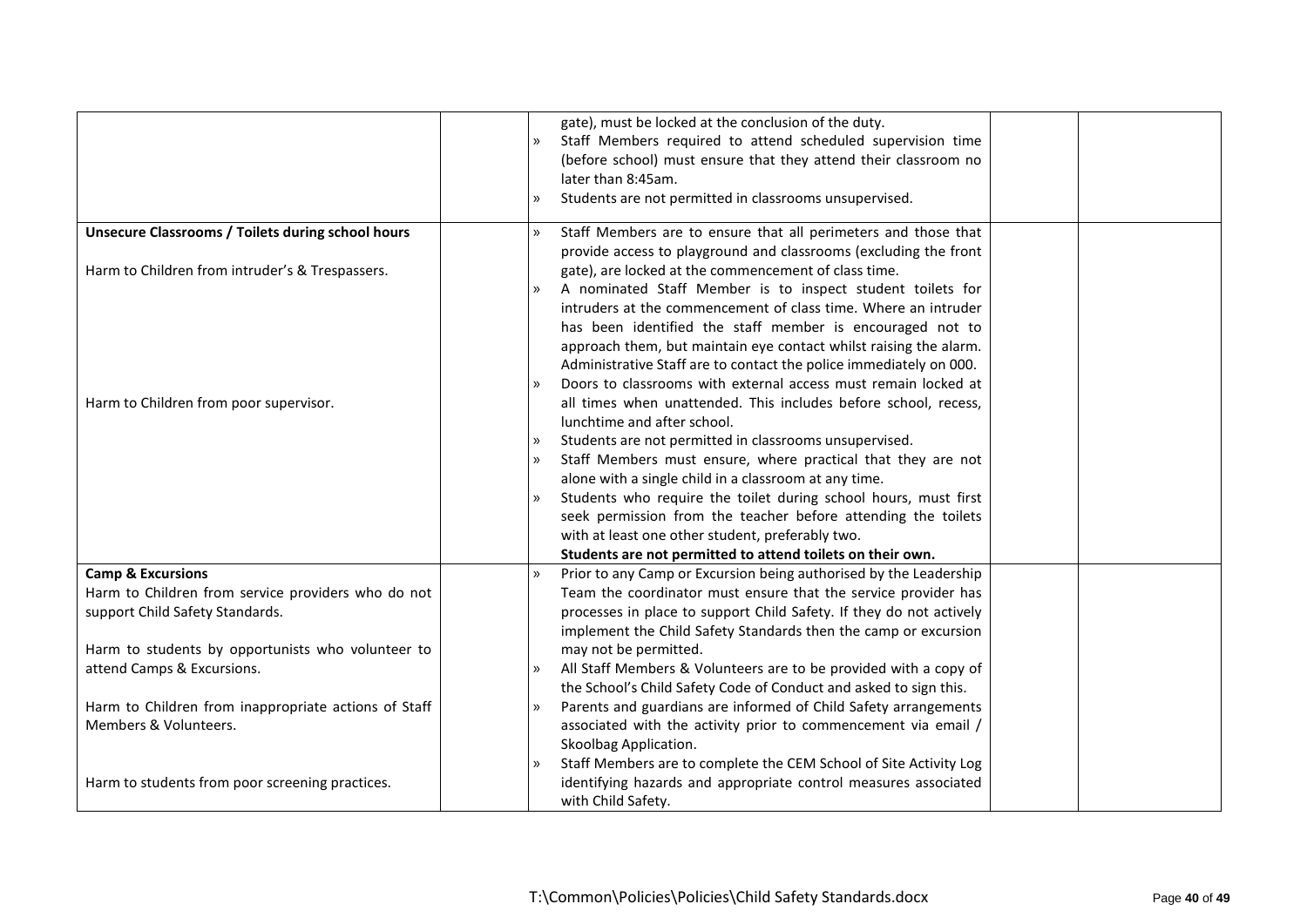|                                                      | $\mathcal{D}$ | Working With Children Checks (WWCC) obtained for all                     |  |
|------------------------------------------------------|---------------|--------------------------------------------------------------------------|--|
| Harm to Children being left alone in the presence of |               | Volunteers. Staff members are to ensure that these are current for       |  |
| Staff Members, Clergy or Volunteers.                 |               | all Volunteers prior to authorising them to attend.                      |  |
|                                                      | $\gg$         | Arrangements are to be made to ensure that no Volunteer is left          |  |
|                                                      |               | alone with one student.                                                  |  |
|                                                      | $\mathcal{D}$ | Where practical, Staff Members should ensure that at least one           |  |
|                                                      |               | other adult is present at all times.                                     |  |
|                                                      | $\mathcal{D}$ | Camps - No Staff Member or Volunteer is permitted to sleep alone         |  |
|                                                      |               | with a student. In the event that a student is sick or has social or     |  |
|                                                      |               | emotional needs arrangements are to be made where they can be            |  |
|                                                      |               | accommodated with a 'buddy'.                                             |  |
| <b>Afterschool Care</b>                              | $\gg$         | Prior to engaging an Afterschool Service Provider.                       |  |
| Harm to Children from service providers who do not   | $\gg$         | All After School Service Providers are to be provided with a copy        |  |
| support Child Safety Standards.                      |               | of the School's Child Safety Code of Conduct and asked to sign this      |  |
|                                                      |               | prior to being permitted to participate in Volunteer activities.         |  |
|                                                      | $\gg$         | Working With Children Checks (WWCC) are to be obtained for all           |  |
|                                                      |               | employees of After School Service Providers.                             |  |
|                                                      | $\gg$         | Employees of After School Service Providers must be identifiable         |  |
|                                                      |               | by either a name badge or uniform.                                       |  |
| <b>Sporting Events / Sports Carnivals</b>            | $\mathcal{D}$ | Organising Staff Members must ensure that they conducted a               |  |
| Harm to students from poorly planned events.         |               | thorough Risk Assessment, identifying all hazards and risk in the        |  |
|                                                      |               | planning stage of the event. Consideration must be given to              |  |
| Harm to children from poor screening processes.      |               | ensuring all aspects of Child Safety are assessed.                       |  |
|                                                      | $\mathcal{D}$ | Working With Children Checks (WWCC) obtained for all                     |  |
| Harm to students who cannot locate attending Staff   |               | Volunteers. Staff members to ensure that these are current for all       |  |
| Members in the case of an incident or event.         |               | Volunteers prior to authorising them to attend.                          |  |
|                                                      | $\gg$         | All attending Staff Members must ensure that they are identifiable       |  |
| Harm to children from those who wish to abscond.     |               | at all times, by either wearing their school lanyard, hi visibility vest |  |
|                                                      |               | or school polo vest.                                                     |  |
|                                                      | $\gg$         | Staff Members must ensure that they regularly monitor the                |  |
| Harm to children from opportunistic adults attending |               | location and presence of students under their care at an event.          |  |
| the event.                                           |               | Where this is not possible (Whole School Event) all Staff Members        |  |
|                                                      |               | are responsible for remaining vigilant.                                  |  |
|                                                      | $\mathcal{P}$ | Students are not to attend toilets or other buildings without an         |  |
|                                                      |               | accompanying Volunteer and at least one buddy.                           |  |
|                                                      |               | Staff Members are to remain vigilant at all times during the event       |  |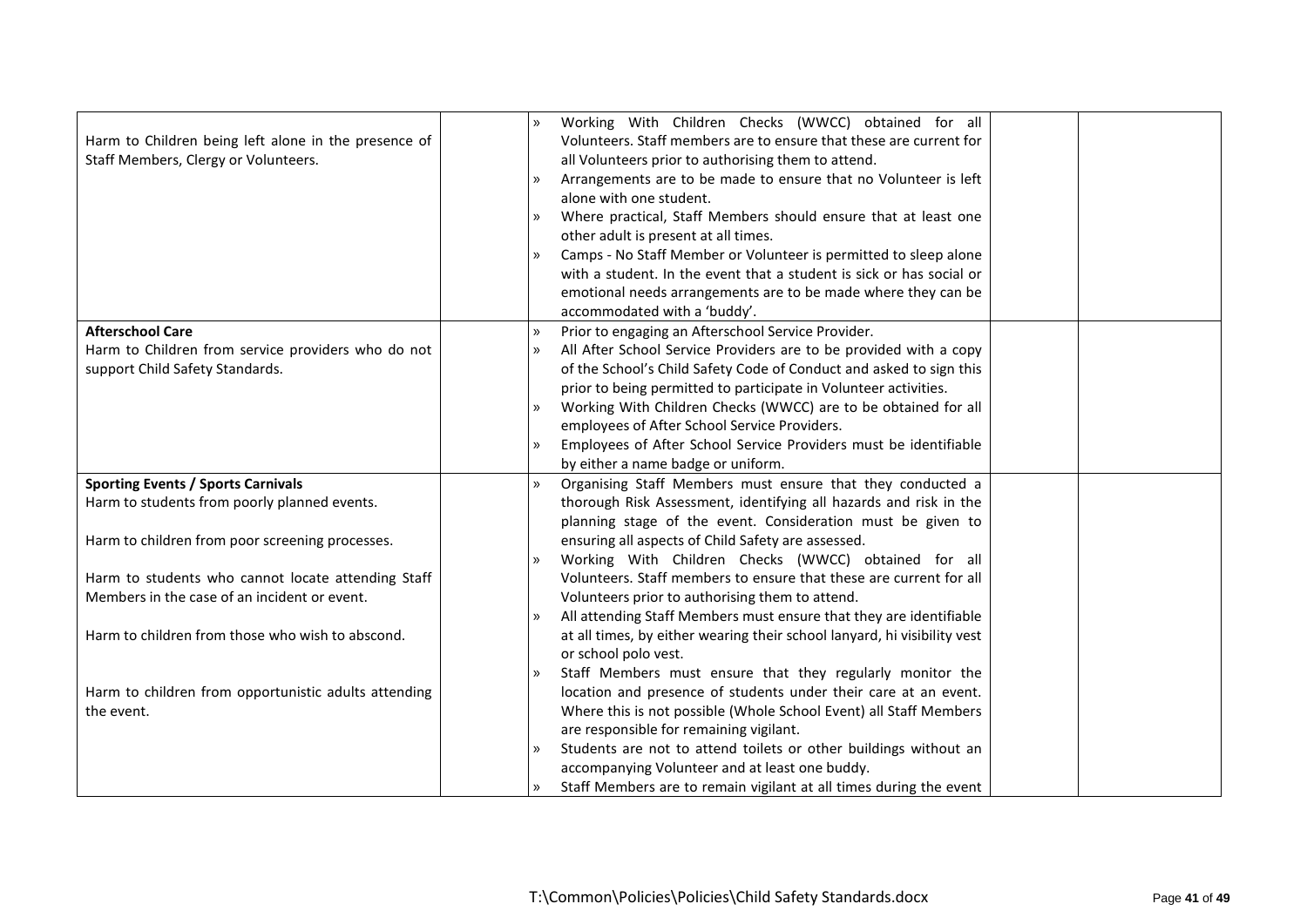|                                                                                                    | and are encouraged to take appropriate action where they<br>suspect an individual at the event of acting suspiciously or are<br>unsure of their identify.<br>The Students safety is of paramount concern.                                                                                                                                                                                                                                                                                                                                                                                                                          |
|----------------------------------------------------------------------------------------------------|------------------------------------------------------------------------------------------------------------------------------------------------------------------------------------------------------------------------------------------------------------------------------------------------------------------------------------------------------------------------------------------------------------------------------------------------------------------------------------------------------------------------------------------------------------------------------------------------------------------------------------|
| Assembly<br>Harm to children from opportunistic adults attending<br>the event.                     | A large number of the School Community may attend these events<br>and as it is not practical to have each member sign in and wear a<br>lanyard then the following control measure will be implemented.<br>Staff Members must ensure that they regularly monitor the<br>location and presence of students under their care at an event.<br>Staff Members are to remain vigilant at all times during the event<br>and are encouraged to take appropriate action where they<br>suspect an individual at the event of acting suspiciously or are<br>unsure of their identify.<br>The Students safety is of paramount concern.<br>$\gg$ |
| <b>Interschool Sports</b><br>Harm to students from poorly planned events.                          | At the commencement of each school year members of the school<br>Leadership Team and all Sports Leaders must ensure that all other<br>schools participating in the Interschool Sports Program maintain<br>the same level of commitment to Child Safety as our school.<br>This will be achieved via discussions at network meetings, and<br>$\mathcal{P}$<br>sourcing Codes of Conduct from other schools. This may be done                                                                                                                                                                                                         |
| Harm to children from poor screening processes.                                                    | by requesting hard copies of the Code or sourcing it via the<br>school's website.                                                                                                                                                                                                                                                                                                                                                                                                                                                                                                                                                  |
| Harm to students who cannot locate attending Staff<br>Members in the case of an incident or event. | Working With Children Checks (WWCC) obtained for all<br>$\gg$<br>Volunteers. Staff members to ensure that these are current for all<br>Volunteers prior to authorising them to attend.                                                                                                                                                                                                                                                                                                                                                                                                                                             |
| Harm to children from those who wish to abscond.                                                   | All attending Staff Members must ensure that they are identifiable<br>$\mathcal{P}$<br>at all time, by either wearing their school lanyard, hi visibility vest                                                                                                                                                                                                                                                                                                                                                                                                                                                                     |
| Harm to children from opportunistic adults attending<br>the event.                                 | or school polo vest.<br>Staff Members must ensure that they regularly monitor the<br>$\gg$<br>location and presence of students under their care at an event.<br>Students are not to attend toilets or other buildings without an<br>$\mathcal{P}$<br>accompanying Volunteer and at least one buddy.<br>Staff Members are to remain vigilant at all times during the event<br>$\gg$                                                                                                                                                                                                                                                |
|                                                                                                    | and are encouraged to take appropriate action where they<br>suspect an individual at the event of acting suspiciously or are                                                                                                                                                                                                                                                                                                                                                                                                                                                                                                       |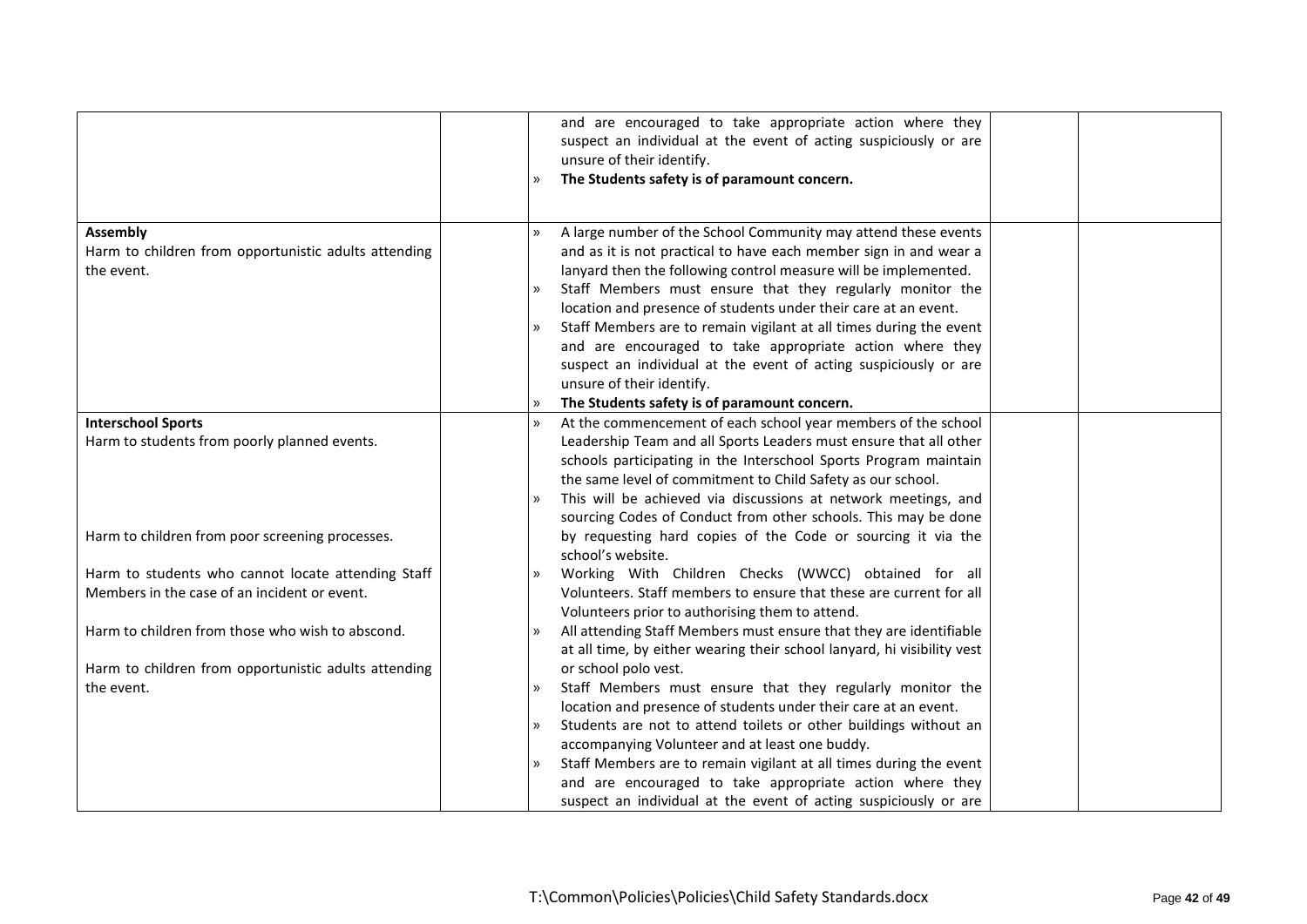|                                                      | unsure of their identify.                                                           |
|------------------------------------------------------|-------------------------------------------------------------------------------------|
|                                                      | The Students safety is of paramount concern.<br>$\mathcal{P}$                       |
|                                                      |                                                                                     |
|                                                      |                                                                                     |
|                                                      |                                                                                     |
|                                                      |                                                                                     |
| Special Events on School Premises (School Fete /     | A large number of the School Community may attend these events                      |
| <b>Happy House Activities)</b>                       | and as it is not practical to have each member sign in and wear a                   |
| Harm to Children from opportunist adults attending   | lanyard the following control measures will be implemented.                         |
| the event.                                           | Staff Members are to ensure that all perimeters and those that<br>$\gg$             |
|                                                      | provide access to playgrounds and classrooms (excluding the front                   |
|                                                      | gate), are locked at the commencement of the activity.                              |
|                                                      | Members of the School Community must attend the event via the                       |
|                                                      | front entrance.                                                                     |
|                                                      | A Staff Member will be allocated with the responsibility of<br>$\rightarrow$        |
| Harm to children due to difficulty in monitoring the | greeting members of the School Community upon arrival and                           |
| students.                                            | directing them to the event.                                                        |
|                                                      | Staff Members are to remain vigilant at all times during the event<br>$\rightarrow$ |
|                                                      | and are encouraged to take appropriate action where they                            |
|                                                      | suspect an individual at the event of acting suspiciously or are                    |
|                                                      | unsure of their identity.                                                           |
|                                                      | Staff Members are to be visibly present at each activity and                        |
|                                                      | supervise the movement between activities.                                          |
| <b>Parent Association Events</b>                     | Event organisers are required to meet with a Member of the<br>$\mathbf{v}$          |
| Harm to students from poorly planned events.         | Leadership Team prior to the event being authorised.                                |
|                                                      | Event organisers must ensure that they conducted a thorough Risk<br>$\mathcal{P}$   |
| Harm to students from events and activities not      | Assessment, identifying all hazards and risks in the planning stage                 |
| directly organised or run by the school.             | of the event. Consideration must be given to ensuring all aspects                   |
|                                                      | of Child Safety are assessed and adequate control measures                          |
|                                                      | implemented.                                                                        |
|                                                      | Working With Children Checks (WWCC) are to be obtained for any<br>$\gg$             |
|                                                      | person anticipated to be in the presence of students.                               |
|                                                      | WWCC must be worn by any persons anticipated to be in the<br>$\gg$                  |
|                                                      | presence of students throughout the event.                                          |
|                                                      | To improve the identification of event organisers, hi visibility vests<br>$\gg$     |
|                                                      | must be worn at all times.                                                          |
|                                                      | One or more Staff Member will be allocated to attend the event.                     |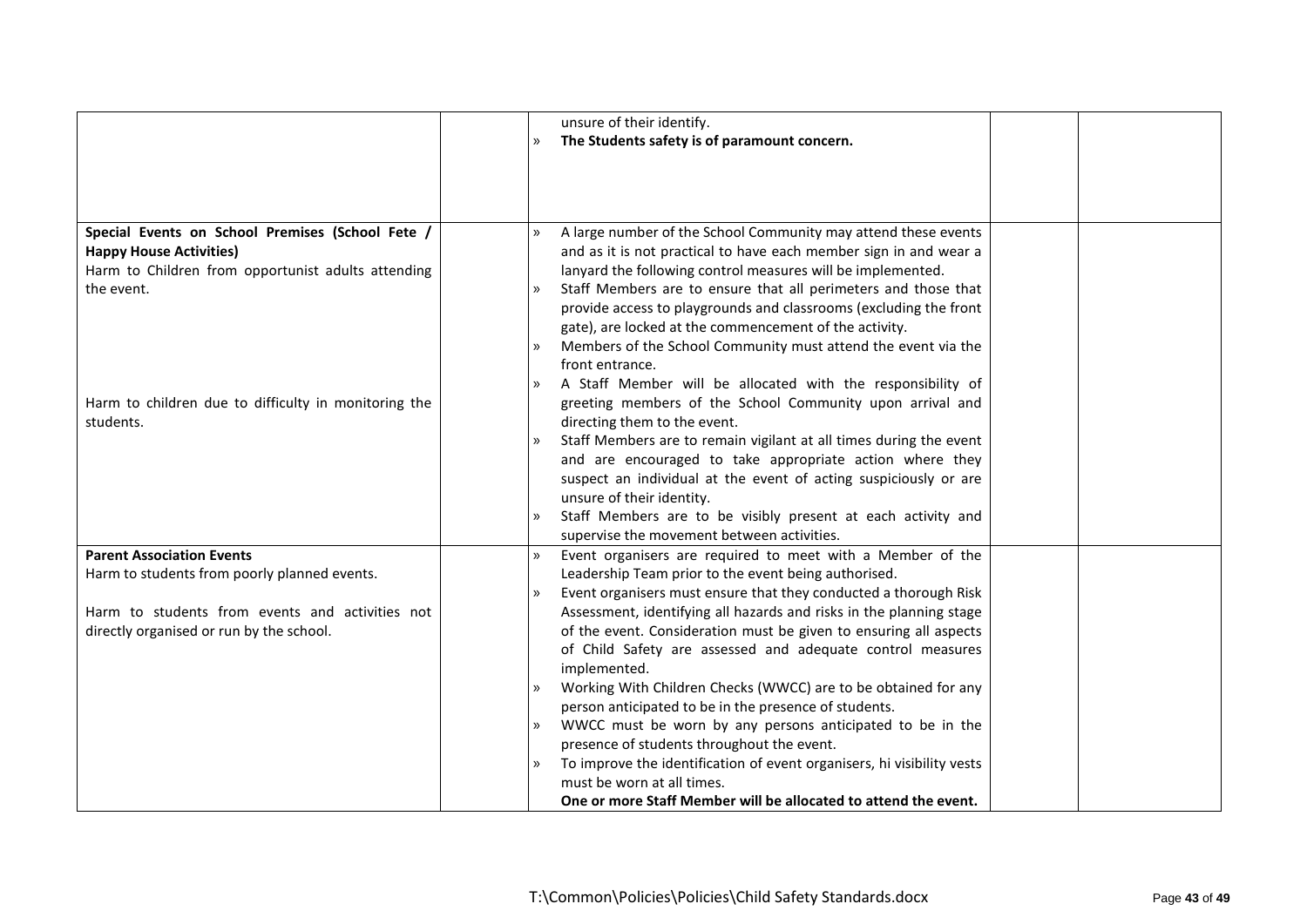|                                                      | The consumption of alcohol or drugs is not permitted for<br>$\mathcal{D}$<br>consumption in the presence of Students or young people.<br>Where students are attending an event or function in the absence<br>$\mathcal{P}$<br>of their parents a process of 'signing in & out' will be adopted. |  |
|------------------------------------------------------|-------------------------------------------------------------------------------------------------------------------------------------------------------------------------------------------------------------------------------------------------------------------------------------------------|--|
| <b>Working Bees</b>                                  | Event organisers are required to meet with a Member of the<br>$\mathcal{D}$                                                                                                                                                                                                                     |  |
| Harm to Children from opportunist adults attending   | Leadership Team prior to the event being authorised.                                                                                                                                                                                                                                            |  |
| the event.                                           | All Volunteers are to be provided with a copy of the School's Child<br>$\gg$                                                                                                                                                                                                                    |  |
|                                                      | Safety Code of Conduct and asked to sign this prior to being<br>permitted to participate in Volunteer activities                                                                                                                                                                                |  |
|                                                      | Working With Children Checks (WWCC) are to be obtained for any                                                                                                                                                                                                                                  |  |
|                                                      | person anticipated to be in the presence of students.                                                                                                                                                                                                                                           |  |
|                                                      | One or more Staff Members will be allocated to attend the                                                                                                                                                                                                                                       |  |
|                                                      | event.                                                                                                                                                                                                                                                                                          |  |
|                                                      | The consumption of alcohol or drugs is not permitted in the<br>presence of students or young people.                                                                                                                                                                                            |  |
| Private Tuition, Coaching, External Agencies (Speech | Any person engaged by the school to conduct Private Tuition or<br>$\mathcal{D}$                                                                                                                                                                                                                 |  |
| <b>Pathologist / Occupational Therapists)</b>        | Sports Coaching are to be provided with a copy of the School's                                                                                                                                                                                                                                  |  |
| Harm to children from poor screening processes.      | Child Safety Code of Conduct and asked to sign this prior to being<br>permitted to participate in Volunteer activities.                                                                                                                                                                         |  |
|                                                      | As a minimum, any person engaged to conduct Private Tuition or<br>$\gg$                                                                                                                                                                                                                         |  |
|                                                      | Sports Coaching must obtain a current Police Check and provide                                                                                                                                                                                                                                  |  |
|                                                      | this to a Member of the Leadership Team.                                                                                                                                                                                                                                                        |  |
|                                                      | Working With Children Checks (WWCC) are also to be obtained for<br>$\mathcal{P}$                                                                                                                                                                                                                |  |
|                                                      | any person engaged to conduct Private Tuition or Sports Coaching.                                                                                                                                                                                                                               |  |
|                                                      | Staff members are to ensure that these are current for all                                                                                                                                                                                                                                      |  |
| Harm to Children from poor supervisor.               | Volunteers prior to authorising them to attend.                                                                                                                                                                                                                                                 |  |
|                                                      | All Volunteers must sign in (during school hours) prior to being<br>$\gg$<br>authorised to enter the school site.                                                                                                                                                                               |  |
|                                                      | All Private Tutors or Sports Coaches are as a minimum required to                                                                                                                                                                                                                               |  |
|                                                      | wear a visitor's lanyard at all times.                                                                                                                                                                                                                                                          |  |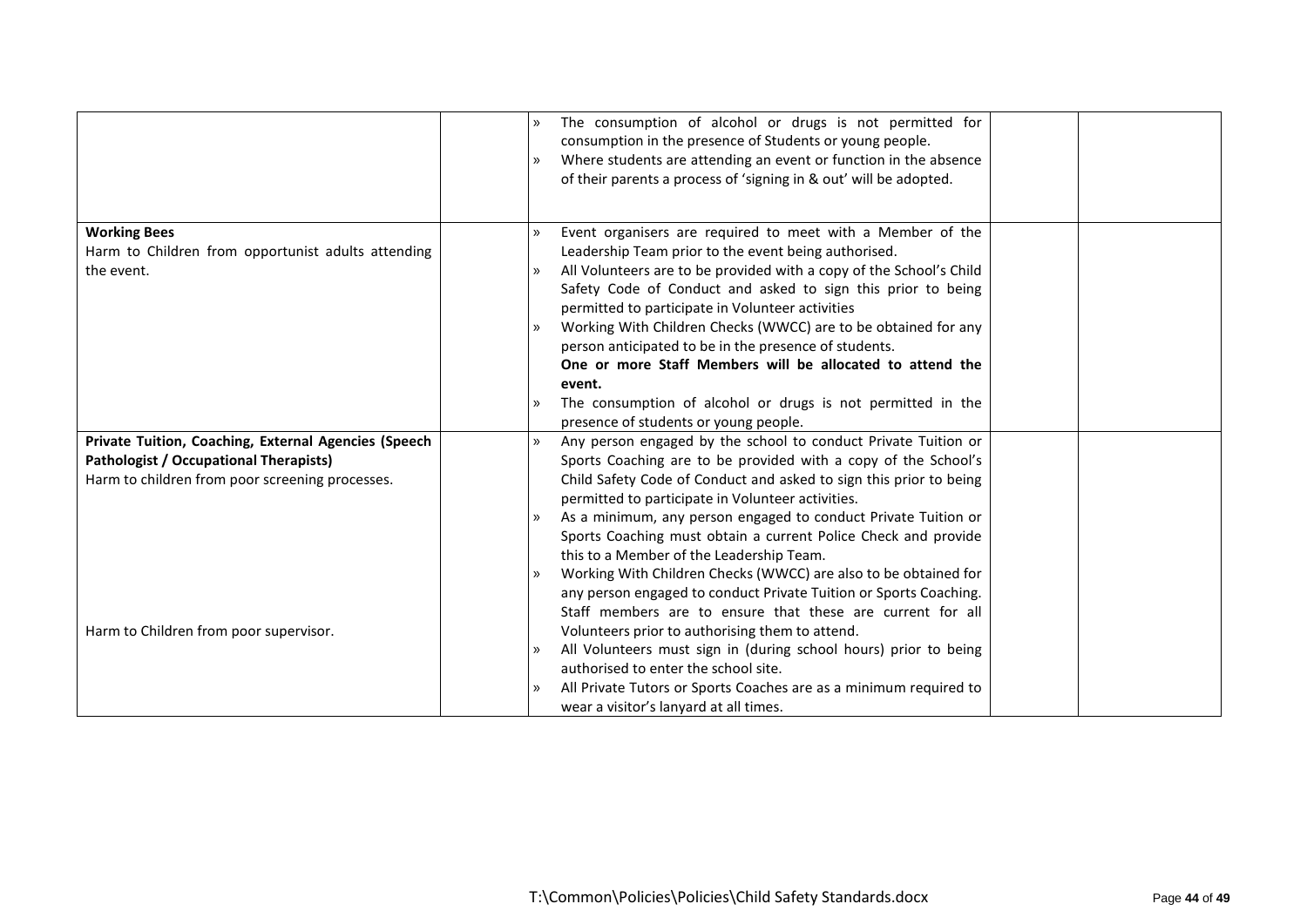| Coaching on School Premises - Out of School Hours<br>Harm to children from poor screening processes.<br>Harm to Children from opportunist coaching.                                                                                                                                                                  | All Coaches are to be provided with a copy of the School's Child<br>$\mathcal{D}$<br>Safety Code of Conduct and asked to sign this prior to being<br>permitted to participate on site coaching activities.<br>Working With Children Checks (WWCC) are to be obtained for all<br>$\mathcal{D}$<br>Coaching Staff. Administrative Staff Members are to ensure that<br>these are current for all Volunteers prior to authorising them to<br>attend.<br>All Coaching Staff must sign in (after school hours) prior to being<br>$\mathcal{D}$<br>authorised to enter the school site.        |
|----------------------------------------------------------------------------------------------------------------------------------------------------------------------------------------------------------------------------------------------------------------------------------------------------------------------|-----------------------------------------------------------------------------------------------------------------------------------------------------------------------------------------------------------------------------------------------------------------------------------------------------------------------------------------------------------------------------------------------------------------------------------------------------------------------------------------------------------------------------------------------------------------------------------------|
| <b>Bus Driver (Permanent)</b><br>Harm to children from poor screening processes.<br>Harm to Children from opportunist Bus Drivers.<br><b>Bus Hire (Casual)</b><br>Harm to Children from opportunist Bus Drivers.                                                                                                     | All Bus Drivers employed by the school are to be provided with a<br>$\lambda$<br>copy of the School's Child Safety Code of Conduct and asked to<br>sign this prior to being permitted to drive buses on the school's<br>behalf.<br>Working With Children Checks (WWCC) are to be obtained for all<br>$\mathcal{D}$<br>Bus Drivers. Administrative Staff Members are to ensure that<br>these are current for all Volunteers prior to authorising them to<br>attend.                                                                                                                      |
|                                                                                                                                                                                                                                                                                                                      | A Staff Member must be in attendance at all time when Bus<br>$\mathcal{D}$<br>Drivers are in the presence of students.                                                                                                                                                                                                                                                                                                                                                                                                                                                                  |
| <b>Information Communication Technology</b><br>Email / Social Media / Online Activities.<br>Harm to Students from Staff Members or Volunteers<br>sharing or exchanging personal email accounts, phone<br>numbers, social networking sites.<br>Harm to students from Staff Members or Volunteers<br>on-line grooming. | All Staff Members or Volunteers are to be provided with a copy of<br>$\mathcal{D}$<br>the School's Child Safety Code of Conduct and asked to sign this<br>document annually.<br>Staff Members and Volunteers must adhere to requirements<br>$\mathcal{D}$<br>outlined in the School's relevant policies including:<br><b>Staff Social Media Usage Policy</b><br><b>Staff Email Usage Policy</b><br><b>Staff Internet Usage Policy</b><br>Staff must acknowledge their understanding of requirements of<br>these procedures annually or where changes to the policies have<br>been made. |
| Staff<br>Members<br>Volunteers<br>from<br>Harm<br>or<br>photographing or videoing a child without the consent<br>of the parent or guardian.                                                                                                                                                                          | The school actively maintains internet 'gateway' platforms to<br>$\mathcal{D}$<br>protect and monitor internet usage.<br>Staff Members are not permitted to use personal email or social<br>$\mathcal{D}$<br>networking in the presence of children.                                                                                                                                                                                                                                                                                                                                    |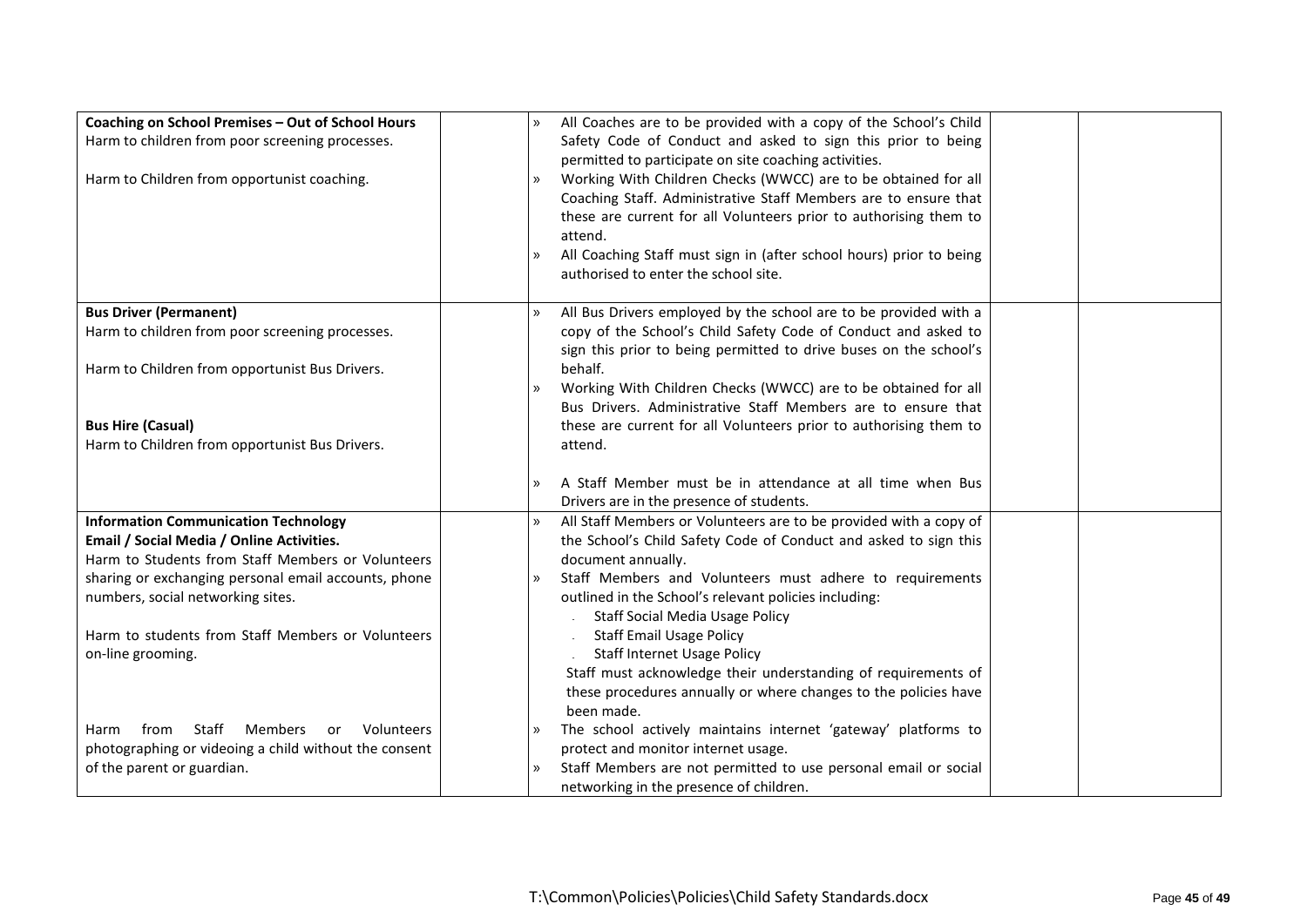|                                                      |               | The school maintains a photograph / Video permission form when      |  |
|------------------------------------------------------|---------------|---------------------------------------------------------------------|--|
|                                                      |               | their child commences school.                                       |  |
|                                                      | $\gg$         | Staff Members & Volunteers are not permitted to take                |  |
|                                                      |               | photographs or video of Students or young people using their own    |  |
|                                                      |               | mobile phones.                                                      |  |
|                                                      |               | Members of the Leadership Team regularly monitor Staff &            |  |
|                                                      |               | Volunteer compliance with the above mentioned requirements.         |  |
| Lack of an organisational culture of child safety    | $\mathcal{D}$ | Ensure strategic direction, vision and mission of the school        |  |
| Non - Compliance Ministerial Order 806.              |               | includes child safety as a key objective.                           |  |
| Harm to students from an organisational culture that | $\mathcal{D}$ | Ensure that the School's Annual Report has a section in it          |  |
| does not adopt processes to ensure Child Safety.     |               | dedicated to child safety.                                          |  |
|                                                      | $\mathcal{D}$ | Appoint a Child Safety Officer to champion all aspects of Child     |  |
|                                                      |               | safety within the school.                                           |  |
|                                                      |               | Ensure that responsibility for embedding a culture of safety is     |  |
|                                                      |               | incorporated into position descriptions for members of the          |  |
|                                                      |               | Leadership Team.                                                    |  |
|                                                      |               | Ensure that all Staff Members, Clergy, Casual Relief Teachers,      |  |
|                                                      |               | Volunteers and Contractors are adequately inducted into Child       |  |
|                                                      |               | Safety requirements. They should also be trained in what to do if   |  |
|                                                      |               | an allegation is made, or a concern raised or staff observe abusive |  |
|                                                      |               | behaviour towards a child.                                          |  |
|                                                      |               | Promote to all members of the school community processes            |  |
|                                                      |               | around strict confidentiality of reporting of suspected abuse.      |  |
|                                                      | $\mathcal{D}$ | Provide a culturally safe environment for Aboriginal children,      |  |
|                                                      |               | those from culturally diverse backgrounds and for those with        |  |
|                                                      |               | disabilities.                                                       |  |
|                                                      |               | Display information from local Aboriginal services, such as         |  |
|                                                      |               | pamphlets for community events.                                     |  |
|                                                      | $\gg$         | Maintain adequate record keeping of child safety issues and         |  |
|                                                      |               | responses of any incidents, for example in an Excel spreadsheet or  |  |
|                                                      |               | 'log book' that is appropriately stored to protect the privacy of   |  |
|                                                      |               | children.                                                           |  |
|                                                      |               | An Assessment must be completed of new or changed physical          |  |
|                                                      |               | environments for child safety risks                                 |  |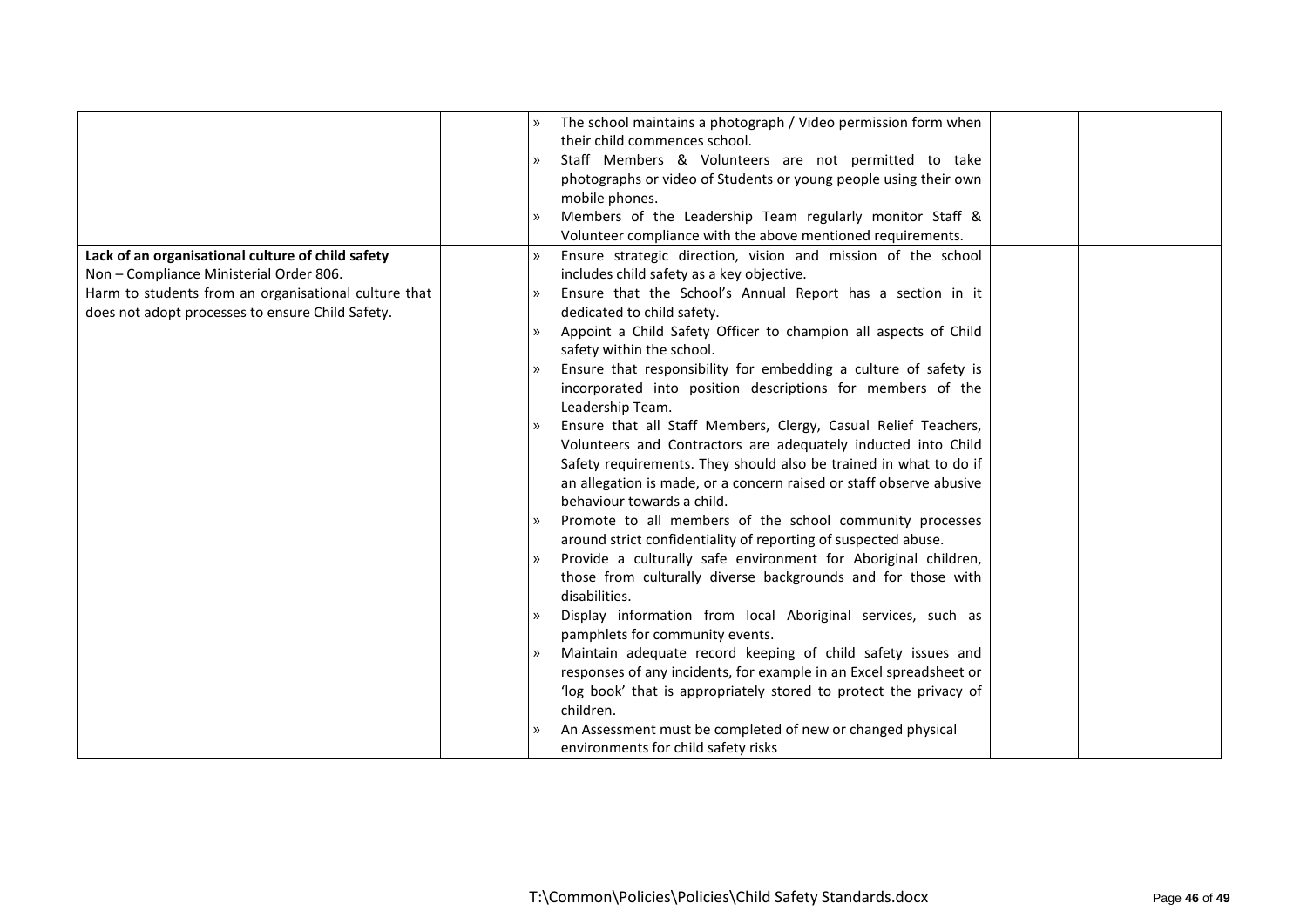| <b>False Allegations</b>                            | All members of the School community are made aware and<br>$\mathcal{D}$ |
|-----------------------------------------------------|-------------------------------------------------------------------------|
| Personal & professional harm to Staff Members,      | regularly reminded of inappropriate behaviours and the process          |
| Clergy, CRTs, Volunteers and Contractors from false | for reporting.                                                          |
| reporting of suspected abuse allegations.           | Allegations are brought to the immediate attention of the accused       |
|                                                     | and they will be made aware of their rights.                            |
|                                                     | All allegations of suspected abuse will be dealt with in the strictest  |
|                                                     | of confidence.                                                          |
|                                                     | All members of the school community are to be reminded of the           |
|                                                     | severity of making false allegations and made aware that after a        |
|                                                     | thorough investigation the allegation is of a personal nature (ie       |
|                                                     | mischievous) then legal action may be sort.                             |
|                                                     | Where any false allegations are made against Staff Members,<br>≫        |
|                                                     | Clergy, Casual Relief Teachers, Contractors or Volunteers,              |
|                                                     | professional counselling & support services will be provided.           |
|                                                     | Where an allegation has been made against a Staff Member,               |
|                                                     |                                                                         |
|                                                     | Clergy, Casual Relief Teacher, Contractor or Volunteer and it is        |
|                                                     | made public, advice from the relevant Education Department will         |
|                                                     | be sort.                                                                |
|                                                     |                                                                         |
|                                                     |                                                                         |
|                                                     |                                                                         |
|                                                     |                                                                         |
|                                                     |                                                                         |
|                                                     |                                                                         |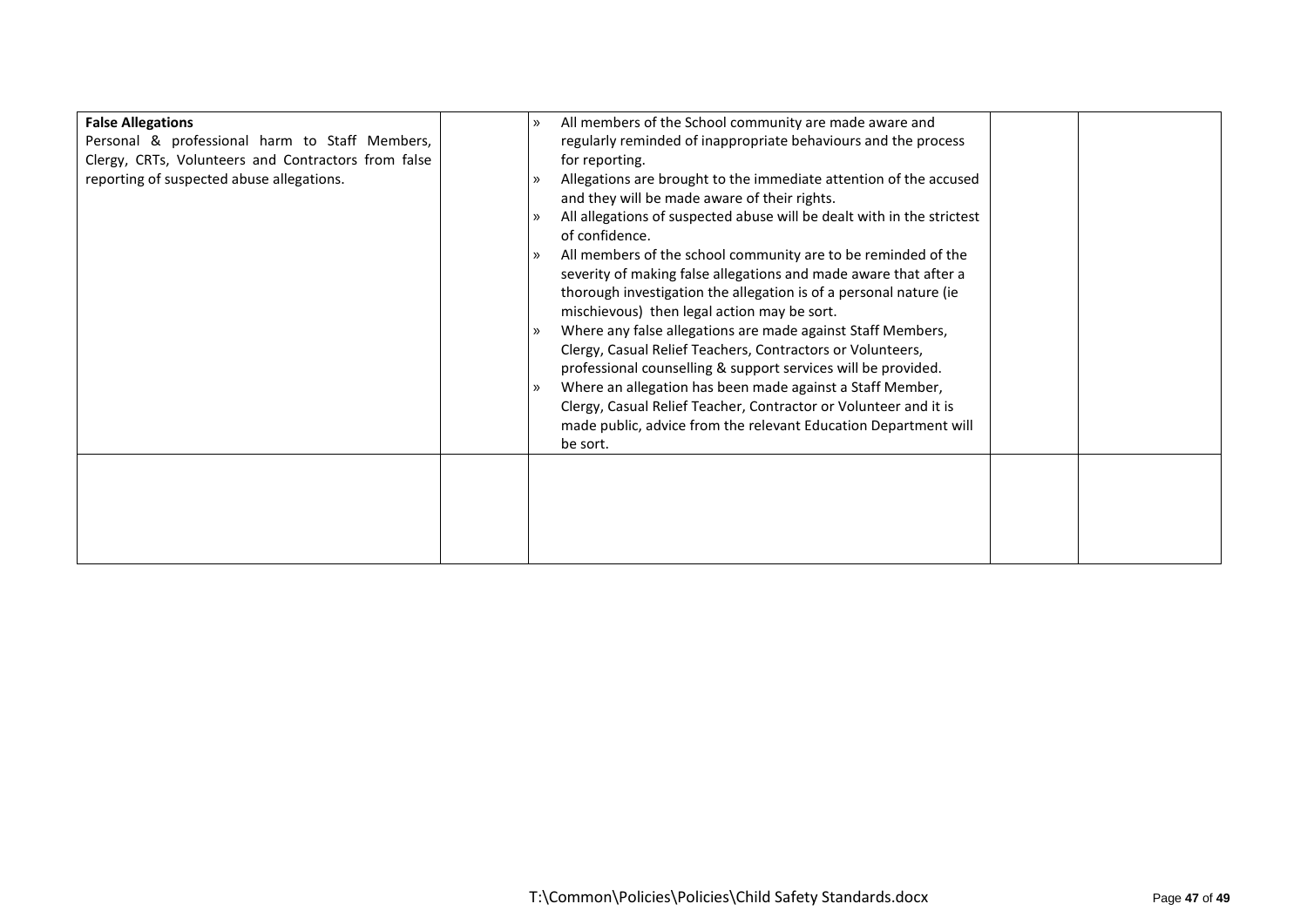|                    |                                                                                                                                                                                                                                                                  | Likelihood     |                                                       |                             |                         |                          |                                            |
|--------------------|------------------------------------------------------------------------------------------------------------------------------------------------------------------------------------------------------------------------------------------------------------------|----------------|-------------------------------------------------------|-----------------------------|-------------------------|--------------------------|--------------------------------------------|
| <b>Risk Matrix</b> |                                                                                                                                                                                                                                                                  |                | Almost Impossible<br>Only in extreme<br>circumstances | Unlikely<br>But could occur | Possible<br>But unusual | Likely<br>To be expected | <b>Almost Certain</b><br>Commonly repeated |
|                    |                                                                                                                                                                                                                                                                  | $\mathbf{1}$   | $\overline{2}$                                        | 3                           | $\overline{4}$          | 5                        |                                            |
| Consequence        | Catastrophic<br>Potential Life threatening. Long term recovery.<br>Long<br>term hospitalisation. Months/Years of lost time.<br>Example -<br>Loss of multiple limbs, life threatening illness, mental condition or<br>disease. Unlikely to return to work/school. | 5              | 5                                                     | 10                          | 15                      | 20                       | 25                                         |
|                    | Significant<br>Person requires external medical care / hospitalisation.<br>Medium term recovery. Weeks of time away from the work/school<br>environment.<br>Example - Loss of appendage, prolapse disc, long term mental health<br>issue, broken limbs.          | $\overline{a}$ | $\Delta$                                              | $\overline{\mathbf{8}}$     | 12                      | 16                       | 20                                         |
|                    | High<br>Person requires external medical care. Medium term recovery. Days<br>away from work / school.<br>Example - Serious sprains/strains, broken appendages, deep laceration,<br>counselling required.                                                         | $\overline{3}$ | 3                                                     | 6                           | 9                       | 12                       | 15                                         |
|                    | Moderate<br>Person may require external medical attention. Hours of lost time.<br>Examples - Lacerations, minor illness, foreign objects in eye, onsite<br>mediation.                                                                                            |                | $\overline{2}$                                        | Δ                           | 6                       | $\overline{\mathbf{8}}$  | 10                                         |
|                    | Low<br>Person may require minor First Aid. No lost time.<br>Safety - First aid or no treatment required. Liaison required between<br>school leaders and affected person relating to the incident.                                                                | $\mathbf{1}$   | $\mathbf{1}$                                          | $\overline{2}$              | -3.                     | $\Delta$                 | 5                                          |

| <b>Risk</b>  | Score     | <b>Action Required</b>                                                                                                                                                                                                                                                                                 |
|--------------|-----------|--------------------------------------------------------------------------------------------------------------------------------------------------------------------------------------------------------------------------------------------------------------------------------------------------------|
| Extreme      | $16 - 20$ | Stop Work/ Activity Immediately: Immediate action is required by the Leadership Team. Work or the activity is not to proceed until the risk is eliminated or high level control<br>measures are implemented to reduce the risk score.                                                                  |
| Unacceptable | 15        | Act Immediately to Minimise the Risk: Ensure appropriate control measures (Substitution, Engineering & Administrative) are implemented to reduce potential for harm. If controls<br>cannot be immediately implemented, then risk reduction strategies need to be identified as soon as is practicable. |
| <b>High</b>  | $8 - 12$  | Action Must be Taken Within a Reasonable Timeframe by Leadership Team & affected Staff Members to reduce the potential from harm. These control measures must be<br>communicated to all affected workers at a staff briefing.                                                                          |
| Medium       | 4 - 6     | Take all Reasonable Actions to Minimise the Risk using 'Lower Level' Administrative & Personal Protective Equipment Control Measures. The risk is to be controlled by the<br>establishment of a process, policy or procedure. This must be developed in consultation with staff and may include PPE.   |
| Low          | 1 - 3     | Action to be taken to control the risk via consultation & Staff Member Awareness. Affected Staff members are to be made aware of identified processes, policies or procedures for<br>controlling the risk.                                                                                             |